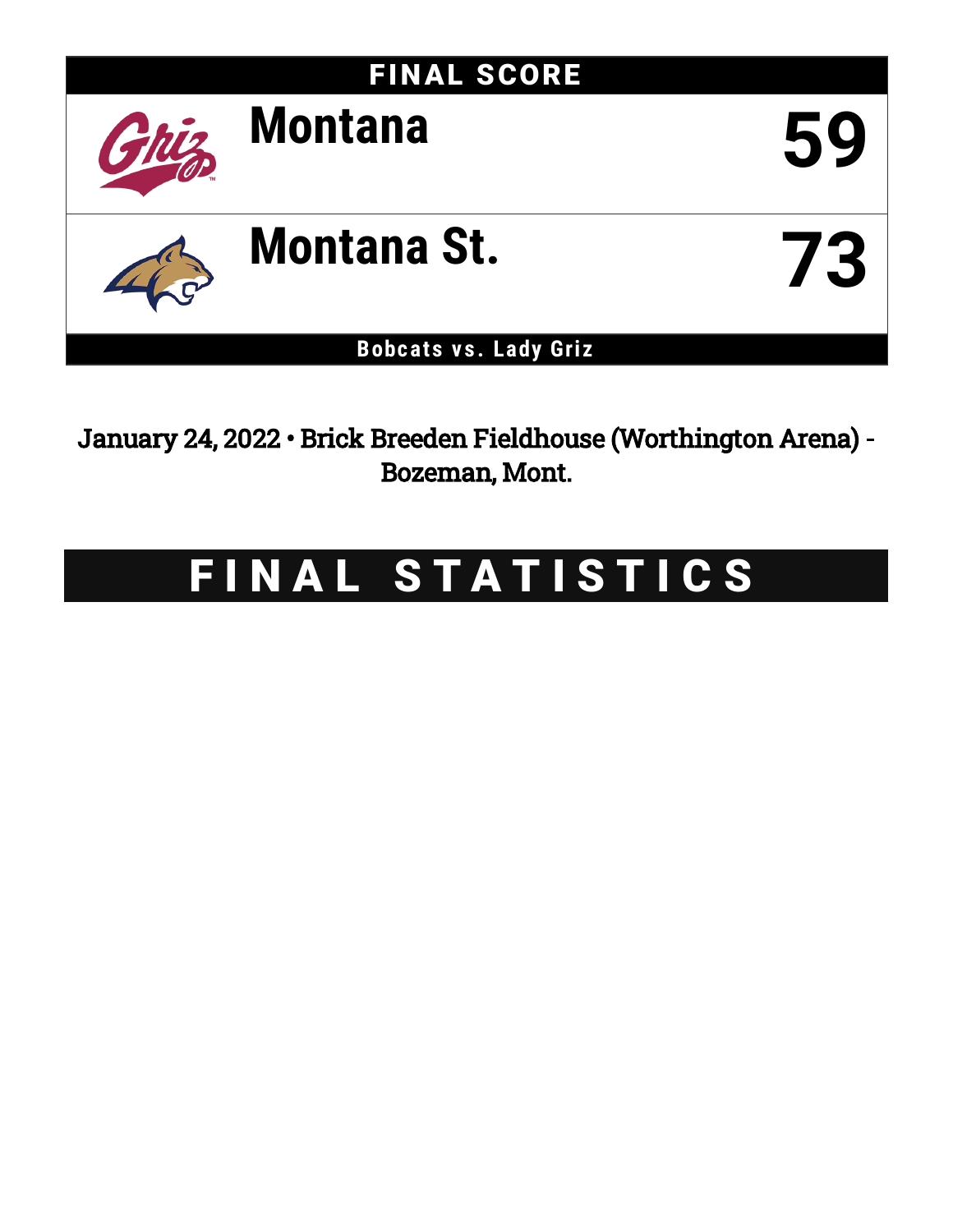## **Official Box Score Montana vs Montana St. Game Totals -- Final Statistics January 24, 2022 at Brick Breeden Fieldhouse (Worthington Arena) - Bozeman, Mont.**



## **Montana 59**

| No. | Player                 | S  | <b>Pts</b>    | FG        | 3FG      | FT      | OR             | DR | TR             | PF       | A        | TO           | <b>B</b> lk   | Stl          | Min | $+/-$ |
|-----|------------------------|----|---------------|-----------|----------|---------|----------------|----|----------------|----------|----------|--------------|---------------|--------------|-----|-------|
| 00  | FATKIN, SAMMY          | G  | 24            | $10 - 15$ | 1-1      | $3-5$   |                | 4  | 5              |          |          | 5            |               | 2            | 34  | $-15$ |
| 02  | STILES, SOPHIA         | G  | 4             | $0 - 9$   | $0 - 4$  | $4-6$   | $\overline{2}$ | 8  | 10             | 4        | 4        | 4            | 0             |              | 35  | $-12$ |
| 10  | HUARD, HALEY           | G  | 3             | $1 - 4$   | $1 - 2$  | $0 - 0$ | 0              | 2  | $\overline{2}$ | 2        | 0        | 0            | 0             | 0            | 22  | -6    |
| 11  | ANDERSON, ABBY         | F. | 10            | $3 - 7$   | $0 - 0$  | $4 - 8$ | $\mathcal{P}$  | 4  | 6              | 3        |          |              | $\mathcal{P}$ | 0            | 22  | $-16$ |
| 20  | <b>GFELLER, CARMEN</b> | F  | 5             | $2 - 4$   | $0 - 2$  | $1 - 3$ | 0              | 2  | 2              | 3        | 2        |              | 0             |              | 34  | $-11$ |
| 01  | MORRIS-NELSON, NYAH    | G  | 0             | $0 - 3$   | $0 - 2$  | $0 - 0$ | 0              | 1  |                | 1        | $\Omega$ | $\mathbf{0}$ | $\mathbf{0}$  | $\mathbf{0}$ | 12  | 2     |
| 05  | TSINEKE, KATERINA      | G  | 3             | $0 - 1$   | $0 - 0$  | $3 - 4$ | 0              | 0  | 0              | 2        | 0        | 0            | 0             | 0            | 5   | $-2$  |
| 12  | <b>KELLER, KYNDALL</b> | G  | 5             | $2 - 4$   | $1 - 2$  | $0 - 0$ |                |    | 2              | 0        | 0        | 0            |               | 0            | 16  | $-7$  |
| 13  | <b>FROHLICH, KYLIE</b> | F  | 3             | $1 - 3$   | $0 - 0$  | $1 - 2$ |                | 2  | 3              | 3        |          | 0            | 0             |              | 10  | $-2$  |
| 40  | <b>BARTSCH, DANI</b>   | F. | $\mathcal{P}$ | $1 - 2$   | $0 - 0$  | $0 - 0$ |                | 3  | 4              | $\Omega$ | 0        |              | 0             | 0            | 8   | -1    |
|     | <b>TEAM</b>            |    |               |           |          |         | 4              | 2  | 3              | 0        |          |              |               |              |     |       |
|     | <b>TOTALS</b>          |    | 59            | $20 - 52$ | $3 - 13$ | 16-28   | 9              | 29 | 38             | 19       | 9        | 13           | 3             | 5            | 199 |       |

| <b>Shooting By Period</b> |           |       |          |       |           |       |
|---------------------------|-----------|-------|----------|-------|-----------|-------|
| Period                    | FG        | FG%   | 3FG      | 3FG%  | FT        | FT%   |
| 1st Qtr                   | $6 - 14$  | 43%   | $0 - 3$  | 00%   | $3 - 7$   | 43%   |
| 2nd Qtr                   | $6 - 12$  | 50%   | $1 - 5$  | 20%   | $2 - 2$   | 100%  |
| 3rd Qtr                   | $3 - 13$  | 23%   | $0 - 1$  | 00%   | $7-12$    | 58%   |
| 4th Qtr                   | $5 - 13$  | 38%   | $2 - 4$  | 50%   | $4 - 7$   | 57%   |
| 1st Half                  | $12 - 26$ | 46%   | $1 - 8$  | 13%   | $5-9$     | 56%   |
| 2nd Half                  | $8 - 26$  | 31%   | $2 - 5$  | 40%   | $11 - 19$ | 58%   |
| Game                      | $20 - 52$ | 38.5% | $3 - 13$ | 23.1% | 16-28     | 57.1% |

*Deadball Rebounds:* 6,0 *Last FG:* 4th-00:20 *Biggest Run:* 6-0 *Largest lead:* By 2 at 1st-06:33 *Technical Fouls:* None.

## **Montana St. 73**

| No. | Player                  | S  | Pts | FG        | 3FG     | FT        | 0R             | DR            | TR       | PF             | A        | TO       | <b>B</b> lk | Stl      | Min | $+/-$          |
|-----|-------------------------|----|-----|-----------|---------|-----------|----------------|---------------|----------|----------------|----------|----------|-------------|----------|-----|----------------|
| 00  | WHITE, DARIAN           | G  | 13  | $4 - 14$  | $0 - 3$ | $5-6$     | 0              | 2             | 2        |                | 5        | 0        | 0           | 2        | 29  | 21             |
| 10  | <b>BAD BEAR, KOLA</b>   | F. | 7   | $1 - 8$   | $0 - 1$ | $5-6$     | 1              | 5             | 6        | 3              | 0        | 1        |             | $\Omega$ | 17  | 14             |
| 11  | LIMARDO, KATELYNN       | F  | 6   | $2 - 6$   | $2 - 2$ | $0 - 0$   |                | 2             | 3        | $\overline{2}$ | 3        | 1        | 2           | 0        | 30  | 16             |
| 15  | <b>BEATTIE, LEIA</b>    | G  | 9   | $3 - 7$   | $1 - 2$ | $2 - 2$   | $\overline{2}$ | $\mathcal{P}$ | 4        | 4              |          | 1        | $\Omega$    | 4        | 26  | 11             |
| 23  | MOCCHI, GABBY           | F  | 12  | $4 - 10$  | $1 - 4$ | $3 - 4$   | $\mathcal{P}$  | 2             | 4        | 3              | 0        | 0        | 0           | 2        | 21  | 11             |
| 01  | <b>HUGHES, MIA</b>      | F  | 0   | $0 - 0$   | $0 - 0$ | $0 - 0$   | $\mathbf{0}$   | $\mathbf{0}$  | $\Omega$ | $\Omega$       | 0        | 1        | $\Omega$    | $\Omega$ | 1   | $-5$           |
| 03  | VAN SICKLE, ASHLEY      | G  |     | $3 - 3$   | $1 - 1$ | $0 - 0$   | 0              | 2             | 2        | $\Omega$       | 3        | $\Omega$ |             | 0        | 21  | 6              |
| 05  | RANSON, AVA             | G  | 0   | $0 - 0$   | $0 - 0$ | $0 - 0$   | $\Omega$       | $\mathbf{0}$  | $\Omega$ | $\Omega$       | $\Omega$ | $\Omega$ | $\Omega$    | $\Omega$ | 1   | $-5$           |
| 20  | <b>JACKSON, MADISON</b> | G  | 0   | $0 - 0$   | $0 - 0$ | $0 - 0$   | 0              | 2             | 2        | 5              | $\Omega$ | $\Omega$ | 1           | 0        | 11  | $-2$           |
| 21  | <b>DEDEN, LEXI</b>      | F  | 5   | $2 - 7$   | $0 - 0$ | $1 - 2$   | $\Omega$       | 5             | 5        | 2              | 1        | $\Omega$ | $\Omega$    | $\Omega$ | 16  | $\overline{7}$ |
| 24  | <b>JANSSEN, TAYLOR</b>  | F. | 14  | $5-6$     | $4 - 4$ | $0 - 0$   | 2              | 4             | 6        | $\Omega$       |          | 3        | 0           | 0        | 25  | 1              |
| 30  | STUMNE, KENZIE          | F. | 0   | $0 - 0$   | $0 - 0$ | $0 - 0$   | $\Omega$       | $\Omega$      | $\Omega$ | $\Omega$       | $\Omega$ | $\Omega$ | $\Omega$    | $\Omega$ | 1   | $-5$           |
|     | <b>TEAM</b>             |    |     |           |         |           | 3              | 3             | 6        | $\Omega$       |          | 1        |             |          |     |                |
|     | <b>TOTALS</b>           |    | 73  | $24 - 61$ | 9-17    | $16 - 20$ | 11             | 29            | 40       | 20             | 14       | 8        | 5           | 8        | 199 |                |

| Game                      | 24-61    | 39.3% | $9 - 17$ | 52.9% | 16-20    | 80.0% |         |
|---------------------------|----------|-------|----------|-------|----------|-------|---------|
| 2nd Half                  | 14-32    | 44%   | $4-6$    | 67%   | 7-8      | 88%   |         |
| 1st Half                  | $10-29$  | 34%   | $5 - 11$ | 45%   | $9 - 12$ | 75%   |         |
| 4th Qtr                   | $6 - 15$ | 40%   | $0 - 1$  | 00%   | $5-6$    | 83%   |         |
| 3rd Qtr                   | $8 - 17$ | 47%   | $4 - 5$  | 80%   | $2 - 2$  | 100%  | Technic |
| 2nd Qtr                   | $4 - 14$ | 29%   | $2 - 4$  | 50%   | $3 - 4$  | 75%   | Largest |
| 1st Qtr                   | $6 - 15$ | 40%   | $3 - 7$  | 43%   | $6 - 8$  | 75%   | Biggest |
| Period                    | FG       | FG%   | 3FG      | 3FG%  | FT       | FT%   | Last FG |
| <b>Shooting By Period</b> |          |       |          |       |          |       | Deadba  |

*Deadball Rebounds:* 1,0 *Last FG:* 4th-01:28 *Biggest Run:* 11-0 *Largest lead:* By 21 at 4th-03:06 *Technical Fouls:* None.

| Game Notes:                                                           | <b>Score</b> |        | 1st 2nd 3rd 4th |    |    | – тот |
|-----------------------------------------------------------------------|--------------|--------|-----------------|----|----|-------|
| Officials: Michol Murrey, Benny Luna, Steve BelnP<br>Attendance: 2324 | UMT          | $15 -$ | 15 <sup>1</sup> | 13 | 16 | 59    |
|                                                                       | MSU          | 21.    | 13 22           |    | 17 | 73    |
| Start Time: 09:01 PM FT                                               |              |        |                 |    |    |       |

| <b>Points</b>     | UMT            | <b>MSU</b>     |
|-------------------|----------------|----------------|
| In the Paint      | 30             | 22             |
| Off Turns         | 12             | 20             |
| 2nd Chance        | 8              | 4              |
| <b>Fast Break</b> | 9              |                |
| Bench             | 13             | 26             |
| Per Poss          | 0.881<br>29/67 | 1.090<br>32/67 |

Start Time: **09:01 PM ET** End Time: **10:48 PM ET** Game Duration: **1:46** Conference Game;

| UMT led for 0:23. MSU led for 36:50. |                             |  |
|--------------------------------------|-----------------------------|--|
| Game was tied for 2:30.              |                             |  |
|                                      | $\mathbf{r}$ , $\mathbf{r}$ |  |

Times tied: **2** Lead Changes: **2**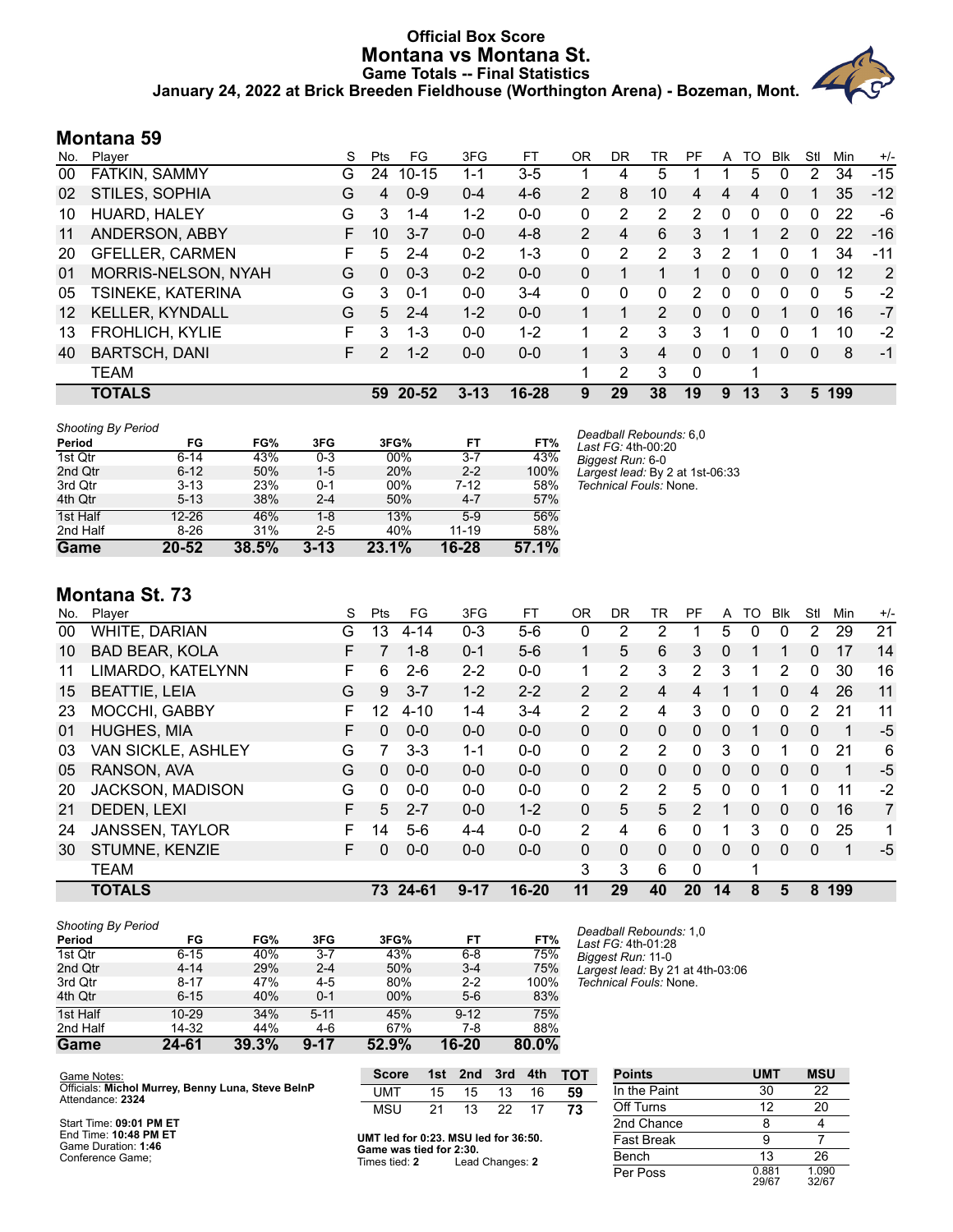#### **Official Box Score Montana vs Montana St. First Half Statistics Only January 24, 2022 at Brick Breeden Fieldhouse (Worthington Arena) - Bozeman, Mont.**



# **Montana 30**

| No. | Plaver                 | S  | <b>Pts</b>    | <b>FG</b> | 3FG     | <b>FT</b> | <b>OR</b> | <b>DR</b> | TR            | PF                    | A | TO       | <b>B</b> lk | Stl      | Min         | $+/-$        |
|-----|------------------------|----|---------------|-----------|---------|-----------|-----------|-----------|---------------|-----------------------|---|----------|-------------|----------|-------------|--------------|
| 00  | FATKIN, SAMMY          | G  | 10            | $5 - 7$   | $0 - 0$ | $0 - 0$   |           | 2         | 3             | 0                     |   | 2        | 0           | 0        | 17          | $-3$         |
| 01  | MORRIS-NELSON, NYAH    | G  | 0             | $0 - 1$   | $0 - 0$ | $0 - 0$   | 0         |           |               |                       | 0 | 0        | 0           | 0        | 4           | -3           |
| 02  | STILES, SOPHIA         | G  | 2             | $0 - 7$   | $0 - 4$ | $2 - 2$   | 0         | 4         | 4             | 0                     | 2 |          | 0           |          | 19          | $-4$         |
| 05  | TSINEKE, KATERINA      | G  |               | $0 - 0$   | $0 - 0$ | $1 - 2$   | 0         | 0         | 0             | $\mathbf{2}^{\prime}$ | 0 | 0        | 0           | 0        | 1           | $\mathbf{0}$ |
| 10  | HUARD, HALEY           | G  | 0             | $0 - 0$   | $0 - 0$ | $0 - 0$   | 0         | 1         |               | 1                     | 0 | 0        | 0           | 0        | 10          | -4           |
| 11  | ANDERSON, ABBY         | F. | 6             | $2 - 2$   | $0 - 0$ | $2 - 4$   | 0         | 2         | 2             |                       |   |          | 0           | 0        | 11          | $-7$         |
| 12  | <b>KELLER, KYNDALL</b> | G  | 5             | $2 - 4$   | $1 - 2$ | $0 - 0$   | 1         | 0         | 1             | 0                     | 0 | 0        |             | $\Omega$ | 9           | 2            |
| 13  | <b>FROHLICH, KYLIE</b> | F. | $\mathcal{P}$ | $1 - 1$   | $0 - 0$ | $0 - 0$   |           | 1         | $\mathcal{P}$ | $\mathcal{P}$         |   | $\Omega$ | $\Omega$    | 1        | 5           | 3            |
| 20  | <b>GFELLER, CARMEN</b> | F  | 4             | $2 - 4$   | $0 - 2$ | $0 - 1$   | 0         | 2         | 2             |                       |   |          | 0           | 0        | 17          | -1           |
| 40  | <b>BARTSCH, DANI</b>   | F. | 0             | $0 - 0$   | $0 - 0$ | $0 - 0$   | 0         | 2         | $\mathcal{P}$ | $\Omega$              | 0 |          | 0           | 0        | 6           | $-3$         |
|     | <b>TEAM</b>            |    | 0             | $0 - 0$   | $0 - 0$ | $0 - 0$   | 0         | 1         |               | 0                     | 0 |          | 0           | $\Omega$ | $\mathbf 0$ |              |
|     | <b>TOTALS</b>          |    | 30            | $12 - 26$ | $1 - 8$ | $5-9$     | 3         | 16        | 19            | 8                     | 6 |          |             | 2        | 100         |              |

| <b>Shooting By Period</b><br>Period | FG        | FG%   | 3FG     | 3FG%       | FТ      | FT%   |
|-------------------------------------|-----------|-------|---------|------------|---------|-------|
| 1st Otr                             | 6-14      | 43%   | $0 - 3$ | $00\%$     | $3 - 7$ | 43%   |
| 2nd Otr                             | $6 - 12$  | 50%   | $1-5$   | <b>20%</b> | $2 - 2$ | 100%  |
| 1st Half                            | $12 - 26$ | 46%   | 1-8     | 13%        | $5-9$   | 56%   |
| Game                                | $20 - 52$ | 38.5% | $3-13$  | 23.1%      | $16-28$ | 57 1% |

# **Montana St. 34**

| No. | Player                 | S | <b>Pts</b>     | <b>FG</b> | 3FG     | <b>FT</b> | <b>OR</b> | <b>DR</b>      | <b>TR</b> | PF       | A            | TO       | <b>B</b> lk  | Stl          | Min          | $+/-$          |
|-----|------------------------|---|----------------|-----------|---------|-----------|-----------|----------------|-----------|----------|--------------|----------|--------------|--------------|--------------|----------------|
| 00  | <b>WHITE, DARIAN</b>   | G | 5              | $1 - 5$   | $0 - 2$ | $3 - 4$   | 0         | 1              |           | 0        | 3            | 0        | 0            |              | 16           | 6              |
| 01  | <b>HUGHES, MIA</b>     | F | $\Omega$       | $0 - 0$   | $0 - 0$ | $0 - 0$   | $\Omega$  | 0              | 0         | $\Omega$ | $\mathbf{0}$ | 0        | $\Omega$     | 0            | $\Omega$     | 0              |
| 03  | VAN SICKLE, ASHLEY     | G | 0              | $0-0$     | $0 - 0$ | $0 - 0$   | 0         | 1              |           | 0        | 2            | 0        |              | 0            | 8            | 0              |
| 05  | RANSON, AVA            | G | $\Omega$       | $0 - 0$   | $0 - 0$ | $0 - 0$   | $\Omega$  | $\Omega$       | $\Omega$  | $\Omega$ | $\Omega$     | $\Omega$ | $\Omega$     | $\mathbf{0}$ | $\mathbf{0}$ | 0              |
| 10  | <b>BAD BEAR, KOLA</b>  | F | 3              | $0 - 3$   | $0 - 1$ | $3 - 4$   | 1         | $\overline{2}$ | 3         | 2        | 0            | 0        | 0            | $\Omega$     | 9            | 5              |
| 11  | LIMARDO, KATELYNN      | F | 6              | $2 - 5$   | $2 - 2$ | $0 - 0$   | $\Omega$  | 1              |           |          |              |          |              | $\Omega$     | 15           | $\overline{2}$ |
| 15  | <b>BEATTIE, LEIA</b>   | G |                | $2 - 5$   | $1 - 2$ | $2 - 2$   | 1         | 0              |           | 1        | 0            | 0        | 0            | 3            | 15           | 6              |
| 20  | JACKSON, MADISON       | G | $\Omega$       | $0 - 0$   | $0 - 0$ | $0 - 0$   | 0         | 1              |           |          | $\Omega$     | 0        |              | 0            | 5            | $-2$           |
| 21  | DEDEN, LEXI            | F | 3              | $1 - 4$   | $0 - 0$ | $1 - 2$   | 0         | 1              |           | 1        | 0            | 0        | $\Omega$     | $\Omega$     | 8            | $-2$           |
| 23  | MOCCHI, GABBY          | F | $\overline{7}$ | $3-5$     | $1 - 3$ | $0 - 0$   | 0         |                |           | 2        | 0            | $\Omega$ | $\mathbf{0}$ | 2            | 13           | 6              |
| 24  | <b>JANSSEN, TAYLOR</b> | F | 3              | $1 - 2$   | $1 - 1$ | $0 - 0$   | 2         | 2              | 4         | $\Omega$ | 1            |          | $\Omega$     | 0            | 10           | -1             |
| 30  | STUMNE, KENZIE         | F | $\Omega$       | $0 - 0$   | $0 - 0$ | $0 - 0$   | $\Omega$  | $\Omega$       | $\Omega$  | $\Omega$ | 0            | 0        | 0            | 0            | $\Omega$     | 0              |
|     | <b>TEAM</b>            |   | 0              | $0 - 0$   | $0 - 0$ | $0 - 0$   |           | 3              | 4         | 0        | 0            |          | $\Omega$     | 0            | 0            |                |
|     | <b>TOTALS</b>          |   | 34             | $10 - 29$ | $5-11$  | $9 - 12$  | 5         | 13             | 18        | 8        | 7            | 3        | 3            | 6            | 100          |                |

| <b>Shooting By Period</b><br>Period | FG        | FG%   | 3FG      | 3FG%  | FТ       | FT%   |
|-------------------------------------|-----------|-------|----------|-------|----------|-------|
| 1st Otr                             | $6 - 15$  | 40%   | $3 - 7$  | 43%   | 6-8      | 75%   |
| 2nd Otr                             | 4-14      | 29%   | $2 - 4$  | 50%   | $3 - 4$  | 75%   |
| 1st Half                            | $10 - 29$ | 34%   | $5 - 11$ | 45%   | $9 - 12$ | 75%   |
| Game                                | 24-61     | 39.3% | $9 - 17$ | 52.9% | 16-20    | 80.0% |

*Deadball Rebounds:* 1,0 *Last FG Half:* MSU 2nd-00:36

*Deadball Rebounds:* 6,0 *Last FG Half:* UMT 2nd-02:24

| Game Notes:                                                           | <b>Score</b> |    | 1st 2nd | 3rd | 4th | тот | <b>Points from (This Period)</b> | <b>UMT MSU</b> |  |
|-----------------------------------------------------------------------|--------------|----|---------|-----|-----|-----|----------------------------------|----------------|--|
| Officials: Michol Murrey, Benny Luna, Steve BelnP<br>Attendance: 2324 | UMT          | 15 | 15      | 13  | 16  | -59 | In the Paint                     | 20             |  |
|                                                                       | MSU          |    |         | 22  |     | 73  | Off Turns                        |                |  |
| Start Time: 09:01 PM ET                                               |              |    |         |     |     |     | 2nd Chance                       |                |  |
| End Time: 10:48 PM ET<br>Game Duration: 1:46                          |              |    |         |     |     |     | <b>Fast Break</b>                |                |  |
| Conference Game:                                                      |              |    |         |     |     |     | Bench                            |                |  |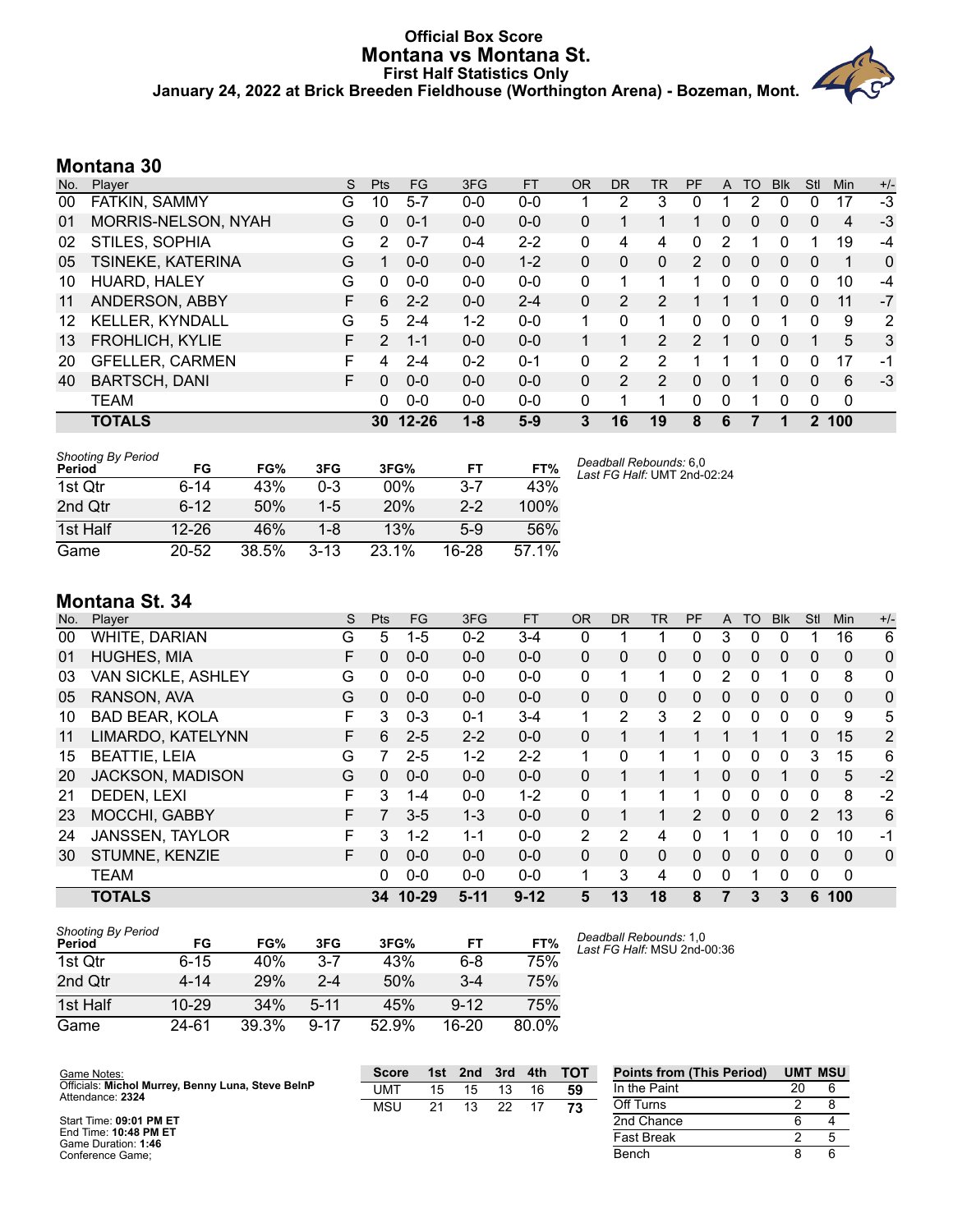#### **Official Box Score Montana vs Montana St. First Quarter Statistics Only January 24, 2022 at Brick Breeden Fieldhouse (Worthington Arena) - Bozeman, Mont.**



## **Montana 15**

| No.               | Plaver                 | S  | <b>Pts</b>      | <b>FG</b> | 3FG     | <b>FT</b> | <b>OR</b> | D <sub>R</sub> | TR             | PF           | A            | TO       | <b>BIK</b> | Stl            | Min                      | $+/-$        |
|-------------------|------------------------|----|-----------------|-----------|---------|-----------|-----------|----------------|----------------|--------------|--------------|----------|------------|----------------|--------------------------|--------------|
| 00                | FATKIN, SAMMY          | G  | 4               | $2 - 4$   | $0 - 0$ | $0-0$     |           |                | 2              | 0            | 0            |          |            | 0              | 9                        | -6           |
| 02                | STILES, SOPHIA         | G  | 0               | $0 - 4$   | $0 - 2$ | $0 - 0$   | 0         | 2              | $\overline{2}$ | 0            |              | 0        | 0          |                | 9                        | -6           |
| 10                | HUARD, HALEY           | G  | O               | $0 - 0$   | $0 - 0$ | $0 - 0$   | 0         |                |                |              | 0            | 0        | 0          | 0              |                          | -3           |
| 11                | ANDERSON, ABBY         | F. | 4               | 1-1       | $0 - 0$ | $2 - 4$   | 0         | 2              | $\overline{2}$ | 0            |              |          | $\Omega$   | $\Omega$       | 8                        | -6           |
| 20                | <b>GFELLER, CARMEN</b> | F  | 4               | $2 - 3$   | $0 - 1$ | $0 - 1$   | 0         |                | 1              | 0            | 0            |          | 0          | $\mathbf{0}$   | 8                        | -3           |
| 01                | MORRIS-NELSON, NYAH    | G  | 0               | $0 - 1$   | $0 - 0$ | $0 - 0$   | $\Omega$  |                |                |              | $\Omega$     | 0        | $\Omega$   | $\Omega$       | $\overline{\mathcal{L}}$ | $-3$         |
| 05                | TSINEKE, KATERINA      | G  |                 | $0 - 0$   | $0 - 0$ | $1 - 2$   | 0         | 0              | 0              | 2            | 0            | $\Omega$ | 0          | 0              |                          | $\mathbf{0}$ |
| $12 \overline{ }$ | <b>KELLER, KYNDALL</b> | G  | 0               | $0 - 0$   | $0 - 0$ | $0 - 0$   | $\Omega$  | $\Omega$       | 0              | 0            | $\mathbf{0}$ | 0        | 0          | $\overline{0}$ | $\Omega$                 | $\mathbf 0$  |
| 13                | <b>FROHLICH, KYLIE</b> | F  | 2               | 1-1       | $0 - 0$ | $0 - 0$   | 0         | 0              | 0              |              |              | 0        | 0          | 0              | 2                        | 0            |
| 40                | <b>BARTSCH, DANI</b>   | F  | 0               | $0 - 0$   | $0-0$   | $0 - 0$   | 0         |                | 1              | 0            | $\mathbf{0}$ | 0        | $\Omega$   | 0              | 2                        | $-3$         |
|                   | <b>TEAM</b>            |    |                 |           |         |           | 0         | 0              | 0              | $\mathbf{0}$ |              | 0        |            |                |                          |              |
|                   | <b>TOTALS</b>          |    | 15 <sup>°</sup> | $6 - 14$  | $0 - 3$ | $3 - 7$   | 1         | 9              | 10             | 5            | 3            | 3        | 0          | 1              | 50                       |              |

| <b>Shooting By Period</b><br>Period | FG        | FG%   | 3FG      | 3FG%       | FT        | FT%   | Deadball Rebounds: 6,0 |
|-------------------------------------|-----------|-------|----------|------------|-----------|-------|------------------------|
| 1st Qtr                             | 6-14      | 43%   | 0-3      | $00\%$     | $3 - 7$   | 43%   |                        |
| 2nd Qtr                             | $6 - 12$  | 50%   | $1-5$    | <b>20%</b> | $2 - 2$   | 100%  |                        |
| 1st Half                            | $6 - 14$  | 43%   | 0-3      | $00\%$     | $3 - 7$   | 43%   |                        |
| 1st Half                            | $12 - 26$ | 46%   | 1-8      | 13%        | $5-9$     | 56%   |                        |
| Game                                | $20 - 52$ | 38.5% | $3 - 13$ | 23.1%      | $16 - 28$ | 57.1% |                        |

# **Montana St. 21**

| No. | Plaver                  | S  | Pts      | FG       | 3FG     | <b>FT</b> | <b>OR</b>    | DR. | TR           | <b>PF</b> | A | TO       | <b>B</b> lk | <b>Stl</b> | Min      | $+/-$       |
|-----|-------------------------|----|----------|----------|---------|-----------|--------------|-----|--------------|-----------|---|----------|-------------|------------|----------|-------------|
| 00  | WHITE, DARIAN           | G  | 5        | $1 - 3$  | 0-1     | $3 - 4$   | 0            |     |              | 0         | 0 | 0        |             |            | 8        | 3           |
| 10  | <b>BAD BEAR, KOLA</b>   | F  |          | $0 - 3$  | $0 - 1$ | $1 - 2$   |              | 2   | 3            |           | 0 | 0        | 0           | 0          | 7        | 3           |
| 11  | LIMARDO, KATELYNN       | F  | 3        | $1 - 2$  | $1 - 1$ | $0 - 0$   | 0            | 0   | 0            |           |   | $\Omega$ |             | 0          | 8        | 6           |
| 15  | <b>BEATTIE, LEIA</b>    | G  |          | $2 - 2$  | $1 - 1$ | $2 - 2$   | 0            | 0   | $\Omega$     |           | 0 | 0        | 0           |            | 7        | 3           |
| 23  | <b>MOCCHI, GABBY</b>    | F  | $\Omega$ | $0 - 2$  | $0 - 2$ | $0-0$     | 0            | 1   | 1            | 1         | 0 | 0        | 0           |            | 7        | 3           |
| 01  | <b>HUGHES, MIA</b>      | F. | $\Omega$ | $0 - 0$  | $0 - 0$ | $0 - 0$   | $\mathbf{0}$ | 0   | $\Omega$     | $\Omega$  | 0 | $\Omega$ | $\Omega$    | 0          | $\Omega$ | $\mathbf 0$ |
| 03  | VAN SICKLE, ASHLEY      | G  | $\Omega$ | $0 - 0$  | $0 - 0$ | $0-0$     | 0            | 1   | 1            | 0         | 2 | 0        |             | 0          | 3        | 3           |
| 05  | RANSON, AVA             | G  | $\Omega$ | $0 - 0$  | $0 - 0$ | $0 - 0$   | $\Omega$     | 0   | $\mathbf{0}$ | $\Omega$  | 0 | $\Omega$ | $\Omega$    | $\Omega$   | $\Omega$ | $\mathbf 0$ |
| 20  | <b>JACKSON, MADISON</b> | G  | $\Omega$ | $0 - 0$  | $0 - 0$ | $0-0$     | $\Omega$     | 0   | 0            | 1         | 0 | 0        |             | 0          | 3        | 3           |
| 21  | DEDEN, LEXI             | F  | 2        | $1 - 2$  | $0 - 0$ | $0 - 0$   | $\Omega$     | 1   | 1            |           | 0 | $\Omega$ | $\Omega$    | 0          | 3        | 3           |
| 24  | <b>JANSSEN, TAYLOR</b>  | F  | 3        | $1 - 1$  | $1 - 1$ | $0-0$     | 1            | 1   | 2            | 0         |   | 1        | $\Omega$    | 0          | 3        | 3           |
| 30  | STUMNE, KENZIE          | F. | $\Omega$ | $0 - 0$  | $0 - 0$ | $0 - 0$   | 0            | 0   | $\Omega$     | $\Omega$  | 0 | 0        | 0           | 0          | $\Omega$ | $\mathbf 0$ |
|     | <b>TEAM</b>             |    |          |          |         |           | 0            | 2   | 2            | $\Omega$  |   | 0        |             |            |          |             |
|     | <b>TOTALS</b>           |    | 21       | $6 - 15$ | $3 - 7$ | $6 - 8$   | $\mathbf 2$  | 9   | 11           | 6         | 4 |          | 3           | 3          | 50       |             |

| <b>Shooting By Period</b> |           |       |          |       |           |       |     |
|---------------------------|-----------|-------|----------|-------|-----------|-------|-----|
| Period                    | FG        | FG%   | 3FG      | 3FG%  | FT        | FT%   | Dea |
| 1st Otr                   | $6 - 15$  | 40%   | $3 - 7$  | 43%   | $6 - 8$   | 75%   |     |
| 2nd Qtr                   | $4 - 14$  | 29%   | $2 - 4$  | 50%   | $3 - 4$   | 75%   |     |
| 1st Half                  | $6 - 15$  | 40%   | $3 - 7$  | 43%   | $6 - 8$   | 75%   |     |
| 1st Half                  | $10 - 29$ | 34%   | 5-11     | 45%   | $9 - 12$  | 75%   |     |
| Game                      | 24-61     | 39.3% | $9 - 17$ | 52.9% | $16 - 20$ | 80.0% |     |

*Deadball Rebounds:* 1,0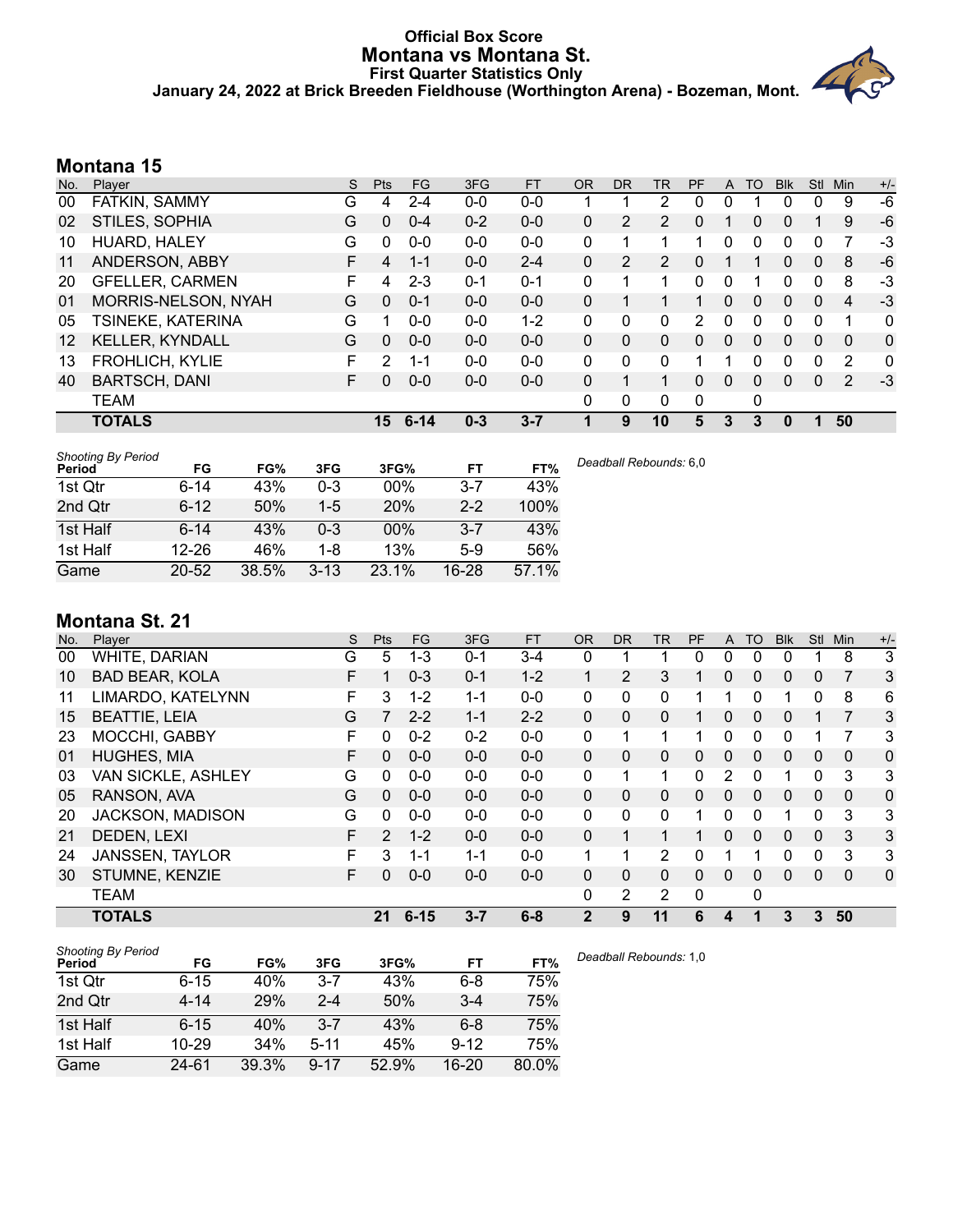| Game Notes:                                                           | <b>Score</b> |    | 1st 2nd | 3rd | 4th | <b>TOT</b> | <b>Points (This P</b> |
|-----------------------------------------------------------------------|--------------|----|---------|-----|-----|------------|-----------------------|
| Officials: Michol Murrey, Benny Luna, Steve BelnP<br>Attendance: 2324 | UMT          | 15 | 15      | 13  | 16  | 59         | In the Paint          |
|                                                                       | MSU          | 21 | 13      | 22  | 17  | 73         | Off Turns             |
| Start Time: 09:01 PM ET                                               |              |    |         |     |     |            | 2nd Chance            |
| End Time: 10:48 PM ET<br>Game Duration: 1:46                          |              |    |         |     |     |            | <b>Fast Break</b>     |
| Conference Game;                                                      |              |    |         |     |     |            | Bench                 |

| <b>Points (This Period)</b> | <b>UMT</b>    | <b>MSU</b>    |
|-----------------------------|---------------|---------------|
| In the Paint                | 12            | 2             |
| Off Turns                   | n             |               |
| 2nd Chance                  | 2             |               |
| <b>Fast Break</b>           | n             | 2             |
| Bench                       | з             | 5             |
| Per Poss                    | 0.789<br>8/19 | 1.235<br>9/17 |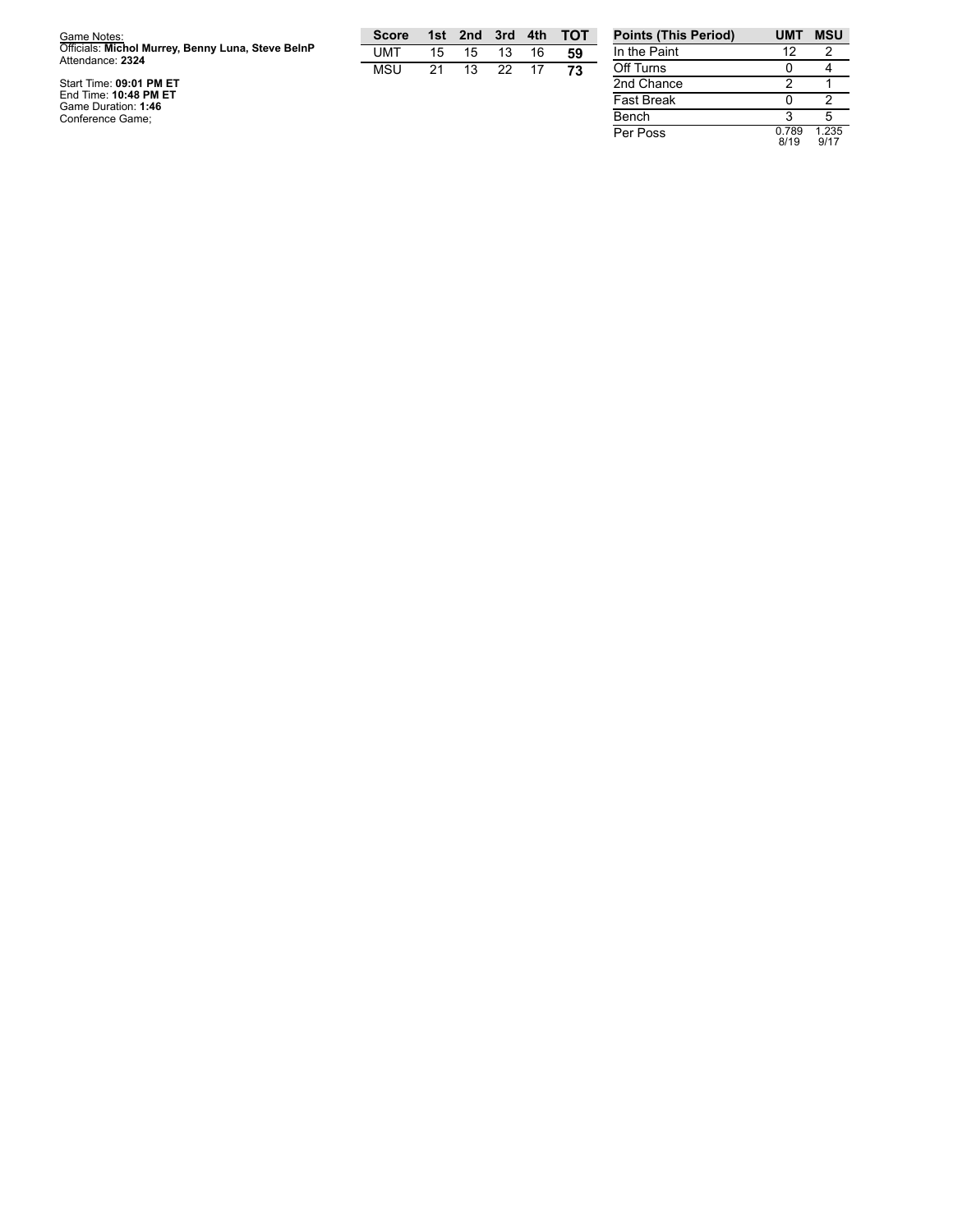## **Official Play-By-Play Montana vs Montana St. First Quarter January 24, 2022 at Brick Breeden Fieldhouse (Worthington Arena) - Bozeman, Mont.**

#### **Period 1**

#### **Starters:**

Montana: 00 FATKIN,SAMMY (G); 2 STILES,SOPHIA (G); 10 HUARD,HALEY (G); 11 ANDERSON,ABBY (F); 20 GFELLER,CARMEN (F);<br>Montana **S**t.: 0 WHITE,DARIAN (G); 10 BAD BEAR,KOLA (F); 11 LIMARDO,KATELYNN (F); 15 BEATTIE,LEIA (G); 23

| Time           | <b>VISITORS: Montana</b>                                                  | <b>Score</b> | <b>Margin</b>  | <b>HOME: Montana St.</b>                                             |
|----------------|---------------------------------------------------------------------------|--------------|----------------|----------------------------------------------------------------------|
| 09:49          | TURNOVER (BADPASS) by FATKIN, SAMMY                                       |              |                |                                                                      |
| 09:49          |                                                                           |              |                | STEAL by WHITE, DARIAN                                               |
| 09:45          | FOUL (PERSONAL) by HUARD, HALEY                                           |              |                |                                                                      |
| 09:45          |                                                                           | $1 - 0$      | H <sub>1</sub> | GOOD! FT by WHITE, DARIAN                                            |
| 09:45          |                                                                           |              |                | MISSED FT by WHITE, DARIAN                                           |
| 09:45<br>09:30 | REBOUND (DEF) by ANDERSON, ABBY<br>TURNOVER (LOSTBALL) by GFELLER, CARMEN |              |                |                                                                      |
| 09:30          |                                                                           |              |                | STEAL by MOCCHI, GABBY                                               |
| 09:24          |                                                                           | $4 - 0$      | H <sub>4</sub> | GOOD! 3PTR by BEATTIE, LEIA                                          |
| 09:24          |                                                                           |              |                | ASSIST by LIMARDO, KATELYNN                                          |
| 09:07          | GOOD! LAYUP by ANDERSON, ABBY [PNT]                                       | $4 - 2$      | H <sub>2</sub> |                                                                      |
| 09:07          | ASSIST by STILES, SOPHIA                                                  |              |                |                                                                      |
| 08:50          |                                                                           |              |                | MISSED LAYUP by BAD BEAR, KOLA                                       |
| 08:48          | REBOUND (DEF) by ANDERSON, ABBY                                           |              |                |                                                                      |
| 08:46          |                                                                           |              |                | FOUL (PERSONAL) by BEATTIE, LEIA                                     |
| 08:30          | GOOD! LAYUP by FATKIN, SAMMY [PNT]                                        | $4 - 4$      | T              |                                                                      |
| 08:10          |                                                                           |              |                | MISSED 3PTR by WHITE, DARIAN                                         |
| 08:06          | REBOUND (DEF) by STILES, SOPHIA                                           |              |                |                                                                      |
| 07:45          | MISSED 3PTR by GFELLER, CARMEN                                            |              |                |                                                                      |
| 07:41<br>07:27 |                                                                           |              |                | REBOUND (DEF) by BAD BEAR, KOLA<br>MISSED 3PTR by BAD BEAR, KOLA     |
| 07:25          | REBOUND (DEF) by HUARD, HALEY                                             |              |                |                                                                      |
| 07:19          | MISSED LAYUP by FATKIN, SAMMY                                             |              |                |                                                                      |
| 07:16          |                                                                           |              |                | REBOUND (DEF) by MOCCHI, GABBY                                       |
| 06:58          |                                                                           |              |                | MISSED 3PTR by MOCCHI, GABBY                                         |
| 06:54          | REBOUND (DEF) by GFELLER, CARMEN                                          |              |                |                                                                      |
| 06:38          | MISSED 3PTR by STILES, SOPHIA                                             |              |                |                                                                      |
| 06:34          | REBOUND (OFF) by FATKIN, SAMMY                                            |              |                |                                                                      |
| 06:33          | GOOD! LAYUP by FATKIN, SAMMY [PNT]                                        | $4 - 6$      | V <sub>2</sub> |                                                                      |
| 06:18          |                                                                           | $6-6$        | T              | GOOD! JUMPER by WHITE, DARIAN                                        |
| 06:00          |                                                                           |              |                | FOUL (PERSONAL) by MOCCHI, GABBY                                     |
| 06:00          |                                                                           |              |                | SUB OUT: WHITE, DARIAN                                               |
| 06:00          |                                                                           |              |                | SUB OUT: BAD BEAR, KOLA                                              |
| 06:00<br>06:00 |                                                                           |              |                | SUB OUT: BEATTIE, LEIA                                               |
| 06:00          |                                                                           |              |                | SUB OUT: MOCCHI, GABBY<br>SUB IN: VAN SICKLE, ASHLEY                 |
| 06:00          |                                                                           |              |                | SUB IN: JACKSON, MADISON                                             |
| 06:00          |                                                                           |              |                | SUB IN: DEDEN, LEXI                                                  |
| 06:00          |                                                                           |              |                | SUB IN: JANSSEN, TAYLOR                                              |
| 06:00          | SUB OUT: HUARD, HALEY                                                     |              |                |                                                                      |
| 06:00          | SUB IN: MORRIS-NELSON, NYAH                                               |              |                |                                                                      |
| 06:00          | GOOD! FT by ANDERSON, ABBY                                                | $6 - 7$      | V <sub>1</sub> |                                                                      |
| 06:00          | MISSED FT by ANDERSON, ABBY                                               |              |                |                                                                      |
| 06:00          |                                                                           |              |                | REBOUND (DEF) by JANSSEN, TAYLOR                                     |
| 05:52          |                                                                           | 9-7          | H 2            | GOOD! 3PTR by LIMARDO, KATELYNN                                      |
| 05:52          |                                                                           |              |                | ASSIST by VAN SICKLE, ASHLEY                                         |
| 05:28          | MISSED JUMPER by MORRIS-NELSON, NYAH                                      |              |                |                                                                      |
| 05:28          |                                                                           |              |                | REBOUND (DEF) by VAN SICKLE, ASHLEY                                  |
| 05:28<br>05:18 |                                                                           |              |                | BLOCK by LIMARDO, KATELYNN<br>TURNOVER (LOSTBALL) by JANSSEN, TAYLOR |
| 05:18          | STEAL by STILES, SOPHIA                                                   |              |                |                                                                      |
| 04:58          | MISSED LAYUP by STILES, SOPHIA                                            |              |                |                                                                      |
| 04:58          |                                                                           |              |                | BLOCK by JACKSON, MADISON                                            |
| 04:54          |                                                                           |              |                | REBOUND (DEF) by DEDEN, LEXI                                         |
| 04:47          |                                                                           | $12 - 7$     | H <sub>5</sub> | GOOD! 3PTR by JANSSEN, TAYLOR                                        |
| 04:47          |                                                                           |              |                | ASSIST by VAN SICKLE, ASHLEY                                         |
| 04:27          | GOOD! LAYUP by GFELLER, CARMEN [PNT]                                      | $12-9$       | H <sub>3</sub> |                                                                      |
| 04:27          | ASSIST by ANDERSON, ABBY                                                  |              |                |                                                                      |
| 04:27          |                                                                           |              |                | FOUL (PERSONAL) by JACKSON, MADISON                                  |
| 04:27          |                                                                           |              |                |                                                                      |
| 04:27          | SUB OUT: ANDERSON, ABBY                                                   |              |                |                                                                      |
| 04:27          | SUB IN: FROHLICH, KYLIE                                                   |              |                |                                                                      |
| 04:27          |                                                                           |              |                | SUB OUT: LIMARDO, KATELYNN                                           |
| 04:27<br>04:27 |                                                                           |              |                | SUB IN: WHITE, DARIAN                                                |
|                | MISSED FT by GFELLER, CARMEN                                              |              |                |                                                                      |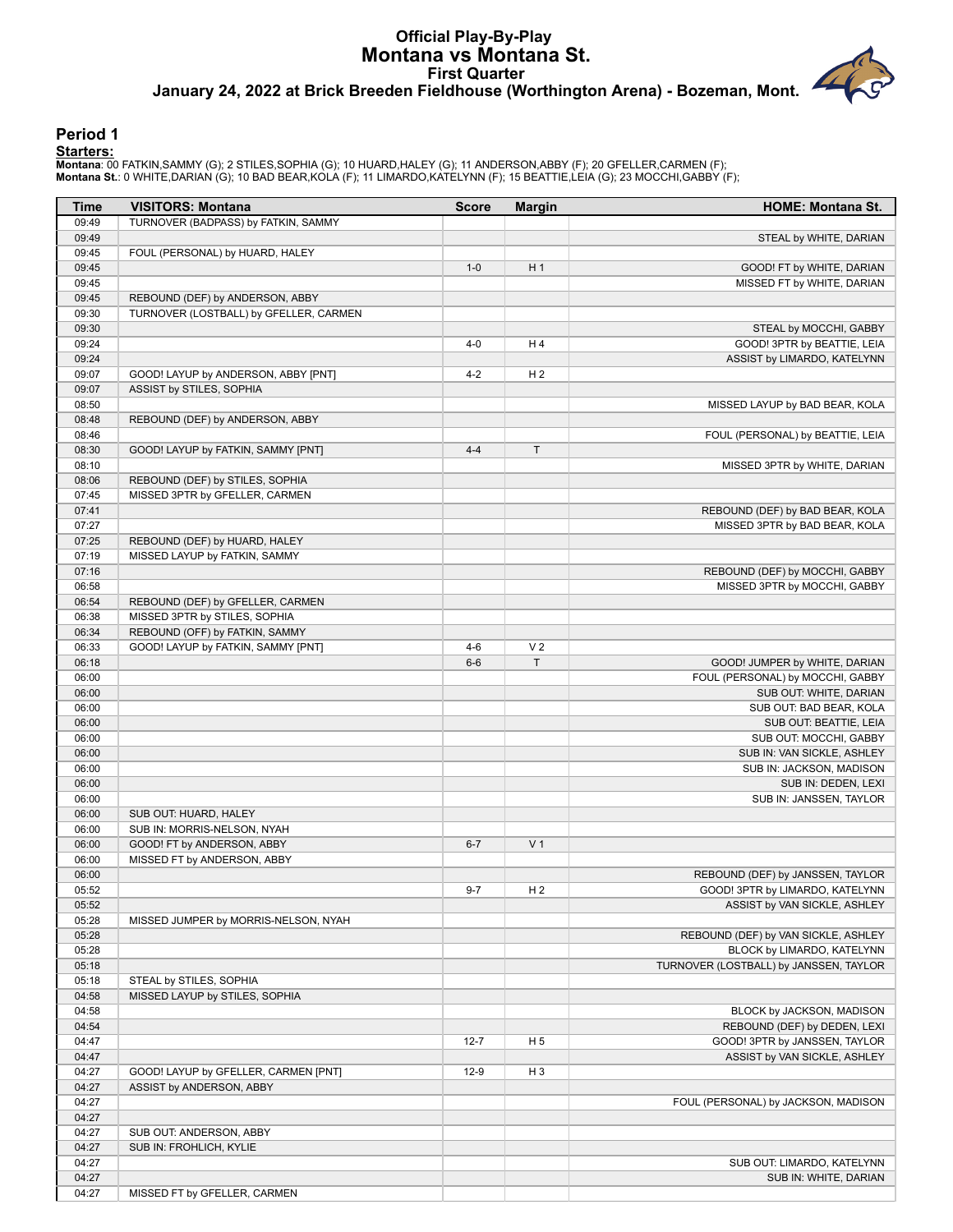| Time  | <b>VISITORS: Montana</b>               | <b>Score</b> | <b>Margin</b>        | <b>HOME: Montana St.</b>             |
|-------|----------------------------------------|--------------|----------------------|--------------------------------------|
| 04:26 |                                        |              |                      | REBOUND (DEF) by WHITE, DARIAN       |
| 04:15 |                                        |              |                      | MISSED JUMPER by DEDEN, LEXI         |
| 04:14 | REBOUND (DEF) by MORRIS-NELSON, NYAH   |              |                      |                                      |
| 04:14 |                                        |              |                      | FOUL (PERSONAL) by DEDEN, LEXI       |
| 03:56 | GOOD! LAYUP by GFELLER, CARMEN [PNT]   | $12 - 11$    | H <sub>1</sub>       |                                      |
| 03:56 | ASSIST by FROHLICH, KYLIE              |              |                      |                                      |
| 03:39 |                                        | $14 - 11$    | $H_3$                | GOOD! LAYUP by DEDEN, LEXI [PNT]     |
| 03:39 |                                        |              |                      | ASSIST by JANSSEN, TAYLOR            |
| 03:19 | MISSED LAYUP by STILES, SOPHIA         |              |                      |                                      |
| 03:19 |                                        |              |                      | BLOCK by VAN SICKLE, ASHLEY          |
| 03:18 |                                        |              |                      | REBOUND (DEF) by TEAM                |
| 02:54 |                                        |              |                      | SUB OUT: VAN SICKLE, ASHLEY          |
| 02:54 |                                        |              |                      | SUB OUT: JACKSON, MADISON            |
| 02:54 |                                        |              |                      | SUB OUT: DEDEN, LEXI                 |
| 02:54 |                                        |              |                      | SUB OUT: JANSSEN, TAYLOR             |
| 02:54 |                                        |              |                      | SUB IN: BAD BEAR, KOLA               |
| 02:54 |                                        |              |                      | SUB IN: LIMARDO, KATELYNN            |
| 02:54 |                                        |              |                      | SUB IN: BEATTIE, LEIA                |
| 02:54 |                                        |              |                      | SUB IN: MOCCHI, GABBY                |
| 02:54 | SUB OUT: FATKIN, SAMMY                 |              |                      |                                      |
| 02:54 | SUB OUT: STILES, SOPHIA                |              |                      |                                      |
| 02:54 | SUB IN: TSINEKE, KATERINA              |              |                      |                                      |
| 02:54 | SUB IN: HUARD, HALEY                   |              |                      |                                      |
| 02:53 | FOUL (PERSONAL) by TSINEKE, KATERINA   |              |                      |                                      |
| 02:53 |                                        | $15 - 11$    | H4                   | GOOD! FT by BEATTIE, LEIA            |
| 02:53 |                                        | $16-11$      | H <sub>5</sub>       | GOOD! FT by BEATTIE, LEIA            |
| 02:30 | GOOD! LAYUP by FROHLICH, KYLIE [PNT]   | $16-13$      | $H_3$                |                                      |
| 02:12 | FOUL (PERSONAL) by MORRIS-NELSON, NYAH |              |                      |                                      |
| 02:02 |                                        |              |                      | MISSED LAYUP by BAD BEAR, KOLA       |
| 01:59 |                                        |              |                      | REBOUND (OFF) by BAD BEAR, KOLA      |
| 01:58 | FOUL (PERSONAL) by FROHLICH, KYLIE     |              |                      |                                      |
| 01:58 | SUB OUT: FROHLICH, KYLIE               |              |                      |                                      |
| 01:58 | SUB OUT: GFELLER, CARMEN               |              |                      |                                      |
| 01:58 | SUB IN: ANDERSON, ABBY                 |              |                      |                                      |
| 01:58 | SUB IN: BARTSCH, DANI                  |              |                      |                                      |
| 01:58 |                                        | $17-13$      | H4                   | GOOD! FT by BAD BEAR, KOLA           |
| 01:58 |                                        |              |                      | MISSED FT by BAD BEAR, KOLA          |
| 01:57 | REBOUND (DEF) by BARTSCH, DANI         |              |                      |                                      |
| 01:41 |                                        |              |                      | FOUL (PERSONAL) by LIMARDO, KATELYNN |
| 01:41 | MISSED FT by TSINEKE, KATERINA         |              |                      |                                      |
| 01:41 | REBOUND (OFF) by TEAM                  |              |                      |                                      |
| 01:41 | GOOD! FT by TSINEKE, KATERINA          | $17-14$      | H <sub>3</sub>       |                                      |
| 01:33 | FOUL (PERSONAL) by TSINEKE, KATERINA   |              |                      |                                      |
| 01:33 | SUB OUT: MORRIS-NELSON, NYAH           |              |                      |                                      |
| 01:33 | SUB OUT: TSINEKE, KATERINA             |              |                      |                                      |
| 01:33 | SUB IN: FATKIN, SAMMY                  |              |                      |                                      |
|       |                                        |              |                      |                                      |
| 01:33 | SUB IN: STILES, SOPHIA                 |              |                      |                                      |
| 01:33 |                                        | 18-14        | H4<br>H <sub>5</sub> | GOOD! FT by WHITE, DARIAN [FB]       |
| 01:33 |                                        | 19-14        |                      | GOOD! FT by WHITE, DARIAN [FB]       |
| 01:21 | TURNOVER (BADPASS) by ANDERSON, ABBY   |              |                      |                                      |
| 01:21 |                                        |              |                      | STEAL by BEATTIE, LEIA               |
| 01:19 |                                        |              |                      | MISSED 3PTR by MOCCHI, GABBY         |
| 01:16 | REBOUND (DEF) by FATKIN, SAMMY         |              |                      |                                      |
| 01:12 | MISSED LAYUP by FATKIN, SAMMY          |              |                      |                                      |
| 01:10 |                                        |              |                      | REBOUND (DEF) by TEAM                |
| 00:50 |                                        | $21 - 14$    | H <sub>7</sub>       | GOOD! JUMPER by BEATTIE, LEIA        |
| 00:35 | MISSED 3PTR by STILES, SOPHIA          |              |                      |                                      |
| 00:32 |                                        |              |                      | REBOUND (DEF) by BAD BEAR, KOLA      |
| 00:28 |                                        |              |                      | MISSED JUMPER by LIMARDO, KATELYNN   |
| 00:26 | REBOUND (DEF) by STILES, SOPHIA        |              |                      |                                      |
| 00:10 |                                        |              |                      | FOUL (PERSONAL) by BAD BEAR, KOLA    |
| 00:10 | MISSED FT by ANDERSON, ABBY            |              |                      |                                      |
| 00:10 | REBOUND (OFF) by TEAM                  |              |                      |                                      |
| 00:10 | GOOD! FT by ANDERSON, ABBY             | $21 - 15$    | H <sub>6</sub>       |                                      |
| 00:10 |                                        |              |                      | SUB OUT: BAD BEAR, KOLA              |
| 00:10 |                                        |              |                      | SUB IN: JANSSEN, TAYLOR              |
| 00:03 |                                        |              |                      | MISSED JUMPER by WHITE, DARIAN       |
| 00:00 |                                        |              |                      | REBOUND (OFF) by JANSSEN, TAYLOR     |

**Montana 15, Montana St. 21**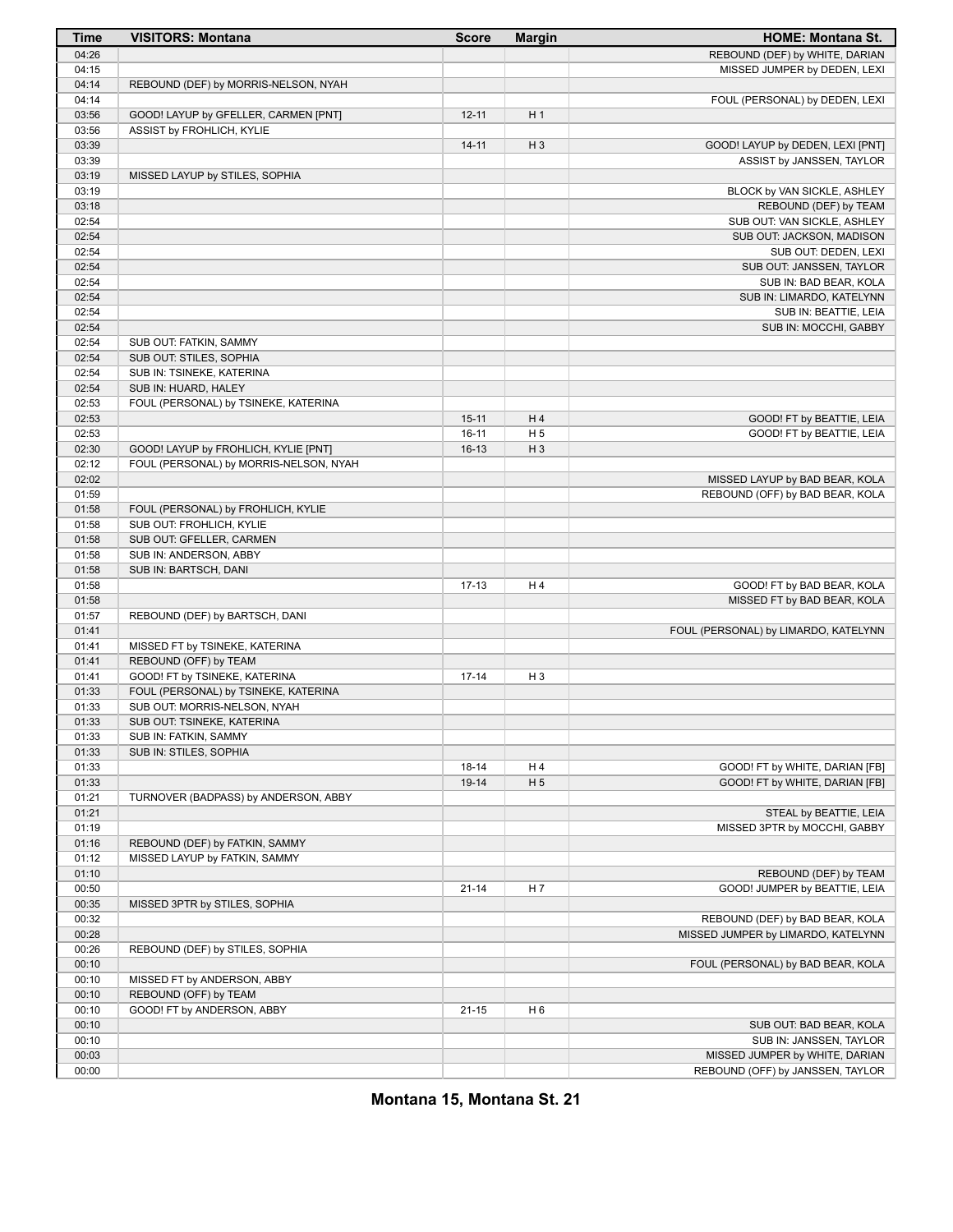| <b>Points (This Period)</b> | <b>UMT</b>    | <b>MSU</b>    |
|-----------------------------|---------------|---------------|
| In the Paint                | 12            |               |
| Off Turns                   |               |               |
| 2nd Chance                  |               |               |
| <b>Fast Break</b>           |               |               |
| Bench                       |               |               |
| Per Poss                    | 0.789<br>8/19 | 1.235<br>9/17 |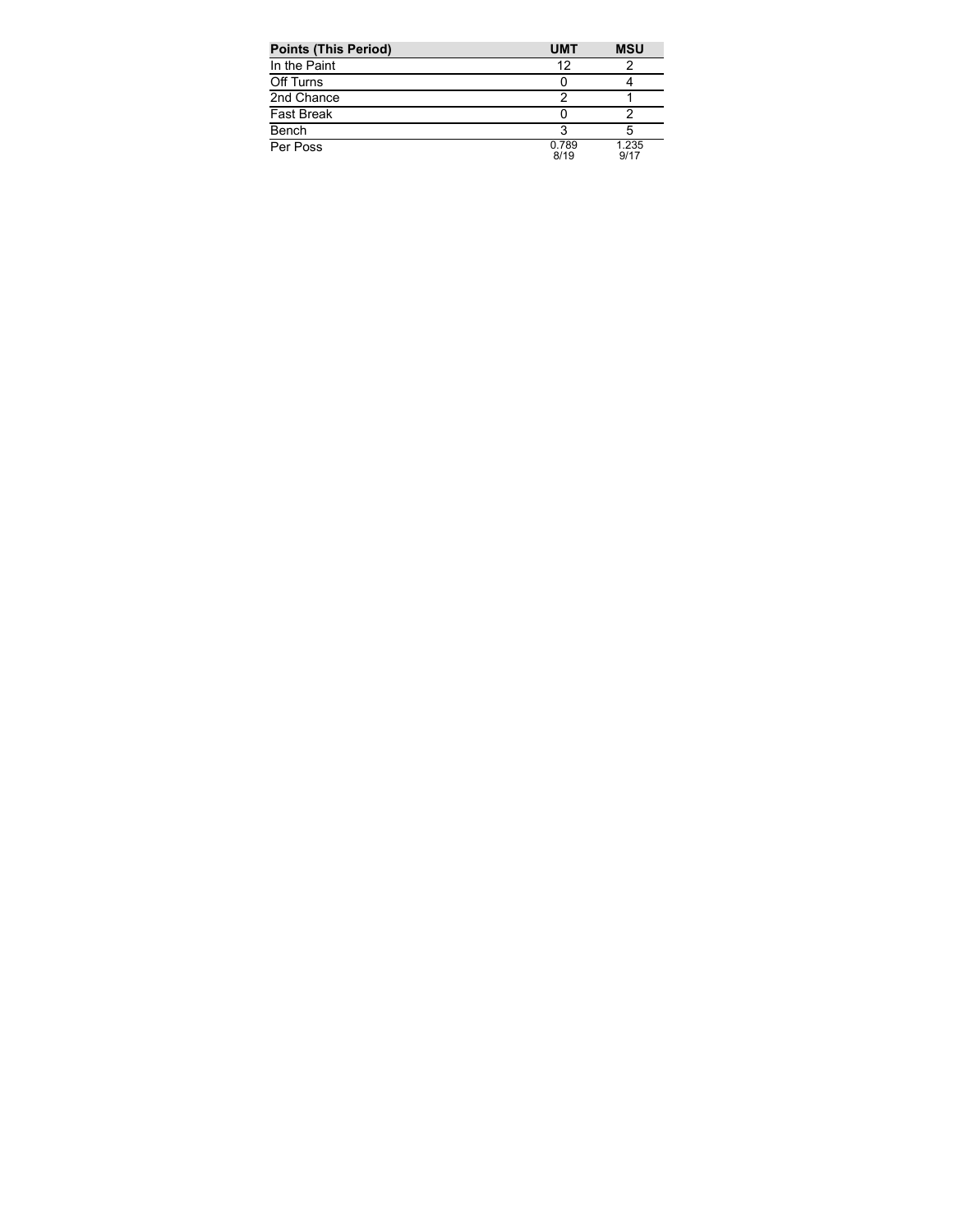#### **Official Box Score Montana vs Montana St. Second Quarter Statistics Only January 24, 2022 at Brick Breeden Fieldhouse (Worthington Arena) - Bozeman, Mont.**



| No.               | Player                 | S | <b>Pts</b>      | FG       | 3FG     | <b>FT</b> | <b>OR</b> | DR       | TR           | PF | A            | TO       | <b>B</b> lk | Stl      | Min      | $+/-$        |
|-------------------|------------------------|---|-----------------|----------|---------|-----------|-----------|----------|--------------|----|--------------|----------|-------------|----------|----------|--------------|
| 00                | FATKIN, SAMMY          | G | 6               | $3 - 3$  | $0 - 0$ | $0 - 0$   | 0         |          |              | 0  |              |          | 0           | 0        | 8        | 3            |
| 02                | STILES, SOPHIA         | G | 2               | $0 - 3$  | $0 - 2$ | $2 - 2$   | $\Omega$  | 2        | 2            | 0  |              |          | 0           | $\Omega$ | 10       | 2            |
| 10                | HUARD, HALEY           | G | 0               | $0 - 0$  | $0 - 0$ | $0 - 0$   | 0         | 0        | 0            | 0  | 0            | 0        | 0           | 0        | 3        | $-1$         |
| 11                | ANDERSON, ABBY         | F | 2               | $1 - 1$  | $0 - 0$ | $0 - 0$   | $\Omega$  | 0        | 0            |    | $\mathbf{0}$ | 0        | 0           | 0        | 3        | $-1$         |
| 20                | <b>GFELLER, CARMEN</b> | F | O               | $0 - 1$  | $0 - 1$ | $0 - 0$   | $\Omega$  |          | 1            |    |              | 0        | 0           | 0        | 9        | 2            |
| 01                | MORRIS-NELSON, NYAH    | G | 0               | $0 - 0$  | $0 - 0$ | $0 - 0$   | $\Omega$  | 0        | 0            | 0  | $\mathbf{0}$ | $\Omega$ | $\Omega$    | $\Omega$ | $\Omega$ | $\mathbf{0}$ |
| 05                | TSINEKE, KATERINA      | G | 0               | $0 - 0$  | $0 - 0$ | $0 - 0$   | 0         | $\Omega$ | 0            | 0  | 0            | $\Omega$ | 0           | 0        | 0        | 0            |
| $12 \overline{ }$ | <b>KELLER, KYNDALL</b> | G | 5               | $2 - 4$  | $1 - 2$ | $0 - 0$   | 1         | 0        | $\mathbf{1}$ | 0  | $\Omega$     | $\Omega$ |             | $\Omega$ | 9        | 2            |
| 13                | <b>FROHLICH, KYLIE</b> | F | 0               | $0 - 0$  | $0 - 0$ | $0 - 0$   |           |          | 2            |    | 0            | $\Omega$ | 0           |          | 3        | 3            |
| 40                | <b>BARTSCH, DANI</b>   | F | 0               | $0 - 0$  | $0-0$   | $0 - 0$   | 0         |          | 1.           | 0  | $\Omega$     |          | 0           | 0        | 4        | $\mathbf 0$  |
|                   | <b>TEAM</b>            |   |                 |          |         |           | 0         |          |              | 0  |              | ٠        |             |          |          |              |
|                   | <b>TOTALS</b>          |   | 15 <sup>1</sup> | $6 - 12$ | $1 - 5$ | $2 - 2$   | 2         |          | 9            | 3  | 3            | 4        |             |          | 50       |              |

| <b>Shooting By Period</b><br>Period | FG        | FG%   | 3FG      | 3FG%   | FT        | FT%   | Deadball Rebounds: 6,0 |
|-------------------------------------|-----------|-------|----------|--------|-----------|-------|------------------------|
| 3rd Qtr                             | $3 - 13$  | 23%   | $0 - 1$  | $00\%$ | 7-12      | 58%   |                        |
| 4th Qtr                             | $5 - 13$  | 38%   | $2 - 4$  | 50%    | $4 - 7$   | 57%   |                        |
| 2nd Half                            | $6 - 12$  | 50%   | $1-5$    | 20%    | $2 - 2$   | 100%  |                        |
| 2nd Half                            | $8 - 26$  | 31%   | $2 - 5$  | 40%    | $11 - 19$ | 58%   |                        |
| Game                                | $20 - 52$ | 38.5% | $3 - 13$ | 23.1%  | $16 - 28$ | 57.1% |                        |

# **Montana St. 13**

| No. | Plaver                 | S  | <b>Pts</b> | <b>FG</b> | 3FG     | <b>FT</b> | 0R       | DR.          | <b>TR</b>      | PF           | A            | TO           | <b>B</b> lk | <b>Stl</b> | Min      | $+/-$          |
|-----|------------------------|----|------------|-----------|---------|-----------|----------|--------------|----------------|--------------|--------------|--------------|-------------|------------|----------|----------------|
| 00  | WHITE, DARIAN          | G  | 0          | $0 - 2$   | 0-1     | $0-0$     | 0        | 0            | 0              | 0            | 3            | 0            | 0           | 0          | 8        | 3              |
| 10  | <b>BAD BEAR, KOLA</b>  | F  | 2          | $0 - 0$   | $0 - 0$ | $2 - 2$   | 0        | 0            | 0              |              | 0            | 0            | 0           | 0          | 2        | 2              |
| 11  | LIMARDO, KATELYNN      | F. | 3          | $1 - 3$   | $1 - 1$ | $0-0$     | 0        |              | 1              | 0            | 0            |              | 0           | 0          | 7        | $-4$           |
| 15  | <b>BEATTIE, LEIA</b>   | G  | $\Omega$   | $0 - 3$   | $0 - 1$ | $0 - 0$   |          | 0            | 1.             | 0            | $\mathbf{0}$ | 0            | 0           | 2          | 8        | 3              |
| 23  | MOCCHI, GABBY          | F  | 7          | $3 - 3$   | $1 - 1$ | $0 - 0$   | 0        | 0            | $\mathbf{0}$   | 1            | 0            | $\Omega$     | 0           |            | 6        | 3              |
| 01  | <b>HUGHES, MIA</b>     | F. | $\Omega$   | $0 - 0$   | $0 - 0$ | $0 - 0$   | 0        | $\mathbf{0}$ | $\mathbf{0}$   | 0            | $\mathbf{0}$ | $\Omega$     | $\Omega$    | $\Omega$   | $\Omega$ | $\mathbf 0$    |
| 03  | VAN SICKLE, ASHLEY     | G  | $\Omega$   | $0 - 0$   | $0 - 0$ | $0-0$     | 0        | 0            | $\mathbf{0}$   | 0            | 0            | $\Omega$     | 0           | $\Omega$   | 5        | $-3$           |
| 05  | RANSON, AVA            | G  | $\Omega$   | $0 - 0$   | $0 - 0$ | $0 - 0$   | 0        | $\mathbf{0}$ | $\mathbf{0}$   | 0            | $\mathbf{0}$ | $\Omega$     | 0           | $\Omega$   | $\Omega$ | $\overline{0}$ |
| 20  | JACKSON, MADISON       | G  | $\Omega$   | $0 - 0$   | $0 - 0$ | $0 - 0$   | 0        | 1            | 1              | 0            | 0            | $\Omega$     | 0           | $\Omega$   | 2        | $-5$           |
| 21  | DEDEN, LEXI            | F  |            | $0 - 2$   | $0 - 0$ | $1 - 2$   | $\Omega$ | 0            | $\mathbf{0}$   | 0            | $\Omega$     | $\Omega$     | $\Omega$    | $\Omega$   | 5        | $-5$           |
| 24  | <b>JANSSEN, TAYLOR</b> | F  | $\Omega$   | $0 - 1$   | $0 - 0$ | $0 - 0$   | 1        | 1            | $\overline{2}$ | 0            | 0            | $\Omega$     | 0           | $\Omega$   |          | $-4$           |
| 30  | STUMNE, KENZIE         | F. | 0          | $0 - 0$   | $0 - 0$ | $0 - 0$   | 0        | 0            | $\mathbf{0}$   | 0            | $\Omega$     | $\Omega$     | 0           | $\Omega$   | 0        | $\mathbf 0$    |
|     | <b>TEAM</b>            |    |            |           |         |           | 1        | 1            | 2              | 0            |              | 1            |             |            |          |                |
|     | <b>TOTALS</b>          |    | 13         | $4 - 14$  | $2 - 4$ | $3 - 4$   | 3        | 4            | 7              | $\mathbf{2}$ | 3            | $\mathbf{2}$ | 0           | 3          | 50       |                |

| <b>Shooting By Period</b><br>Period | FG        | FG%   | 3FG      | 3FG%  | FT        | FT%   | Dea |
|-------------------------------------|-----------|-------|----------|-------|-----------|-------|-----|
| 3rd Qtr                             | $8 - 17$  | 47%   | $4-5$    | 80%   | $2 - 2$   | 100%  |     |
| 4th Qtr                             | $6 - 15$  | 40%   | $0 - 1$  | 00%   | $5-6$     | 83%   |     |
| 2nd Half                            | $4 - 14$  | 29%   | $2 - 4$  | 50%   | $3-4$     | 75%   |     |
| 2nd Half                            | 14-32     | 44%   | 4-6      | 67%   | 7-8       | 88%   |     |
| Game                                | $24 - 61$ | 39.3% | $9 - 17$ | 52.9% | $16 - 20$ | 80.0% |     |

*Deadball Rebounds:* 1,0

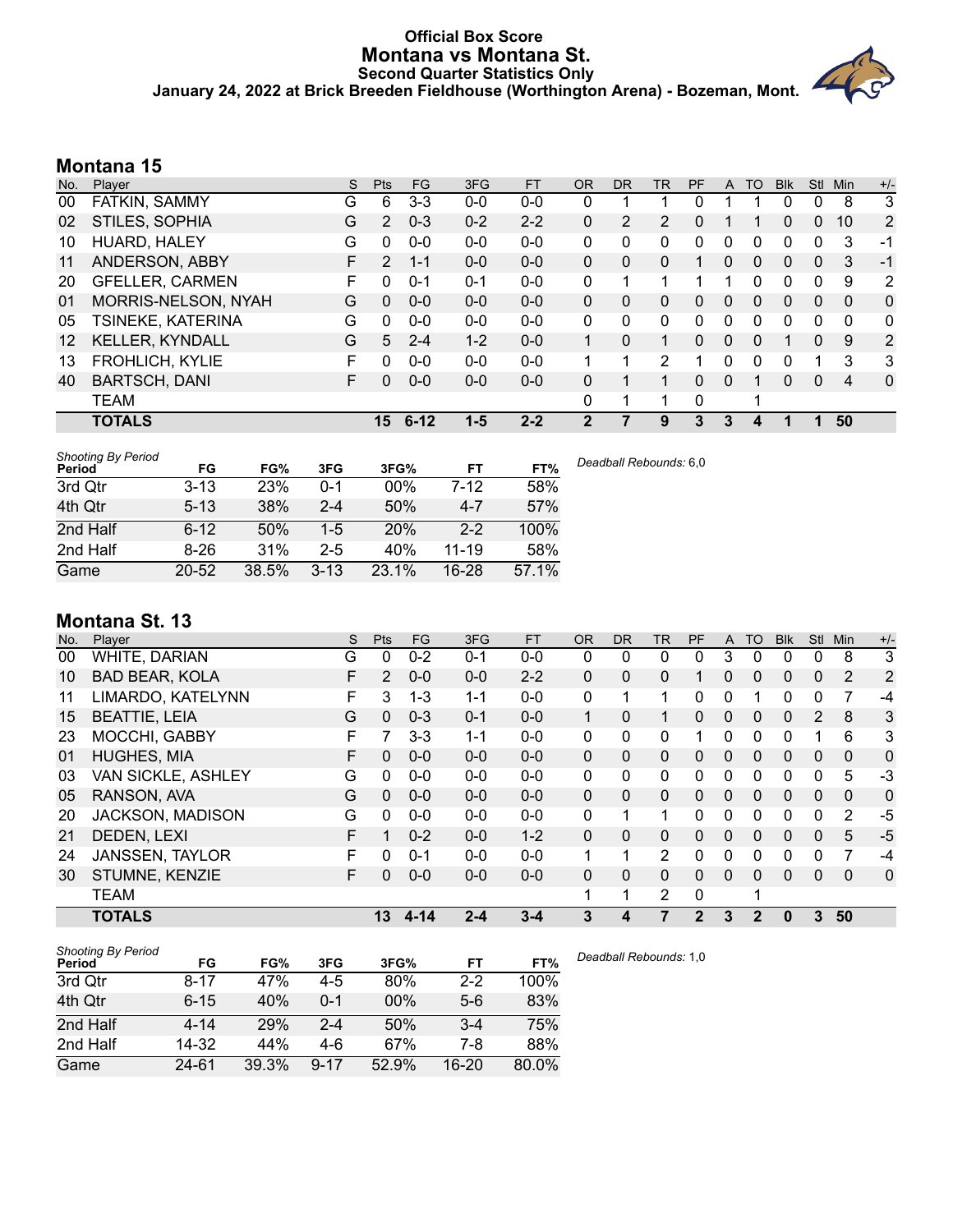| Game Notes:                                                           | <b>Score</b> |    | 1st 2nd 3rd |    | 4th | тот | <b>Points (This Pe</b> |
|-----------------------------------------------------------------------|--------------|----|-------------|----|-----|-----|------------------------|
| Officials: Michol Murrey, Benny Luna, Steve BelnP<br>Attendance: 2324 | UMT          | 15 | 15          | 13 | 16  | 59  | In the Paint           |
|                                                                       | MSU          | 21 | 13          | 22 | 17  | 73  | Off Turns              |
| Start Time: 09:01 PM ET                                               |              |    |             |    |     |     | 2nd Chance             |
| End Time: 10:48 PM ET<br>Game Duration: 1:46                          |              |    |             |    |     |     | <b>Fast Break</b>      |
| Conference Game;                                                      |              |    |             |    |     |     | Bench                  |

| <b>Points (This Period)</b> | <b>UMT</b>    | <b>MSU</b>    |
|-----------------------------|---------------|---------------|
| In the Paint                |               |               |
| Off Turns                   | 2             |               |
| 2nd Chance                  |               |               |
| <b>Fast Break</b>           | 2             |               |
| Bench                       | 5             |               |
| Per Poss                    | 1.000<br>7/15 | 0.867<br>6/15 |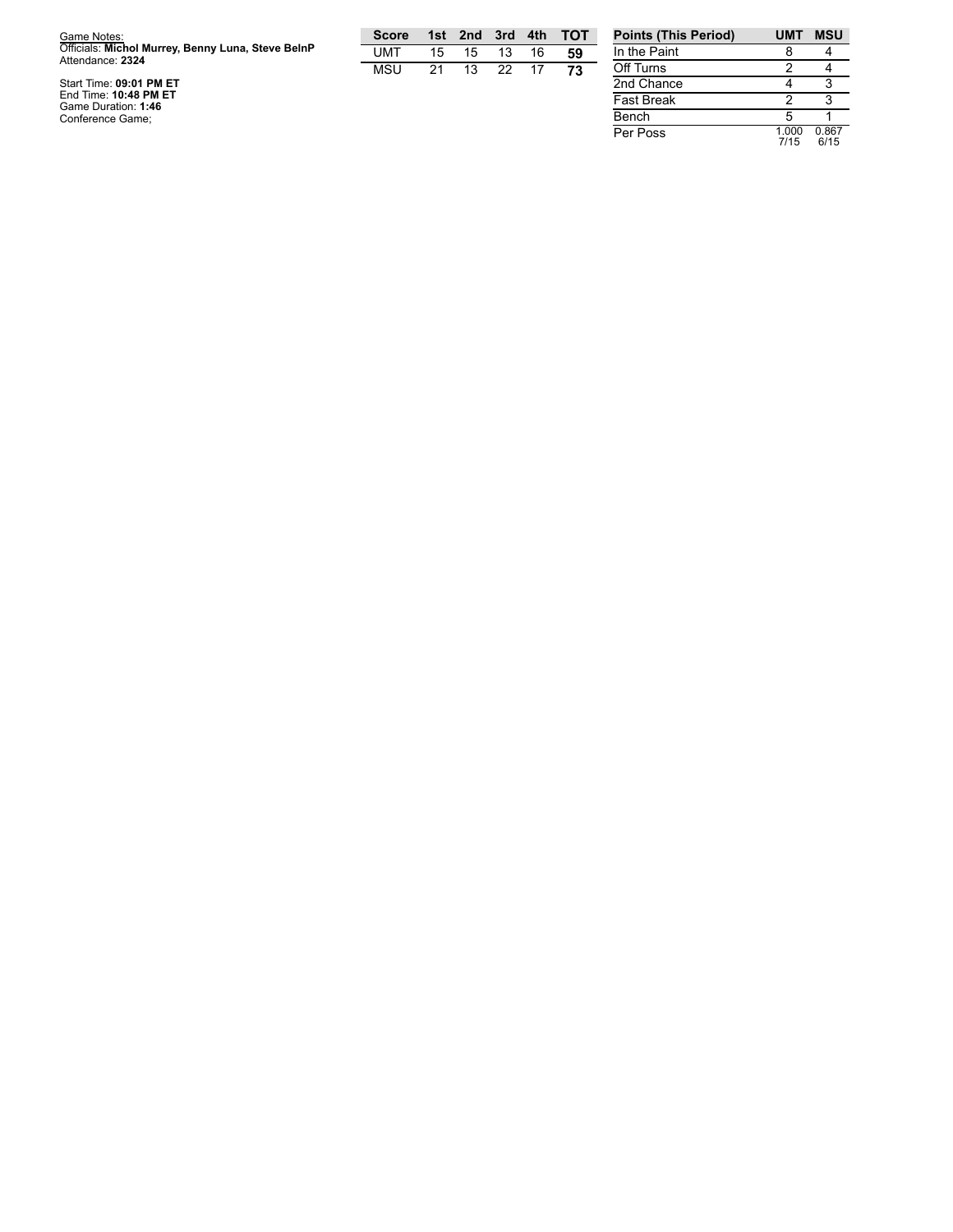## **Official Play-By-Play Montana vs Montana St. Second Quarter January 24, 2022 at Brick Breeden Fieldhouse (Worthington Arena) - Bozeman, Mont.**

#### **Period 2**

**Starters:**

Montana: 00 FATKIN,SAMMY (G); 2 STILES,SOPHIA (G); 10 HUARD,HALEY (G); 11 ANDERSON,ABBY (F); 20 GFELLER,CARMEN (F);<br>Montana **S**t.: 0 WHITE,DARIAN (G); 10 BAD BEAR,KOLA (F); 11 LIMARDO,KATELYNN (F); 15 BEATTIE,LEIA (G); 23

| Time           | <b>VISITORS: Montana</b>              | <b>Score</b> | <b>Margin</b>  | <b>HOME: Montana St.</b>                |
|----------------|---------------------------------------|--------------|----------------|-----------------------------------------|
| 09:49          |                                       |              |                | MISSED LAYUP by BEATTIE, LEIA           |
| 09:46          | REBOUND (DEF) by STILES, SOPHIA       |              |                |                                         |
| 09:21          |                                       |              |                | FOUL (PERSONAL) by MOCCHI, GABBY        |
| 09:21          | SUB OUT: FATKIN, SAMMY                |              |                |                                         |
| 09:21          | SUB OUT: BARTSCH, DANI                |              |                |                                         |
| 09:21          | SUB IN: KELLER, KYNDALL               |              |                |                                         |
| 09:21          | SUB IN: GFELLER, CARMEN               |              |                |                                         |
| 09:21          | GOOD! FT by STILES, SOPHIA            | $21 - 16$    | H <sub>5</sub> |                                         |
| 09:21          | GOOD! FT by STILES, SOPHIA            | $21 - 17$    | H4             |                                         |
| 09:05          |                                       |              |                | MISSED 3PTR by BEATTIE, LEIA            |
| 09:02          |                                       |              | H 7            | REBOUND (OFF) by JANSSEN, TAYLOR        |
| 08:51<br>08:51 |                                       | $24 - 17$    |                | GOOD! 3PTR by MOCCHI, GABBY             |
| 08:21          | GOOD! LAYUP by ANDERSON, ABBY [PNT]   | 24-19        | H <sub>5</sub> | ASSIST by WHITE, DARIAN                 |
| 08:06          |                                       | 26-19        | H 7            | GOOD! LAYUP by MOCCHI, GABBY [PNT]      |
| 07:39          |                                       |              |                | SUB OUT: WHITE, DARIAN                  |
| 07:39          |                                       |              |                | SUB OUT: BEATTIE, LEIA                  |
| 07:39          |                                       |              |                | SUB OUT: MOCCHI, GABBY                  |
| 07:39          |                                       |              |                | SUB IN: VAN SICKLE, ASHLEY              |
| 07:39          |                                       |              |                | SUB IN: JACKSON, MADISON                |
| 07:39          |                                       |              |                | SUB IN: DEDEN, LEXI                     |
| 07:39          | SUB OUT: ANDERSON, ABBY               |              |                |                                         |
| 07:39          | SUB IN: FROHLICH, KYLIE               |              |                |                                         |
| 07:33          | TURNOVER (SHOTCLOCK) by TEAM          |              |                |                                         |
| 07:22          | FOUL (PERSONAL) by GFELLER, CARMEN    |              |                |                                         |
| 07:22          | SUB OUT: HUARD, HALEY                 |              |                |                                         |
| 07:22          | SUB IN: FATKIN, SAMMY                 |              |                |                                         |
| 07:22          |                                       |              |                | MISSED FT by DEDEN, LEXI                |
| 07:22          |                                       |              |                | REBOUND (OFF) by TEAM                   |
| 07:22          |                                       | $27-19$      | H 8            | GOOD! FT by DEDEN, LEXI                 |
| 07:05          | GOOD! LAYUP by FATKIN, SAMMY [PNT]    | $27 - 21$    | H <sub>6</sub> |                                         |
| 07:05          | ASSIST by GFELLER, CARMEN             |              |                |                                         |
| 06:52          |                                       |              |                | MISSED LAYUP by DEDEN, LEXI             |
| 06:51          |                                       |              |                | REBOUND (OFF) by TEAM                   |
| 06:45          |                                       |              |                | MISSED JUMPER by LIMARDO, KATELYNN      |
| 06:44          | REBOUND (DEF) by TEAM                 |              |                |                                         |
| 06:28          | MISSED 3PTR by KELLER, KYNDALL        |              |                |                                         |
| 06:26          | REBOUND (OFF) by KELLER, KYNDALL      |              |                |                                         |
| 06:25<br>06:13 | GOOD! JUMPER by KELLER, KYNDALL       | $27-23$      | H4             |                                         |
| 06:10          | REBOUND (DEF) by FATKIN, SAMMY        |              |                | MISSED JUMPER by DEDEN, LEXI            |
| 06:00          | MISSED 3PTR by GFELLER, CARMEN        |              |                |                                         |
| 05:56          |                                       |              |                | REBOUND (DEF) by JACKSON, MADISON       |
| 05:45          |                                       |              |                | TURNOVER (BADPASS) by LIMARDO, KATELYNN |
| 05:45          | STEAL by FROHLICH, KYLIE              |              |                |                                         |
| 05:40          | GOOD! LAYUP by FATKIN, SAMMY [FB/PNT] | 27-25        | H <sub>2</sub> |                                         |
| 05:37          |                                       |              |                | TIMEOUT 30SEC                           |
| 05:37          |                                       |              |                | SUB OUT: LIMARDO, KATELYNN              |
| 05:37          |                                       |              |                | SUB OUT: JACKSON, MADISON               |
| 05:37          |                                       |              |                | SUB OUT: DEDEN, LEXI                    |
| 05:37          |                                       |              |                | SUB IN: WHITE, DARIAN                   |
| 05:37          |                                       |              |                | SUB IN: BAD BEAR, KOLA                  |
| 05:37          |                                       |              |                | SUB IN: BEATTIE, LEIA                   |
| 05:37          | SUB OUT: FROHLICH, KYLIE              |              |                |                                         |
| 05:37          | SUB IN: ANDERSON, ABBY                |              |                |                                         |
| 05:10          |                                       |              |                | MISSED 3PTR by WHITE, DARIAN            |
| 05:07          | REBOUND (DEF) by GFELLER, CARMEN      |              |                |                                         |
| 04:49          | MISSED JUMPER by KELLER, KYNDALL      |              |                |                                         |
| 04:46          |                                       |              |                | REBOUND (DEF) by JANSSEN, TAYLOR        |
| 04:40          | FOUL (PERSONAL) by ANDERSON, ABBY     |              |                |                                         |
| 04:40          | SUB OUT: ANDERSON, ABBY               |              |                |                                         |
| 04:40          | SUB IN: FROHLICH, KYLIE               |              |                |                                         |
| 04:25          |                                       |              |                | MISSED LAYUP by JANSSEN, TAYLOR         |
| 04:22          | REBOUND (DEF) by FROHLICH, KYLIE      |              |                |                                         |
| 04:00          | MISSED 3PTR by STILES, SOPHIA         |              |                |                                         |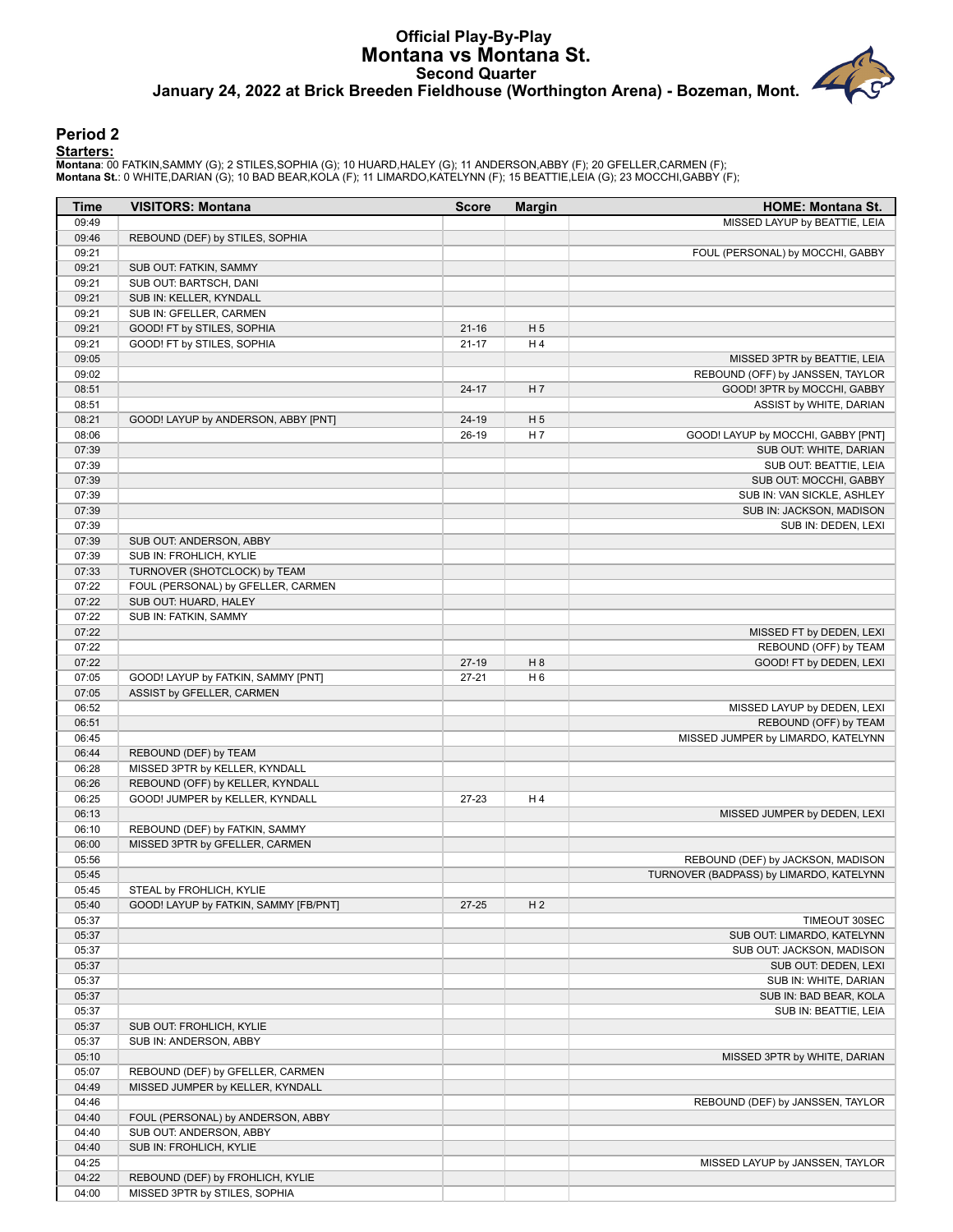| <b>Time</b> | <b>VISITORS: Montana</b>             | <b>Score</b> | <b>Margin</b>  | <b>HOME: Montana St.</b>             |
|-------------|--------------------------------------|--------------|----------------|--------------------------------------|
| 03:55       |                                      |              |                | REBOUND (DEF) by TEAM                |
| 03:42       | FOUL (PERSONAL) by FROHLICH, KYLIE   |              |                |                                      |
| 03:42       |                                      | 28-25        | $H_3$          | GOOD! FT by BAD BEAR, KOLA           |
| 03:42       |                                      | 29-25        | H4             | GOOD! FT by BAD BEAR, KOLA           |
| 03:20       | MISSED LAYUP by STILES, SOPHIA       |              |                |                                      |
| 03:19       | REBOUND (OFF) by FROHLICH, KYLIE     |              |                |                                      |
| 03:19       |                                      |              |                | FOUL (PERSONAL) by BAD BEAR, KOLA    |
| 03:19       |                                      |              |                | SUB OUT: BAD BEAR, KOLA              |
| 03:19       |                                      |              |                | SUB IN: DEDEN, LEXI                  |
| 03:18       | GOOD! LAYUP by FATKIN, SAMMY [PNT]   | 29-27        | H <sub>2</sub> |                                      |
| 03:18       | ASSIST by STILES, SOPHIA             |              |                |                                      |
| 03:18       |                                      | $31 - 27$    | H <sub>4</sub> | GOOD! LAYUP by MOCCHI, GABBY         |
| 03:18       |                                      |              |                | ASSIST by WHITE, DARIAN              |
| 03:18       | TURNOVER (BADPASS) by FATKIN, SAMMY  |              |                |                                      |
| 03:18       |                                      |              |                | STEAL by BEATTIE, LEIA               |
| 03:18       |                                      |              |                | SUB OUT: JANSSEN, TAYLOR             |
| 03:18       |                                      |              |                | SUB IN: MOCCHI, GABBY                |
| 03:15       | SUB OUT: FROHLICH, KYLIE             |              |                |                                      |
| 03:15       | SUB IN: BARTSCH, DANI                |              |                |                                      |
| 02:32       |                                      |              |                | MISSED JUMPER by LIMARDO, KATELYNN   |
| 02:32       |                                      |              |                | SUB OUT: VAN SICKLE, ASHLEY          |
| 02:32       |                                      |              |                | SUB IN: LIMARDO, KATELYNN            |
| 02:28       | REBOUND (DEF) by BARTSCH, DANI       |              |                |                                      |
| 02:24       | GOOD! 3PTR by KELLER, KYNDALL        | 31-30        | H <sub>1</sub> |                                      |
| 02:24       | ASSIST by FATKIN, SAMMY              |              |                |                                      |
| 02:00       |                                      |              |                | MISSED JUMPER by BEATTIE, LEIA       |
| 02:00       | BLOCK by KELLER, KYNDALL             |              |                |                                      |
| 01:55       |                                      |              |                | REBOUND (OFF) by BEATTIE, LEIA       |
| 01:45       |                                      |              |                | TURNOVER (SHOTCLOCK) by TEAM         |
| 01:42       |                                      |              |                | SUB OUT: LIMARDO, KATELYNN           |
| 01:42       |                                      |              |                | SUB IN: VAN SICKLE, ASHLEY           |
| 01:42       |                                      |              |                | SUB OUT: VAN SICKLE, ASHLEY          |
| 01:42       |                                      |              |                | SUB IN: LIMARDO, KATELYNN            |
| 01:33       | TURNOVER (LOSTBALL) by BARTSCH, DANI |              |                |                                      |
| 01:33       |                                      |              |                | STEAL by MOCCHI, GABBY               |
| 01:08       |                                      |              |                | MISSED JUMPER by WHITE, DARIAN       |
| 01:06       | REBOUND (DEF) by STILES, SOPHIA      |              |                |                                      |
| 00:42       | TURNOVER (BADPASS) by STILES, SOPHIA |              |                |                                      |
| 00:42       |                                      |              |                | STEAL by BEATTIE, LEIA               |
| 00:36       |                                      | 34-30        | H4             | GOOD! 3PTR by LIMARDO, KATELYNN [FB] |
| 00:36       |                                      |              |                | ASSIST by WHITE, DARIAN              |
| 00:03       | MISSED 3PTR by STILES, SOPHIA        |              |                |                                      |
| 00:01       |                                      |              |                | REBOUND (DEF) by LIMARDO, KATELYNN   |

# **Montana 30, Montana St. 34**

| Points (This Period) | <b>UMT</b>    | <b>MSU</b>    |
|----------------------|---------------|---------------|
| In the Paint         |               |               |
| Off Turns            |               |               |
| 2nd Chance           |               |               |
| Fast Break           |               |               |
| Bench                |               |               |
| Per Poss             | 1.000<br>7/15 | 0.867<br>6/15 |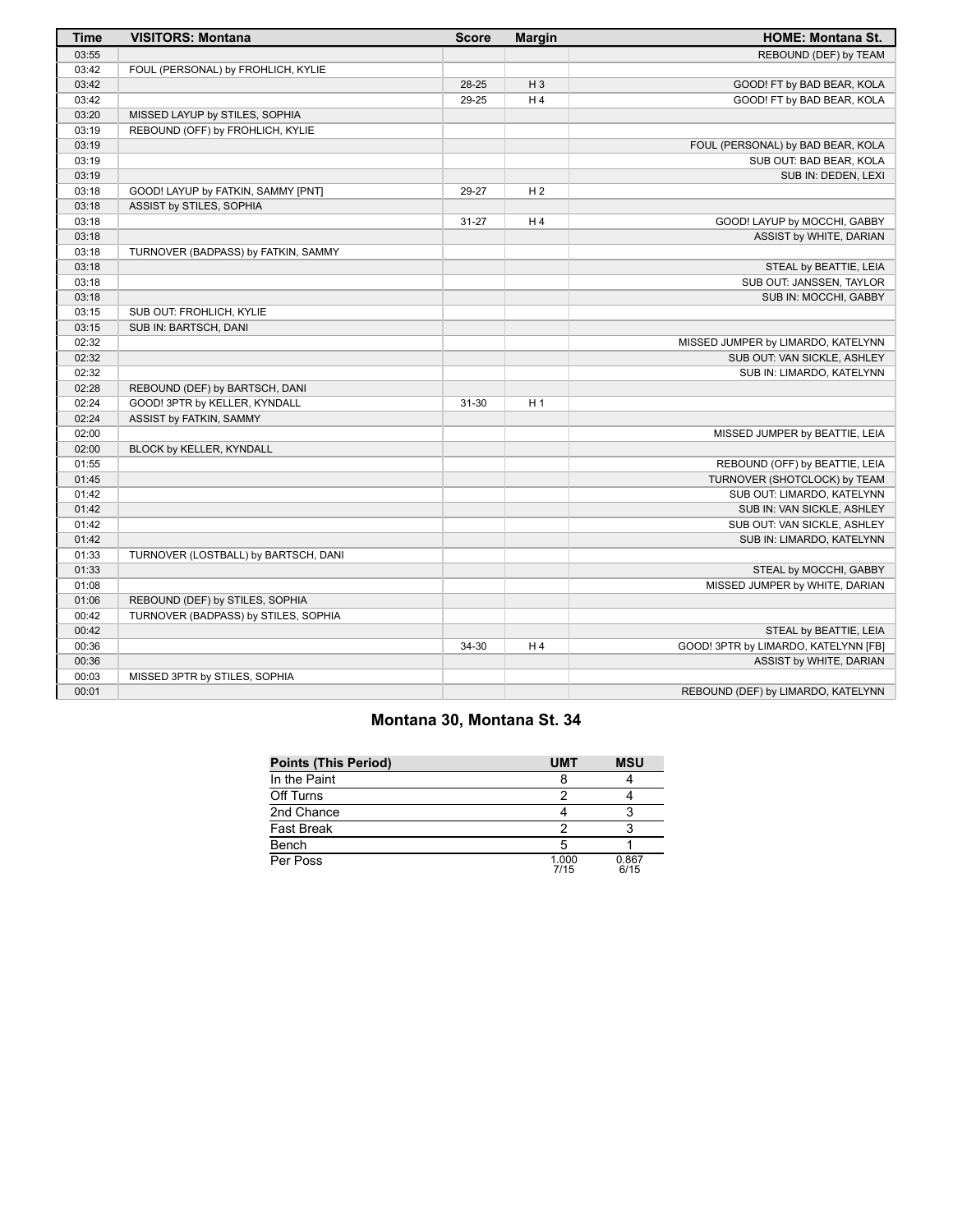#### **Official Box Score Montana vs Montana St. Second Half Statistics Only January 24, 2022 at Brick Breeden Fieldhouse (Worthington Arena) - Bozeman, Mont.**



## **Montana 29**

| No. | Plaver                 | S. | <b>Pts</b>     | <b>FG</b> | 3FG     | <b>FT</b> | 0R       | D <sub>R</sub> | TR | PF | A        | TO       | <b>Blk</b> | <b>Stl</b>   | Min         | $+/-$          |
|-----|------------------------|----|----------------|-----------|---------|-----------|----------|----------------|----|----|----------|----------|------------|--------------|-------------|----------------|
| 00  | FATKIN, SAMMY          | G  | 14             | $5-8$     | 1-1     | $3-5$     | 0        | 2              | 2  |    | 0        | 3        | 0          |              | 17          | $-12$          |
| 01  | MORRIS-NELSON, NYAH    | G  | 0              | $0 - 2$   | $0 - 2$ | $0 - 0$   | 0        | 0              | 0  | 0  | 0        | 0        | 0          | $\mathbf{0}$ | 8           | 5              |
| 02  | STILES, SOPHIA         | G  | 2              | $0 - 2$   | $0 - 0$ | $2 - 4$   | 2        | 4              | 6  | 4  | 2        | 3        | 0          | 0            | 16          | -8             |
| 05  | TSINEKE, KATERINA      | G  | $\overline{2}$ | $0 - 1$   | $0 - 0$ | $2 - 2$   | $\Omega$ | 0              | 0  | 0  | 0        | 0        | 0          | $\Omega$     | 4           | $-2$           |
| 10  | HUARD, HALEY           | G  | 3              | $1 - 4$   | $1 - 2$ | $0 - 0$   | 0        |                |    |    |          | 0        | 0          | 0            | 13          | $-2$           |
| 11  | ANDERSON, ABBY         | F  | 4              | $1 - 5$   | $0 - 0$ | $2 - 4$   | 2        | $\mathcal{P}$  | 4  | 2  | $\Omega$ | 0        | 2          | $\Omega$     | 12          | -9             |
| 12  | <b>KELLER, KYNDALL</b> | G  | 0              | $0 - 0$   | $0 - 0$ | $0 - 0$   | $\Omega$ | 1              | 1  | 0  | $\Omega$ | 0        | 0          | $\Omega$     | 6           | -9             |
| 13  | <b>FROHLICH, KYLIE</b> | F  |                | $0 - 2$   | $0 - 0$ | $1 - 2$   | $\Omega$ |                |    | 1  | 0        | 0        | 0          | $\Omega$     | 4           | $-5$           |
| 20  | <b>GFELLER, CARMEN</b> | F  |                | $0 - 0$   | $0 - 0$ | $1 - 2$   | 0        | $\Omega$       | 0  | 2  |          | ŋ        | 0          |              | 16          | $-10$          |
| 40  | <b>BARTSCH, DANI</b>   | F  | $\overline{2}$ | $1 - 2$   | $0 - 0$ | $0 - 0$   |          |                | 2  | 0  | $\Omega$ | 0        | 0          | $\Omega$     | 2           | $\overline{2}$ |
|     | TEAM                   |    | 0              | $0 - 0$   | $0 - 0$ | $0 - 0$   |          |                | 2  | 0  | $\Omega$ | $\Omega$ | 0          | $\Omega$     | $\mathbf 0$ |                |
|     | <b>TOTALS</b>          |    | 29             | $8 - 26$  | $2 - 5$ | $11 - 19$ | 6        | 13             | 19 | 11 | 3        | 6        | 2          | 3            | 99          |                |

| <b>Shooting By Period</b><br>Period | FG        | FG%        | 3FG      | 3FG%   | FT        | FT%   | Deadball Rebounds: 6,0<br>Last FG Half: UMT 4th-00:20 |
|-------------------------------------|-----------|------------|----------|--------|-----------|-------|-------------------------------------------------------|
| 3rd Qtr                             | $3 - 13$  | <b>23%</b> | 0-1      | $00\%$ | 7-12      | 58%   |                                                       |
| 4th Otr                             | $5 - 13$  | 38%        | $2 - 4$  | 50%    | 4-7       | 57%   |                                                       |
| 2nd Half                            | $8 - 26$  | 31%        | $2 - 5$  | 40%    | $11 - 19$ | 58%   |                                                       |
| Game                                | $20 - 52$ | 38.5%      | $3 - 13$ | 23.1%  | $16 - 28$ | 57.1% |                                                       |

## **Montana St. 39**

| No. | Player                 | S  | Pts      | <b>FG</b> | 3FG     | <b>FT</b> | <b>OR</b>      | <b>DR</b>      | <b>TR</b>      | PF | A            | <b>TO</b> | <b>Blk</b>   | Stl            | Min         | $+/-$          |
|-----|------------------------|----|----------|-----------|---------|-----------|----------------|----------------|----------------|----|--------------|-----------|--------------|----------------|-------------|----------------|
| 00  | WHITE, DARIAN          | G  | 8        | $3-9$     | $0 - 1$ | $2 - 2$   | 0              |                |                |    | 2            | 0         | 0            |                | 13          | 15             |
| 01  | <b>HUGHES, MIA</b>     | F  | 0        | $0 - 0$   | $0 - 0$ | $0 - 0$   | 0              | 0              | 0              | 0  | 0            |           | 0            | $\mathbf{0}$   |             | $-5$           |
| 03  | VAN SICKLE, ASHLEY     | G  |          | $3 - 3$   | $1 - 1$ | $0 - 0$   | 0              |                | 1              | 0  |              | 0         | 0            | 0              | 12          | 6              |
| 05  | RANSON, AVA            | G  | 0        | $0 - 0$   | $0 - 0$ | $0 - 0$   | 0              | 0              | 0              | 0  | 0            | 0         | 0            | $\mathbf{0}$   | 1           | $-5$           |
| 10  | <b>BAD BEAR, KOLA</b>  | F  | 4        | $1 - 5$   | $0 - 0$ | $2 - 2$   | 0              | 3              | 3              |    | 0            |           |              | 0              | 8           | 9              |
| 11  | LIMARDO, KATELYNN      | F. | 0        | $0 - 1$   | $0 - 0$ | $0 - 0$   | 1              | 1              | $\overline{2}$ |    | 2            | $\Omega$  | 1            | $\Omega$       | 15          | 14             |
| 15  | <b>BEATTIE, LEIA</b>   | G  | 2        | $1 - 2$   | $0 - 0$ | $0 - 0$   |                | 2              | 3              | 3  |              |           | 0            |                | 11          | 5              |
| 20  | JACKSON, MADISON       | G  | $\Omega$ | $0 - 0$   | $0 - 0$ | $0 - 0$   | 0              | 1              | 1              | 4  | $\mathbf{0}$ | $\Omega$  | $\Omega$     | $\mathbf{0}$   | 6           | $\mathbf{0}$   |
| 21  | DEDEN, LEXI            | F. | 2        | $1 - 3$   | $0 - 0$ | $0 - 0$   | 0              | 4              | 4              |    |              | 0         | 0            | $\Omega$       |             | 9              |
| 23  | MOCCHI, GABBY          | F  | 5        | $1 - 5$   | $0 - 1$ | $3 - 4$   | $\overline{2}$ | 1              | 3              | 1  | 0            | $\Omega$  | $\Omega$     | $\Omega$       | 8           | 5              |
| 24  | <b>JANSSEN, TAYLOR</b> | F. | 11       | $4 - 4$   | $3 - 3$ | $0 - 0$   | 0              | $\overline{2}$ | $\overline{2}$ | 0  | 0            | 2         | 0            | 0              | 15          | $\overline{2}$ |
| 30  | STUMNE, KENZIE         | F. | $\Omega$ | $0 - 0$   | $0 - 0$ | $0 - 0$   | $\Omega$       | 0              | $\Omega$       | 0  | $\Omega$     | $\Omega$  | $\Omega$     | $\Omega$       | 1           | $-5$           |
|     | <b>TEAM</b>            |    | 0        | $0 - 0$   | $0 - 0$ | $0-0$     | 2              | $\mathbf 0$    | $\overline{2}$ | 0  | 0            | 0         | $\mathbf{0}$ | $\mathbf{0}$   | $\mathbf 0$ |                |
|     | <b>TOTALS</b>          |    | 39       | 14-32     | $4 - 6$ | $7 - 8$   | 6              | 16             | 22             | 12 | 7            | 5         | $\mathbf{2}$ | $\mathfrak{p}$ | 99          |                |

**Score 1st 2nd 3rd 4th TOT** UMT 15 15 13 16 **59** MSU 21 13 22 17 **73**

| <b>Shooting By Period</b><br>Period | FG        | FG%   | 3FG      | 3FG%  | FT        | FT%   | Deadball Rebounds: 1,0<br>Last FG Half: MSU 4th-01:28 |
|-------------------------------------|-----------|-------|----------|-------|-----------|-------|-------------------------------------------------------|
| 3rd Qtr                             | $8 - 17$  | 47%   | 4-5      | 80%   | $2 - 2$   | 100%  |                                                       |
| 4th Otr                             | $6 - 15$  | 40%   | $0 - 1$  | 00%   | 5-6       | 83%   |                                                       |
| 2nd Half                            | $14 - 32$ | 44%   | 4-6      | 67%   | 7-8       | 88%   |                                                       |
| Game                                | 24-61     | 39.3% | $9 - 17$ | 52.9% | $16 - 20$ | 80.0% |                                                       |

| <b>Points from (This Period)</b> |    | <b>UMT MSU</b> |
|----------------------------------|----|----------------|
| In the Paint                     | 10 | 16             |
| Off Turns                        | 10 | 12             |
| 2nd Chance                       | 2  |                |
| <b>Fast Break</b>                |    |                |
| Bench                            | n  | 2Ο             |

Start Time: **09:01 PM ET** End Time: **10:48 PM ET** Game Duration: **1:46** Conference Game;

Attendance: **2324**

Game Notes: Officials: **Michol Murrey, Benny Luna, Steve BelnP**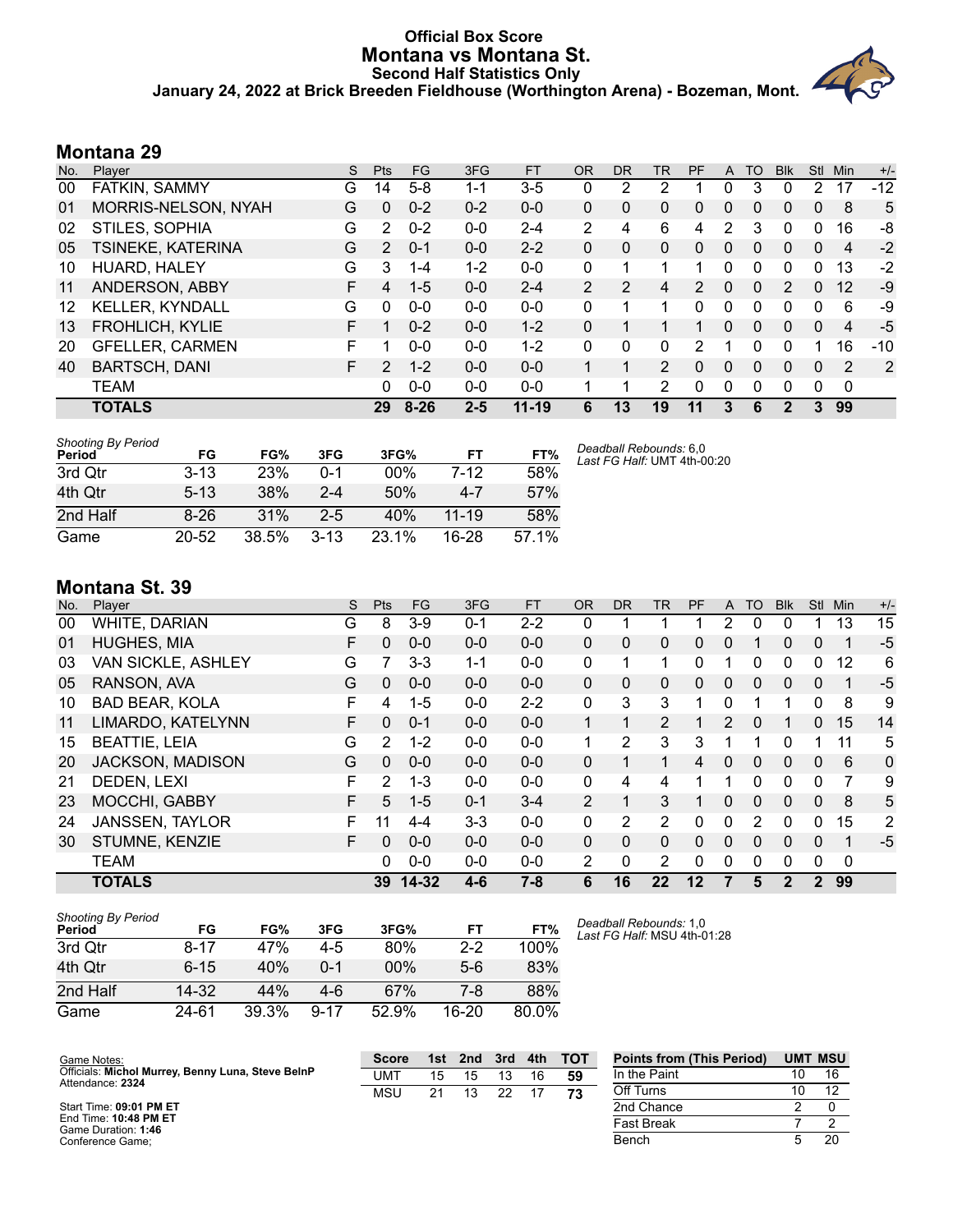#### **Official Box Score Montana vs Montana St. Third Quarter Statistics Only January 24, 2022 at Brick Breeden Fieldhouse (Worthington Arena) - Bozeman, Mont.**



| No.               | Player                 | S  | <b>Pts</b>     | FG.      | 3FG     | <b>FT</b> | <b>OR</b>      | D <sub>R</sub> | TR | PF       | $\mathsf{A}$     | TO | <b>BIK</b> | Stl          | Min           | $+/-$        |
|-------------------|------------------------|----|----------------|----------|---------|-----------|----------------|----------------|----|----------|------------------|----|------------|--------------|---------------|--------------|
| 00                | FATKIN, SAMMY          | G  | 5              | $2 - 4$  | $0-0$   | $1 - 2$   | 0              |                |    |          | 0                |    |            | 0            | 10            | -9           |
| 02                | STILES, SOPHIA         | G  | $\overline{2}$ | $0 - 1$  | $0 - 0$ | $2 - 2$   | $\overline{2}$ | 2              | 4  | 2        |                  |    | 0          | $\mathbf{0}$ | 8             | -8           |
| 10                | HUARD, HALEY           | G  | O              | $0 - 2$  | $0 - 0$ | $0 - 0$   | 0              |                | 1  | 0        |                  | 0  | 0          | 0            | 5             | -4           |
| 11                | ANDERSON, ABBY         | F  | 4              | $1 - 4$  | $0 - 0$ | $2 - 4$   | 1              | $\overline{2}$ | 3  |          | 0                | 0  | 1          | 0            | 8             | $-7$         |
| 20                | <b>GFELLER, CARMEN</b> | F  |                | $0 - 0$  | $0 - 0$ | $1 - 2$   | 0              | $\Omega$       | 0  |          |                  | 0  | 0          | $\Omega$     | 8             | $-7$         |
| 01                | MORRIS-NELSON, NYAH    | G  | 0              | $0 - 1$  | $0 - 1$ | $0 - 0$   | $\Omega$       | $\Omega$       | 0  | 0        | $\Omega$         | 0  | $\Omega$   | $\Omega$     | $\mathcal{P}$ | $-1$         |
| 05                | TSINEKE, KATERINA      | G  | 0              | $0 - 1$  | $0 - 0$ | $0 - 0$   | 0              | $\Omega$       | 0  | 0        | $\mathbf{0}$     | 0  | 0          | $\mathbf{0}$ | 2             | -1           |
| $12 \overline{ }$ | <b>KELLER, KYNDALL</b> | G  | 0              | $0 - 0$  | $0 - 0$ | $0 - 0$   | 0              |                | 1  | 0        | 0                | 0  | $\Omega$   | $\Omega$     | 4             | $-6$         |
| 13                | <b>FROHLICH, KYLIE</b> | F  |                | $0 - 0$  | $0 - 0$ | $1 - 2$   | $\Omega$       | 0              | 0  | 0        | 0                | 0  | 0          | 0            | 2             | $-2$         |
| 40                | <b>BARTSCH, DANI</b>   | F. | 0              | $0 - 0$  | $0 - 0$ | $0 - 0$   | $\Omega$       | $\mathbf{0}$   | 0  | $\Omega$ | $\mathbf{0}$     | 0  | 0          | $\mathbf{0}$ |               | $\mathbf{0}$ |
|                   | <b>TEAM</b>            |    |                |          |         |           | 1              | 0              | 1  | 0        |                  | 0  |            |              |               |              |
|                   | <b>TOTALS</b>          |    | 13             | $3 - 13$ | $0 - 1$ | $7-12$    | 4              |                | 11 | 5        | $\boldsymbol{P}$ | 2  |            | $\Omega$     | 50            |              |

| <b>Shooting By Period</b><br>Period | FG        | FG%   | 3FG      | 3FG%  |           | FT%   | Deadball Rebounds: 6,0 |
|-------------------------------------|-----------|-------|----------|-------|-----------|-------|------------------------|
| 2nd Half                            | 0-0       | 0%    | 0-0      | $0\%$ | 0-0       | 0%    |                        |
| Game                                | $20 - 52$ | 38.5% | $3 - 13$ | 23.1% | $16 - 28$ | 57.1% |                        |

## **Montana St. 39**

| No. | Player                | S  | Pts           | FG.      | 3FG     | <b>FT</b> | <b>OR</b>    | <b>DR</b>      | <b>TR</b>      | PF            | A            | TO       | <b>B</b> lk | <b>Stl</b>   | Min            | $+/-$          |
|-----|-----------------------|----|---------------|----------|---------|-----------|--------------|----------------|----------------|---------------|--------------|----------|-------------|--------------|----------------|----------------|
| 00  | WHITE, DARIAN         | G  | 2             | $1 - 3$  | $0 - 0$ | $0 - 0$   | 0            | 0              | 0              | 0             | 2            | 0        | 0           | 0            | 6              | 6              |
| 10  | <b>BAD BEAR, KOLA</b> | F  | 0             | $0 - 0$  | $0 - 0$ | $0 - 0$   | 0            | 1              | 1              |               | 0            | 0        |             | $\mathbf{0}$ | 1              | $\overline{2}$ |
| 11  | LIMARDO, KATELYNN     | F. | $\Omega$      | $0 - 1$  | $0 - 0$ | $0-0$     | 0            | 0              | $\mathbf{0}$   |               |              | $\Omega$ | 1           | 0            | 8              | 6              |
| 15  | <b>BEATTIE, LEIA</b>  | G  | $\mathcal{P}$ | $1 - 1$  | $0 - 0$ | $0 - 0$   | 0            | $\overline{2}$ | $\overline{2}$ | $\mathcal{P}$ | 0            | $\Omega$ | 0           | $\mathbf{0}$ | 5              | $6\phantom{1}$ |
| 23  | MOCCHI, GABBY         | F  | 4             | $1 - 5$  | $0 - 1$ | $2 - 2$   | 2            | 1              | 3              | 0             | 0            | $\Omega$ | 0           | $\Omega$     | 6              | 6              |
| 01  | <b>HUGHES, MIA</b>    | F. | $\Omega$      | $0 - 0$  | $0 - 0$ | $0 - 0$   | $\Omega$     | 0              | $\mathbf{0}$   | 0             | $\mathbf{0}$ | $\Omega$ | 0           | $\Omega$     | $\mathbf{0}$   | $\Omega$       |
| 03  | VAN SICKLE, ASHLEY    | G  | 5             | $2 - 2$  | $1 - 1$ | $0 - 0$   | 0            | 1              | 1              | 0             | 0            | 0        | 0           | 0            |                | 6              |
| 05  | RANSON, AVA           | G  | $\Omega$      | $0 - 0$  | $0 - 0$ | $0 - 0$   | $\Omega$     | 0              | $\Omega$       | 0             | $\Omega$     | $\Omega$ | $\Omega$    | $\Omega$     | $\mathbf{0}$   | $\Omega$       |
| 20  | JACKSON, MADISON      | G  | $\Omega$      | $0 - 0$  | $0 - 0$ | $0 - 0$   | 0            | 1              | 1              | 2             | 0            | $\Omega$ | 0           | $\Omega$     | 4              | 3              |
| 21  | DEDEN, LEXI           | F  | 0             | $0 - 2$  | $0 - 0$ | $0 - 0$   | 0            | $\overline{2}$ | $\overline{2}$ | 0             |              | $\Omega$ | 0           | $\mathbf{0}$ | $\overline{4}$ | 3              |
| 24  | JANSSEN, TAYLOR       | F  | 9             | $3 - 3$  | $3 - 3$ | $0 - 0$   | 0            |                | 1              | 0             | 0            |          | 0           | 0            | 9              | 7              |
| 30  | STUMNE, KENZIE        | F  | 0             | $0 - 0$  | $0 - 0$ | $0 - 0$   | $\Omega$     | 0              | $\Omega$       | 0             | 0            | $\Omega$ | $\Omega$    | $\Omega$     | $\Omega$       | $\mathbf 0$    |
|     | <b>TEAM</b>           |    |               |          |         |           | 0            | 0              | $\mathbf{0}$   | 0             |              | 0        |             |              |                |                |
|     | <b>TOTALS</b>         |    | $22 \,$       | $8 - 17$ | $4 - 5$ | $2 - 2$   | $\mathbf{2}$ | 9              | 11             | 6             | 4            |          | 2           | 0            | 50             |                |

| <b>Shooting By Period</b><br>Period | FG    | FG%   | 3FG      | 3FG%  |           | FT%   | Deadball Rebounds: 1,0 |
|-------------------------------------|-------|-------|----------|-------|-----------|-------|------------------------|
| 2nd Half                            | 0-0   | 0%    | 0-0      | $0\%$ | 0-0       | 0%    |                        |
| Game                                | 24-61 | 39.3% | $9 - 17$ | 52.9% | $16 - 20$ | 80.0% |                        |

| Game Notes:                                                           | Score |    | 1st 2nd 3rd 4th |    |    | тот | <b>Points (This Period)</b> | <b>UMT</b>    | <b>MSU</b>    |
|-----------------------------------------------------------------------|-------|----|-----------------|----|----|-----|-----------------------------|---------------|---------------|
| Officials: Michol Murrey, Benny Luna, Steve BelnP<br>Attendance: 2324 | UMT   | 15 | 15              | 13 | 16 | 59  | In the Paint                |               |               |
|                                                                       | MSU   | 21 | 13              | 22 |    | 73  | Off Turns                   |               |               |
| Start Time: 09:01 PM ET                                               |       |    |                 |    |    |     | 2nd Chance                  |               |               |
| End Time: 10:48 PM ET<br>Game Duration: 1:46                          |       |    |                 |    |    |     | <b>Fast Break</b>           |               |               |
| Conference Game;                                                      |       |    |                 |    |    |     | Bench                       |               | 14            |
|                                                                       |       |    |                 |    |    |     | Per Poss                    | 0.813<br>7/16 | 1.294<br>9/17 |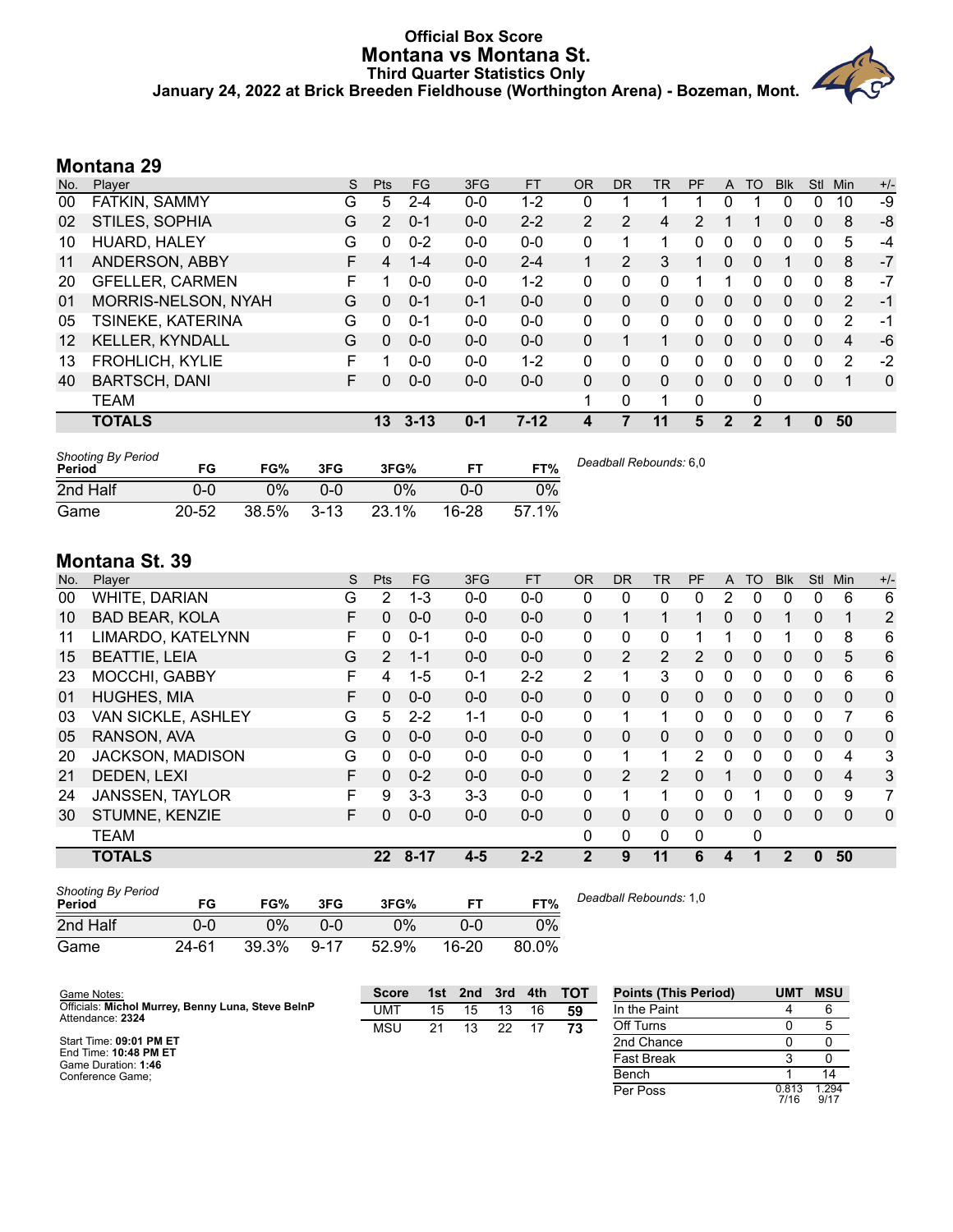## **Official Play-By-Play Montana vs Montana St. Third Quarter January 24, 2022 at Brick Breeden Fieldhouse (Worthington Arena) - Bozeman, Mont.**

#### **Period 3**

**Starters:**

Montana: 00 FATKIN,SAMMY (G); 2 STILES,SOPHIA (G); 10 HUARD,HALEY (G); 11 ANDERSON,ABBY (F); 20 GFELLER,CARMEN (F);<br>Montana **S**t.: 0 WHITE,DARIAN (G); 10 BAD BEAR,KOLA (F); 11 LIMARDO,KATELYNN (F); 15 BEATTIE,LEIA (G); 23

| Time           | <b>VISITORS: Montana</b>           | <b>Score</b> | <b>Margin</b>  | <b>HOME: Montana St.</b>                |
|----------------|------------------------------------|--------------|----------------|-----------------------------------------|
| 10:00          |                                    |              |                | SUB OUT: DEDEN, LEXI                    |
| 10:00          |                                    |              |                | SUB IN: BAD BEAR, KOLA                  |
| 10:00          |                                    |              |                | SUB IN: LIMARDO, KATELYNN               |
| 10:00          | SUB OUT: KELLER, KYNDALL           |              |                |                                         |
| 10:00          | SUB OUT: BARTSCH, DANI             |              |                |                                         |
| 10:00          | SUB IN: HUARD, HALEY               |              |                |                                         |
| 10:00          | SUB IN: ANDERSON, ABBY             |              |                |                                         |
| 09:50          | MISSED JUMPER by ANDERSON, ABBY    |              |                |                                         |
| 09:50          |                                    |              |                | BLOCK by BAD BEAR, KOLA                 |
| 09:45<br>09:36 |                                    |              |                | REBOUND (DEF) by BAD BEAR, KOLA         |
|                |                                    | 36-30        | H <sub>6</sub> | GOOD! JUMPER by WHITE, DARIAN           |
| 09:09<br>09:07 | MISSED JUMPER by ANDERSON, ABBY    |              |                | REBOUND (DEF) by BEATTIE, LEIA          |
| 09:01          |                                    |              |                | MISSED 3PTR by MOCCHI, GABBY            |
| 08:58          | REBOUND (DEF) by HUARD, HALEY      |              |                |                                         |
| 08:52          |                                    |              |                | FOUL (PERSONAL) by BAD BEAR, KOLA       |
| 08:52          |                                    |              |                | SUB OUT: BAD BEAR, KOLA                 |
| 08:52          |                                    |              |                | SUB IN: JANSSEN, TAYLOR                 |
| 08:52          | GOOD! FT by ANDERSON, ABBY         | 36-31        | H <sub>5</sub> |                                         |
| 08:52          | GOOD! FT by ANDERSON, ABBY         | 36-32        | H 4            |                                         |
| 08:40          |                                    | 38-32        | H <sub>6</sub> | GOOD! JUMPER by MOCCHI, GABBY [PNT]     |
| 08:19          |                                    |              |                | FOUL (PERSONAL) by BEATTIE, LEIA        |
| 08:19          | GOOD! FT by GFELLER, CARMEN        | 38-33        | H <sub>5</sub> |                                         |
| 08:19          | MISSED FT by GFELLER, CARMEN       |              |                |                                         |
| 08:19          |                                    |              |                | REBOUND (DEF) by MOCCHI, GABBY          |
| 08:05          |                                    | 40-33        | H 7            | GOOD! LAYUP by BEATTIE, LEIA [PNT]      |
| 07:49          | GOOD! JUMPER by ANDERSON, ABBY     | 40-35        | H <sub>5</sub> |                                         |
| 07:49          | ASSIST by STILES, SOPHIA           |              |                |                                         |
| 07:33          |                                    |              |                | MISSED JUMPER by MOCCHI, GABBY          |
| 07:33          | BLOCK by ANDERSON, ABBY            |              |                |                                         |
| 07:32          |                                    |              |                | REBOUND (OFF) by MOCCHI, GABBY          |
| 07:32          | FOUL (PERSONAL) by STILES, SOPHIA  |              |                |                                         |
| 07:32          | SUB OUT: ANDERSON, ABBY            |              |                |                                         |
| 07:32          | SUB IN: FROHLICH, KYLIE            |              |                |                                         |
| 07:26          |                                    |              |                | TURNOVER (LOSTBALL) by JANSSEN, TAYLOR  |
| 07:26          |                                    |              |                | SUB OUT: WHITE, DARIAN                  |
| 07:26          |                                    |              |                | SUB OUT: MOCCHI, GABBY                  |
| 07:26          |                                    |              |                | SUB IN: VAN SICKLE, ASHLEY              |
| 07:26          |                                    |              |                | SUB IN: DEDEN, LEXI                     |
| 07:08          | MISSED JUMPER by HUARD, HALEY      |              |                |                                         |
| 07:08          |                                    |              |                | BLOCK by LIMARDO, KATELYNN              |
| 07:08          | REBOUND (OFF) by TEAM              |              |                |                                         |
| 07:02          | MISSED LAYUP by HUARD, HALEY       |              |                |                                         |
| 07:00          | REBOUND (OFF) by STILES, SOPHIA    |              |                |                                         |
| 06:50          | MISSED JUMPER by FATKIN, SAMMY     |              |                |                                         |
| 06:47          |                                    |              |                | REBOUND (DEF) by DEDEN, LEXI            |
| 06:40          |                                    | 43-35        | H <sub>8</sub> | GOOD! 3PTR by JANSSEN, TAYLOR           |
| 06:40          |                                    |              |                | ASSIST by LIMARDO, KATELYNN             |
| 06:21          | GOOD! LAYUP by FATKIN, SAMMY [PNT] | 43-37        | H <sub>6</sub> |                                         |
| 06:21          | ASSIST by GFELLER, CARMEN          |              |                |                                         |
| 06:07          |                                    | 45-37        | H <sub>8</sub> | GOOD! LAYUP by VAN SICKLE, ASHLEY [PNT] |
| 05:44          | MISSED JUMPER by FATKIN, SAMMY     |              |                |                                         |
| 05:41          |                                    |              |                | REBOUND (DEF) by BEATTIE, LEIA          |
| 05:21          |                                    |              |                | MISSED JUMPER by DEDEN, LEXI            |
| 05:18<br>05:14 | REBOUND (DEF) by STILES, SOPHIA    |              |                | FOUL (PERSONAL) by BEATTIE, LEIA        |
| 05:14          |                                    |              |                | SUB OUT: BEATTIE, LEIA                  |
| 05:14          |                                    |              |                | SUB IN: JACKSON, MADISON                |
| 05:14          | SUB OUT: STILES, SOPHIA            |              |                |                                         |
| 05:14          | SUB IN: TSINEKE, KATERINA          |              |                |                                         |
| 05:14          | SUB OUT: HUARD, HALEY              |              |                |                                         |
| 05:14          | SUB IN: MORRIS-NELSON, NYAH        |              |                |                                         |
| 05:14          | GOOD! FT by FROHLICH, KYLIE [FB]   | 45-38        | H7             |                                         |
| 05:14          | MISSED FT by FROHLICH, KYLIE       |              |                |                                         |
| 05:11          |                                    |              |                | REBOUND (DEF) by DEDEN, LEXI            |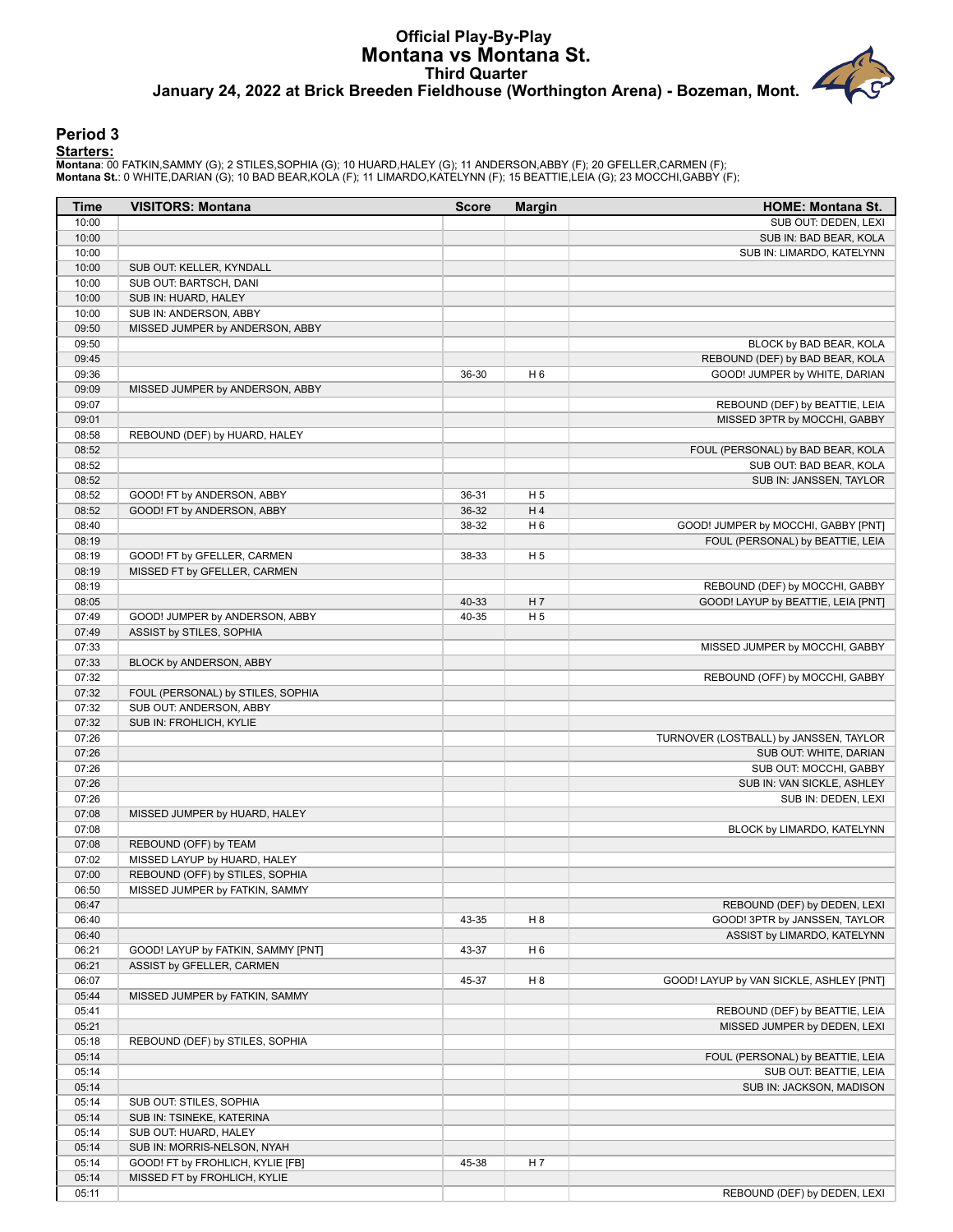| Time           | <b>VISITORS: Montana</b>                                               | <b>Score</b> | <b>Margin</b>  | <b>HOME: Montana St.</b>             |
|----------------|------------------------------------------------------------------------|--------------|----------------|--------------------------------------|
| 05:10          | FOUL (PERSONAL) by GFELLER, CARMEN                                     |              |                |                                      |
| 05:10          | SUB OUT: FROHLICH, KYLIE                                               |              |                |                                      |
| 05:10          | SUB OUT: GFELLER, CARMEN                                               |              |                |                                      |
| 05:10          | SUB IN: ANDERSON, ABBY                                                 |              |                |                                      |
| 05:10          | SUB IN: BARTSCH, DANI                                                  |              |                |                                      |
| 04:58          |                                                                        |              |                | MISSED LAYUP by DEDEN, LEXI          |
| 04:55          | REBOUND (DEF) by ANDERSON, ABBY                                        |              |                |                                      |
| 04:47          | TIMEOUT 30SEC                                                          |              |                |                                      |
| 04:37          | MISSED 3PTR by MORRIS-NELSON, NYAH                                     |              |                |                                      |
| 04:33          |                                                                        |              |                | REBOUND (DEF) by JACKSON, MADISON    |
| 04:21          |                                                                        |              |                |                                      |
| 04:21          | SUB OUT: MORRIS-NELSON, NYAH                                           |              |                |                                      |
| 04:21          | SUB OUT: TSINEKE, KATERINA                                             |              |                |                                      |
| 04:21          | SUB OUT: BARTSCH, DANI                                                 |              |                |                                      |
| 04:21          | SUB IN: STILES, SOPHIA                                                 |              |                |                                      |
| 04:21          | SUB IN: KELLER, KYNDALL                                                |              |                |                                      |
| 04:21          | SUB IN: GFELLER, CARMEN                                                |              |                |                                      |
| 04:07          |                                                                        |              |                | MISSED LAYUP by LIMARDO, KATELYNN    |
| 04:04          | REBOUND (DEF) by ANDERSON, ABBY                                        |              |                |                                      |
| 03:51          | GOOD! JUMPER by FATKIN, SAMMY [PNT]                                    | 45-40        | H <sub>5</sub> |                                      |
| 03:31          |                                                                        | 48-40        | H 8            | GOOD! 3PTR by VAN SICKLE, ASHLEY     |
| 03:31          |                                                                        |              |                | ASSIST by DEDEN, LEXI                |
| 03:23          |                                                                        |              |                | FOUL (PERSONAL) by JACKSON, MADISON  |
| 03:23          |                                                                        |              |                | SUB OUT: LIMARDO, KATELYNN           |
| 03:23          |                                                                        |              |                | SUB OUT: DEDEN, LEXI                 |
| 03:23          |                                                                        |              |                | SUB IN: WHITE, DARIAN                |
| 03:23          |                                                                        |              |                | SUB IN: MOCCHI, GABBY                |
| 03:23          | GOOD! FT by STILES, SOPHIA [FB]                                        | 48-41        | H 7            |                                      |
| 03:23          | GOOD! FT by STILES, SOPHIA [FB]                                        | 48-42        | H <sub>6</sub> |                                      |
| 03:11          |                                                                        | 51-42        | H <sub>9</sub> | GOOD! 3PTR by JANSSEN, TAYLOR        |
| 03:11          |                                                                        |              |                | ASSIST by WHITE, DARIAN              |
| 02:55          |                                                                        |              |                | FOUL (PERSONAL) by JACKSON, MADISON  |
| 02:55          | MISSED FT by FATKIN, SAMMY                                             |              |                |                                      |
| 02:55          | REBOUND (OFF) by TEAM                                                  |              |                |                                      |
| 02:55          | GOOD! FT by FATKIN, SAMMY                                              | 51-43        | H 8            |                                      |
| 02:40<br>02:37 |                                                                        |              |                | MISSED LAYUP by MOCCHI, GABBY        |
| 02:19          | REBOUND (DEF) by STILES, SOPHIA                                        |              |                |                                      |
| 02:17          | MISSED JUMPER by STILES, SOPHIA                                        |              |                |                                      |
| 02:17          | REBOUND (OFF) by STILES, SOPHIA                                        |              |                |                                      |
| 02:17          | FOUL (OFF) by STILES, SOPHIA<br>TURNOVER (OFFENSIVE) by STILES, SOPHIA |              |                |                                      |
| 02:05          |                                                                        | 54-43        | H 11           | GOOD! 3PTR by JANSSEN, TAYLOR        |
| 02:05          |                                                                        |              |                | ASSIST by WHITE, DARIAN              |
| 01:42          | MISSED JUMPER by ANDERSON, ABBY                                        |              |                |                                      |
| 01:39          |                                                                        |              |                | REBOUND (DEF) by VAN SICKLE, ASHLEY  |
| 01:13          |                                                                        |              |                | MISSED LAYUP by MOCCHI, GABBY        |
| 01:12          |                                                                        |              |                | REBOUND (OFF) by MOCCHI, GABBY       |
| 01:12          | FOUL (PERSONAL) by FATKIN, SAMMY                                       |              |                |                                      |
| 01:12          |                                                                        |              |                | SUB OUT: VAN SICKLE, ASHLEY          |
| 01:12          |                                                                        |              |                | SUB OUT: JACKSON, MADISON            |
| 01:12          |                                                                        |              |                | SUB IN: LIMARDO, KATELYNN            |
| 01:12          |                                                                        |              |                | SUB IN: BEATTIE, LEIA                |
| 01:12          | SUB OUT: STILES, SOPHIA                                                |              |                |                                      |
| 01:12          | SUB IN: TSINEKE, KATERINA                                              |              |                |                                      |
| 01:06          |                                                                        |              |                | MISSED JUMPER by WHITE, DARIAN       |
| 01:03          | REBOUND (DEF) by FATKIN, SAMMY                                         |              |                |                                      |
| 01:01          | TURNOVER (BADPASS) by FATKIN, SAMMY                                    |              |                |                                      |
| 01:01          | SUB OUT: GFELLER, CARMEN                                               |              |                |                                      |
| 01:01          | SUB IN: MORRIS-NELSON, NYAH                                            |              |                |                                      |
| 00:50          | FOUL (PERSONAL) by ANDERSON, ABBY                                      |              |                |                                      |
| 00:50          |                                                                        | 55-43        | H 12           | GOOD! FT by MOCCHI, GABBY            |
| 00:50          |                                                                        | 56-43        | H 13           | GOOD! FT by MOCCHI, GABBY            |
| 00:50          |                                                                        |              |                | SUB OUT: BEATTIE, LEIA               |
| 00:50          |                                                                        |              |                | SUB IN: VAN SICKLE, ASHLEY           |
| 00:40          | MISSED LAYUP by TSINEKE, KATERINA                                      |              |                |                                      |
| 00:37          | REBOUND (OFF) by ANDERSON, ABBY                                        |              |                |                                      |
| 00:26          |                                                                        |              |                | FOUL (PERSONAL) by LIMARDO, KATELYNN |
| 00:26          | MISSED FT by ANDERSON, ABBY                                            |              |                |                                      |
| 00:26          | REBOUND (OFF) by TEAM                                                  |              |                |                                      |
| 00:26          | MISSED FT by ANDERSON, ABBY                                            |              |                |                                      |
| 00:25          |                                                                        |              |                | REBOUND (DEF) by JANSSEN, TAYLOR     |
| 00:04          |                                                                        |              |                | MISSED LAYUP by WHITE, DARIAN        |
| 00:02          | REBOUND (DEF) by KELLER, KYNDALL                                       |              |                |                                      |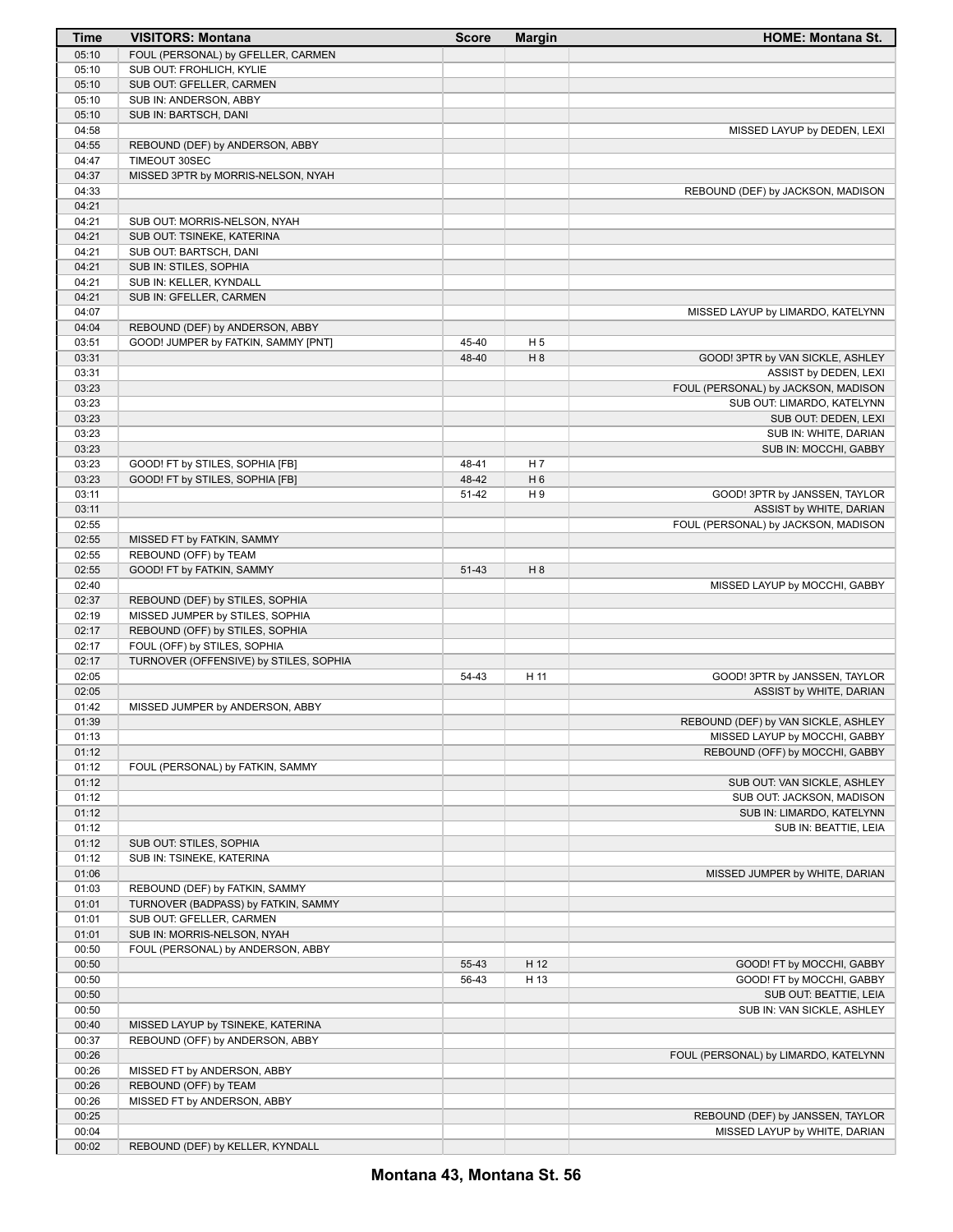| <b>Points (This Period)</b> | <b>UMT</b>    | <b>MSU</b>    |
|-----------------------------|---------------|---------------|
| In the Paint                |               |               |
| Off Turns                   |               |               |
| 2nd Chance                  |               |               |
| <b>Fast Break</b>           |               |               |
| Bench                       |               | 14            |
| Per Poss                    | 0.813<br>7/16 | 1.294<br>9/17 |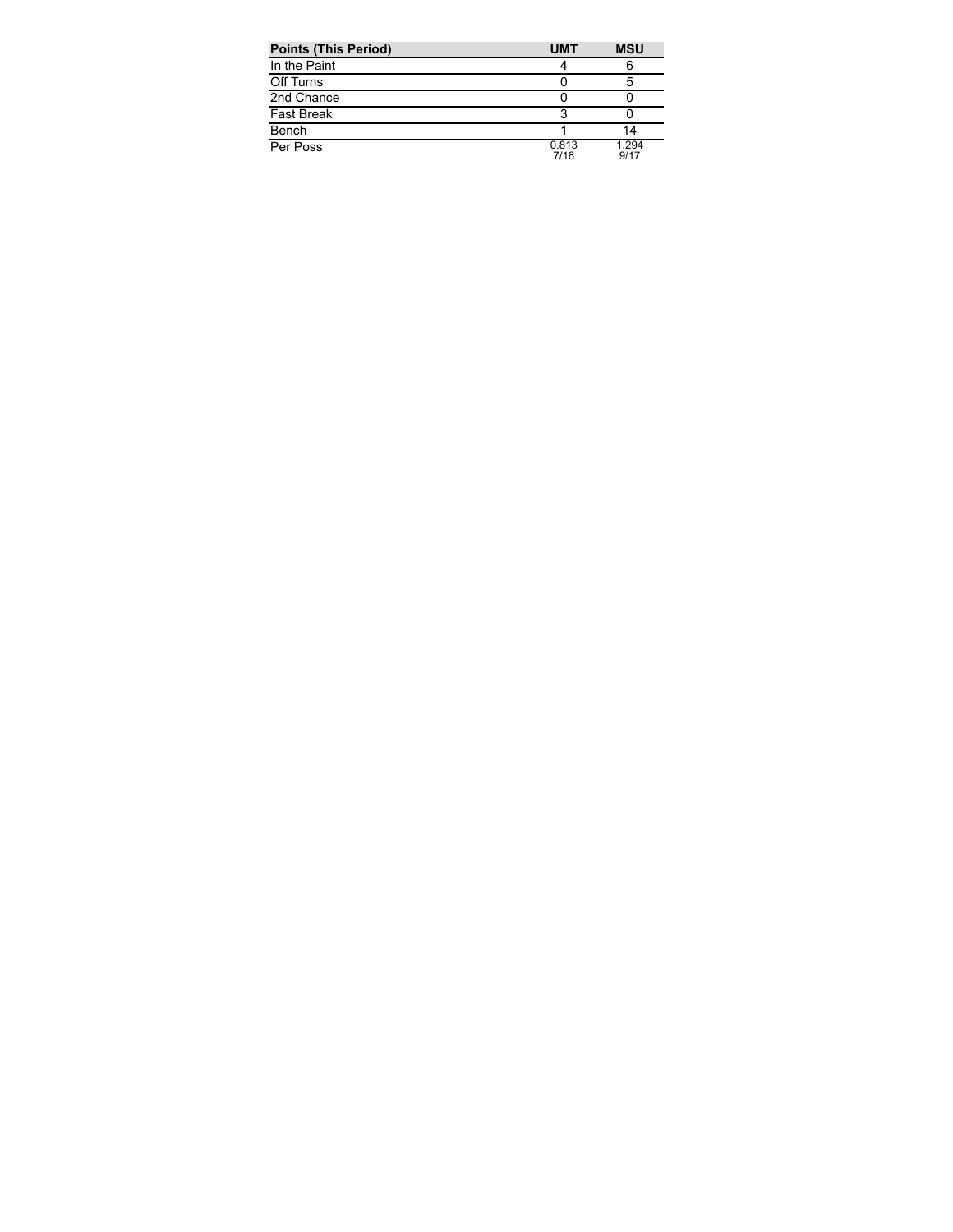#### **Official Box Score Montana vs Montana St. Fourth Quarter Statistics Only January 24, 2022 at Brick Breeden Fieldhouse (Worthington Arena) - Bozeman, Mont.**



# **Montana 16**

| No. | Player                 | S  | Pts | FG       | 3FG     | <b>FT</b> | <b>OR</b>   | <b>DR</b> | <b>TR</b>      | PF | A        | TO          | <b>Blk</b> | Stl      | Min            | $+/-$ |
|-----|------------------------|----|-----|----------|---------|-----------|-------------|-----------|----------------|----|----------|-------------|------------|----------|----------------|-------|
| 00  | FATKIN, SAMMY          | G  | 9   | $3 - 4$  | 1-1     | $2 - 3$   | 0           |           |                | 0  | 0        | 2           | 0          | 2        |                | -3    |
| 02  | STILES, SOPHIA         | G  | 0   | $0 - 1$  | $0 - 0$ | $0 - 2$   | $\Omega$    | 2         | 2              | 2  |          | 2           | 0          | 0        | 8              | 0     |
| 10  | HUARD, HALEY           | G  | 3   | $1 - 2$  | $1 - 2$ | $0 - 0$   | 0           | 0         | 0              | 1  | 0        | 0           | 0          | 0        | 8              | 2     |
| 11  | ANDERSON, ABBY         | F  | 0   | $0 - 1$  | $0 - 0$ | $0 - 0$   |             | 0         | 1              |    | 0        | $\Omega$    |            | $\Omega$ | $\overline{4}$ | $-2$  |
| 20  | <b>GFELLER, CARMEN</b> | F  | 0   | $0 - 0$  | $0 - 0$ | $0 - 0$   | 0           | 0         | 0              |    | 0        | 0           | 0          |          | 8              | $-3$  |
| 01  | MORRIS-NELSON, NYAH    | G  | 0   | $0 - 1$  | $0 - 1$ | $0 - 0$   | $\Omega$    | $\Omega$  | 0              | 0  | 0        | $\Omega$    | 0          | 0        | 6              | 6     |
| 05  | TSINEKE, KATERINA      | G  | 2   | $0 - 0$  | $0 - 0$ | $2 - 2$   | 0           | 0         | $\mathbf{0}$   | 0  | 0        | $\Omega$    | 0          | 0        | 2              | $-1$  |
| 12  | <b>KELLER, KYNDALL</b> | G  | 0   | $0 - 0$  | $0 - 0$ | $0 - 0$   | $\Omega$    | $\Omega$  | $\Omega$       | 0  | $\Omega$ | $\Omega$    | 0          | $\Omega$ | 2              | $-3$  |
| 13  | <b>FROHLICH, KYLIE</b> | F  | 0   | $0 - 2$  | $0 - 0$ | $0 - 0$   | 0           |           | 1              |    | 0        | $\Omega$    | 0          | 0        | 2              | -3    |
| 40  | <b>BARTSCH, DANI</b>   | F. | 2   | $1 - 2$  | $0 - 0$ | $0 - 0$   | 1           |           | $\overline{2}$ | 0  | $\Omega$ | 0           | 0          | $\Omega$ |                | 2     |
|     | <b>TEAM</b>            |    |     |          |         |           | 0           | 1         | ◢              | 0  |          | $\mathbf 0$ |            |          |                |       |
|     | <b>TOTALS</b>          |    | 16  | $5 - 13$ | $2 - 4$ | $4 - 7$   | $\mathbf 2$ | 6         | 8              | 6  |          | 4           | 1          | 3        | 49             |       |
|     |                        |    |     |          |         |           |             |           |                |    |          |             |            |          |                |       |

| <b>Shooting By Period</b><br>Period | FG        | FG%      | 3FG         | 3FG%  | ET        | FT%   | Deadball Rebounds: 6,0 |
|-------------------------------------|-----------|----------|-------------|-------|-----------|-------|------------------------|
| Game                                | $20 - 52$ | $38.5\%$ | $\sim$ 3-13 | 23.1% | $16 - 28$ | 57.1% |                        |

## **Montana St. 17**

| WHITE, DARIAN<br><b>BAD BEAR, KOLA</b> | G  | 6                |         |          |         |             |               | <b>TR</b>      |                | $\mathsf{A}$ | TO       | <b>B</b> lk  | Stl            | Min            | $+/-$ |
|----------------------------------------|----|------------------|---------|----------|---------|-------------|---------------|----------------|----------------|--------------|----------|--------------|----------------|----------------|-------|
|                                        |    |                  | $2-6$   | $0 - 1$  | $2 - 2$ | 0           | 1             | 1              |                | 0            | $\Omega$ |              |                |                | 9     |
|                                        | F  | 4                | $1 - 5$ | $0 - 0$  | $2 - 2$ | 0           | 2             | $\overline{2}$ | 0              | 0            |          | 0            | 0              | 7              | 7     |
| LIMARDO, KATELYNN                      | F. | 0                | $0 - 0$ | $0 - 0$  | $0 - 0$ | $\mathbf 1$ | 1             | 2              | 0              |              | $\Omega$ | 0            | 0              | 7              | 8     |
| <b>BEATTIE, LEIA</b>                   |    | $\Omega$         | $0 - 1$ | $0 - 0$  | $0 - 0$ |             | $\Omega$      | 1              |                |              |          | 0            |                | 6              | $-1$  |
| MOCCHI, GABBY                          | F  |                  | $0 - 0$ | $0 - 0$  | $1 - 2$ | 0           | $\Omega$      | 0              |                | 0            | $\Omega$ | 0            | 0              | $\overline{2}$ | $-1$  |
| <b>HUGHES, MIA</b>                     | F  | $\Omega$         | $0 - 0$ | $0 - 0$  | $0 - 0$ | $\Omega$    | $\mathbf{0}$  | 0              | 0              | $\mathbf{0}$ |          | 0            | 0              | 1              | $-5$  |
| <b>VAN SICKLE, ASHLEY</b>              |    | 2                | $1 - 1$ | $0 - 0$  | $0-0$   | 0           | $\Omega$      | 0              | 0              |              | 0        | 0            | 0              | 5              | 0     |
| RANSON, AVA                            |    | $\Omega$         | $0 - 0$ | $0 - 0$  | $0 - 0$ | $\Omega$    | $\Omega$      | 0              | 0              | $\Omega$     | $\Omega$ | $\Omega$     | 0              | 1              | $-5$  |
| <b>JACKSON, MADISON</b>                |    | $\Omega$         | $0 - 0$ | $0 - 0$  | $0-0$   | 0           | $\mathbf{0}$  | 0              | $\overline{2}$ | 0            | 0        | 0            | 0              | $\overline{2}$ | -3    |
| DEDEN, LEXI                            | F. | $\mathcal{P}$    | $1 - 1$ | $0 - 0$  | $0 - 0$ | $\Omega$    | $\mathcal{P}$ | 2              | 1              | $\Omega$     | $\Omega$ | $\Omega$     | 0              | 3              | 6     |
| <b>JANSSEN, TAYLOR</b>                 | F. | 2                | $1 - 1$ | $0 - 0$  | $0-0$   | 0           | 1             | 1              | 0              | $\mathbf{0}$ |          | 0            | 0              | 6              | $-5$  |
| STUMNE, KENZIE                         | F. | $\Omega$         | $0 - 0$ | $0 - 0$  | $0-0$   | $\Omega$    | $\Omega$      | $\Omega$       | 0              | $\Omega$     | $\Omega$ | $\Omega$     | 0              | 1              | $-5$  |
|                                        |    |                  |         |          |         | 2           | $\mathbf{0}$  | $\overline{2}$ | 0              |              | 0        |              |                |                |       |
| <b>TOTALS</b>                          |    | 17               |         | $0 - 1$  | $5-6$   | 4           | 7             | 11             | 6              | 3            | 4        | $\mathbf{0}$ | $\overline{2}$ | 49             |       |
|                                        |    | G<br>G<br>G<br>G |         | $6 - 15$ |         |             |               |                |                |              |          |              |                |                |       |

| <b>Shooting By Period</b><br>Period | FG    | FG%      | 3FG    | 3FG%     |           | FT%   | Deadball Rebounds: 1,0 |
|-------------------------------------|-------|----------|--------|----------|-----------|-------|------------------------|
| Game                                | 24-61 | $39.3\%$ | $9-17$ | $52.9\%$ | $16 - 20$ | 80.0% |                        |

| Game Notes:                                       | <b>Score</b> |    | 1st 2nd | 3rd | 4th | тот | <b>Points (This Period)</b> | UMT           | <b>MSU</b>    |
|---------------------------------------------------|--------------|----|---------|-----|-----|-----|-----------------------------|---------------|---------------|
| Officials: Michol Murrey, Benny Luna, Steve BelnP | <b>UMT</b>   | 15 | 15      | 13  | 16  | 59  | In the Paint                |               | 10            |
| Attendance: 2324                                  | MSU          | 21 | 13      | 22  |     | 73  | Off Turns                   | 10            |               |
| Start Time: 09:01 PM ET                           |              |    |         |     |     |     | 2nd Chance                  |               |               |
| End Time: 10:48 PM ET<br>Game Duration: 1:46      |              |    |         |     |     |     | <b>Fast Break</b>           |               |               |
| Conference Game:                                  |              |    |         |     |     |     | Bench                       |               |               |
|                                                   |              |    |         |     |     |     | Per Poss                    | 0.889<br>7/18 | 1.000<br>9/17 |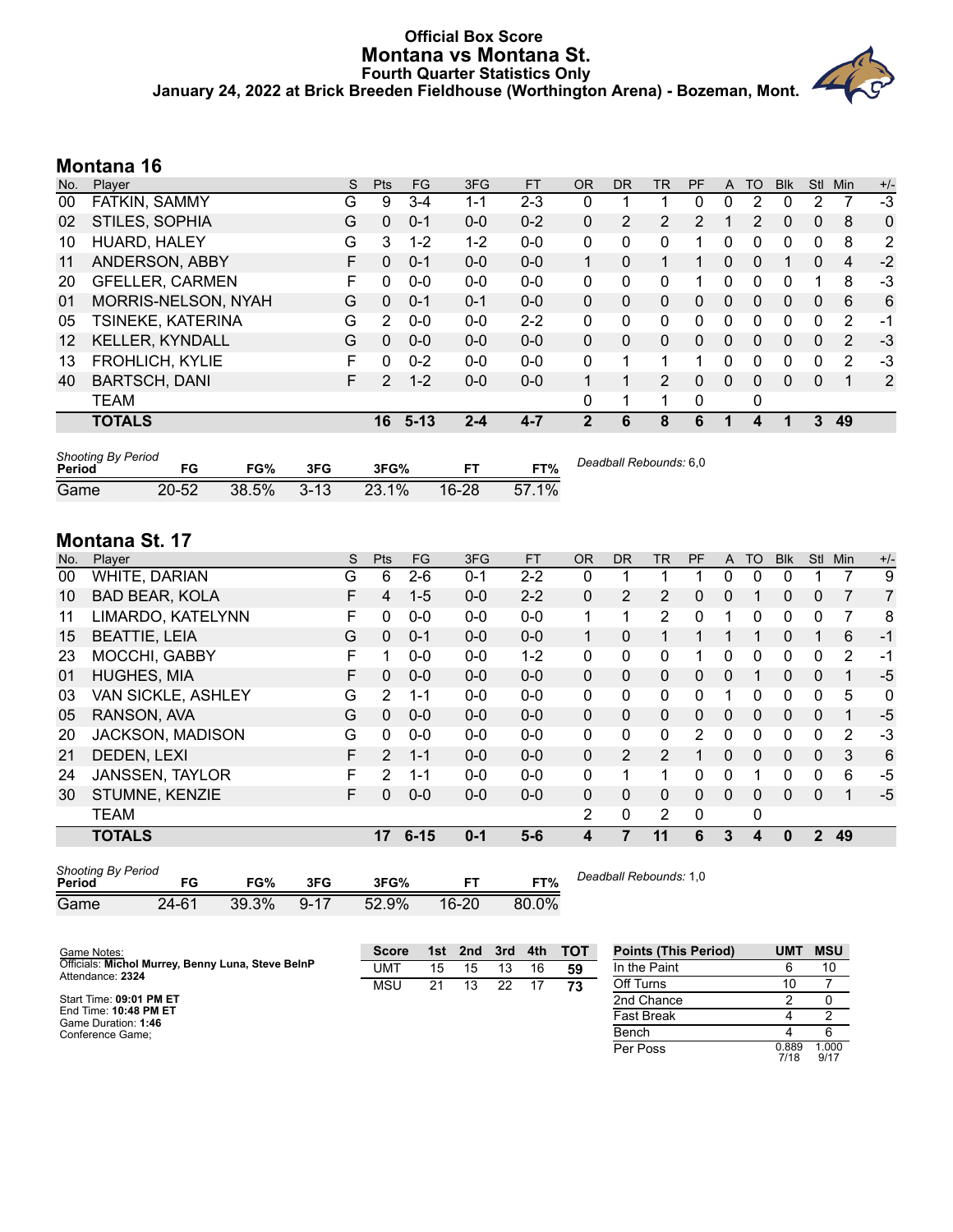## **Official Play-By-Play Montana vs Montana St. Fourth Quarter January 24, 2022 at Brick Breeden Fieldhouse (Worthington Arena) - Bozeman, Mont.**



#### **Period 4**

**Starters:**

Montana: 00 FATKIN,SAMMY (G); 2 STILES,SOPHIA (G); 10 HUARD,HALEY (G); 11 ANDERSON,ABBY (F); 20 GFELLER,CARMEN (F);<br>Montana **S**t.: 0 WHITE,DARIAN (G); 10 BAD BEAR,KOLA (F); 11 LIMARDO,KATELYNN (F); 15 BEATTIE,LEIA (G); 23

| <b>Time</b> | <b>VISITORS: Montana</b>             | <b>Score</b> | <b>Margin</b> | <b>HOME: Montana St.</b>              |
|-------------|--------------------------------------|--------------|---------------|---------------------------------------|
| 10:00       |                                      |              |               | SUB OUT: VAN SICKLE, ASHLEY           |
| 10:00       |                                      |              |               | SUB OUT: MOCCHI, GABBY                |
| 10:00       |                                      |              |               | SUB OUT: JANSSEN, TAYLOR              |
| 10:00       |                                      |              |               | SUB IN: BAD BEAR, KOLA                |
| 10:00       |                                      |              |               | SUB IN: BEATTIE, LEIA                 |
| 10:00       |                                      |              |               | SUB IN: DEDEN, LEXI                   |
| 10:00       | SUB OUT: FATKIN, SAMMY               |              |               |                                       |
| 10:00       | SUB OUT: TSINEKE, KATERINA           |              |               |                                       |
| 10:00       | SUB OUT: KELLER, KYNDALL             |              |               |                                       |
| 10:00       | SUB IN: STILES, SOPHIA               |              |               |                                       |
| 10:00       | SUB IN: HUARD, HALEY                 |              |               |                                       |
| 10:00       |                                      |              |               |                                       |
| 09:47       | SUB IN: GFELLER, CARMEN              |              |               | MISSED LAYUP by BAD BEAR, KOLA        |
| 09:47       |                                      |              |               |                                       |
|             | BLOCK by ANDERSON, ABBY              |              |               |                                       |
| 09:43       | REBOUND (DEF) by STILES, SOPHIA      |              |               |                                       |
| 09:22       | MISSED JUMPER by STILES, SOPHIA      |              |               |                                       |
| 09:20       |                                      |              |               | REBOUND (DEF) by BAD BEAR, KOLA       |
| 09:05       |                                      |              |               | MISSED LAYUP by BAD BEAR, KOLA        |
| 09:02       |                                      |              |               | REBOUND (OFF) by BEATTIE, LEIA        |
| 09:02       |                                      |              |               | MISSED LAYUP by BEATTIE, LEIA         |
| 09:02       |                                      |              |               | REBOUND (OFF) by TEAM                 |
| 09:02       | SUB OUT: MORRIS-NELSON, NYAH         |              |               |                                       |
| 09:02       | SUB IN: FATKIN, SAMMY                |              |               |                                       |
| 08:50       |                                      |              |               | MISSED 3PTR by WHITE, DARIAN          |
| 08:48       |                                      |              |               | REBOUND (OFF) by LIMARDO, KATELYNN    |
| 08:48       | FOUL (PERSONAL) by HUARD, HALEY      |              |               |                                       |
| 08:44       | FOUL (PERSONAL) by ANDERSON, ABBY    |              |               |                                       |
| 08:34       |                                      |              |               | MISSED LAYUP by BAD BEAR, KOLA        |
| 08:32       |                                      |              |               | REBOUND (OFF) by TEAM                 |
| 08:32       |                                      |              |               | MISSED JUMPER by WHITE, DARIAN        |
| 08:32       | REBOUND (DEF) by STILES, SOPHIA      |              |               |                                       |
| 08:32       | TURNOVER (BADPASS) by FATKIN, SAMMY  |              |               |                                       |
| 08:32       |                                      |              |               | STEAL by BEATTIE, LEIA                |
| 08:32       |                                      | 58-43        | H 15          | GOOD! LAYUP by DEDEN, LEXI [PNT]      |
| 08:32       |                                      |              |               | ASSIST by LIMARDO, KATELYNN           |
| 07:48       | TURNOVER (BADPASS) by STILES, SOPHIA |              |               |                                       |
| 07:48       |                                      |              |               | STEAL by WHITE, DARIAN                |
| 07:43       |                                      | 60-43        | H 17          | GOOD! LAYUP by WHITE, DARIAN [FB/PNT] |
| 07:27       | SUB OUT: ANDERSON, ABBY              |              |               |                                       |
| 07:27       | SUB IN: FROHLICH, KYLIE              |              |               |                                       |
| 07:23       | SUB OUT: HUARD, HALEY                |              |               |                                       |
| 07:23       | SUB IN: KELLER, KYNDALL              |              |               |                                       |
| 07:22       | MISSED LAYUP by FROHLICH, KYLIE      |              |               |                                       |
| 07:17       |                                      |              |               | REBOUND (DEF) by DEDEN, LEXI          |
| 07:09       |                                      | 62-43        | H 19          | GOOD! JUMPER by WHITE, DARIAN         |
| 06:53       |                                      |              |               | FOUL (PERSONAL) by DEDEN, LEXI        |
| 06:53       | SUB OUT: STILES, SOPHIA              |              |               |                                       |
| 06:53       | SUB IN: TSINEKE, KATERINA            |              |               |                                       |
|             | MISSED LAYUP by FROHLICH, KYLIE      |              |               |                                       |
| 06:51       |                                      |              |               |                                       |
| 06:48       |                                      |              |               | REBOUND (DEF) by DEDEN, LEXI          |
| 06:37       |                                      |              |               | TURNOVER (BADPASS) by BEATTIE, LEIA   |
| 06:37       | STEAL by GFELLER, CARMEN             |              |               |                                       |
| 06:33       |                                      |              |               | FOUL (PERSONAL) by BEATTIE, LEIA      |
| 06:33       |                                      |              |               | SUB OUT: WHITE, DARIAN                |
| 06:33       |                                      |              |               | SUB OUT: BEATTIE, LEIA                |
| 06:33       |                                      |              |               | SUB OUT: DEDEN, LEXI                  |
| 06:33       |                                      |              |               | SUB IN: VAN SICKLE, ASHLEY            |
| 06:33       |                                      |              |               | SUB IN: JACKSON, MADISON              |
| 06:33       |                                      |              |               | SUB IN: JANSSEN, TAYLOR               |
| 06:33       | GOOD! FT by TSINEKE, KATERINA [FB]   | 62-44        | H 18          |                                       |
| 06:33       | GOOD! FT by TSINEKE, KATERINA [FB]   | 62-45        | H 17          |                                       |
| 06:22       | FOUL (PERSONAL) by FROHLICH, KYLIE   |              |               |                                       |
| 06:22       |                                      | 63-45        | H 18          | GOOD! FT by BAD BEAR, KOLA            |
| 06:22       |                                      | 64-45        | H 19          | GOOD! FT by BAD BEAR, KOLA            |
| 06:13       |                                      |              |               | FOUL (PERSONAL) by JACKSON, MADISON   |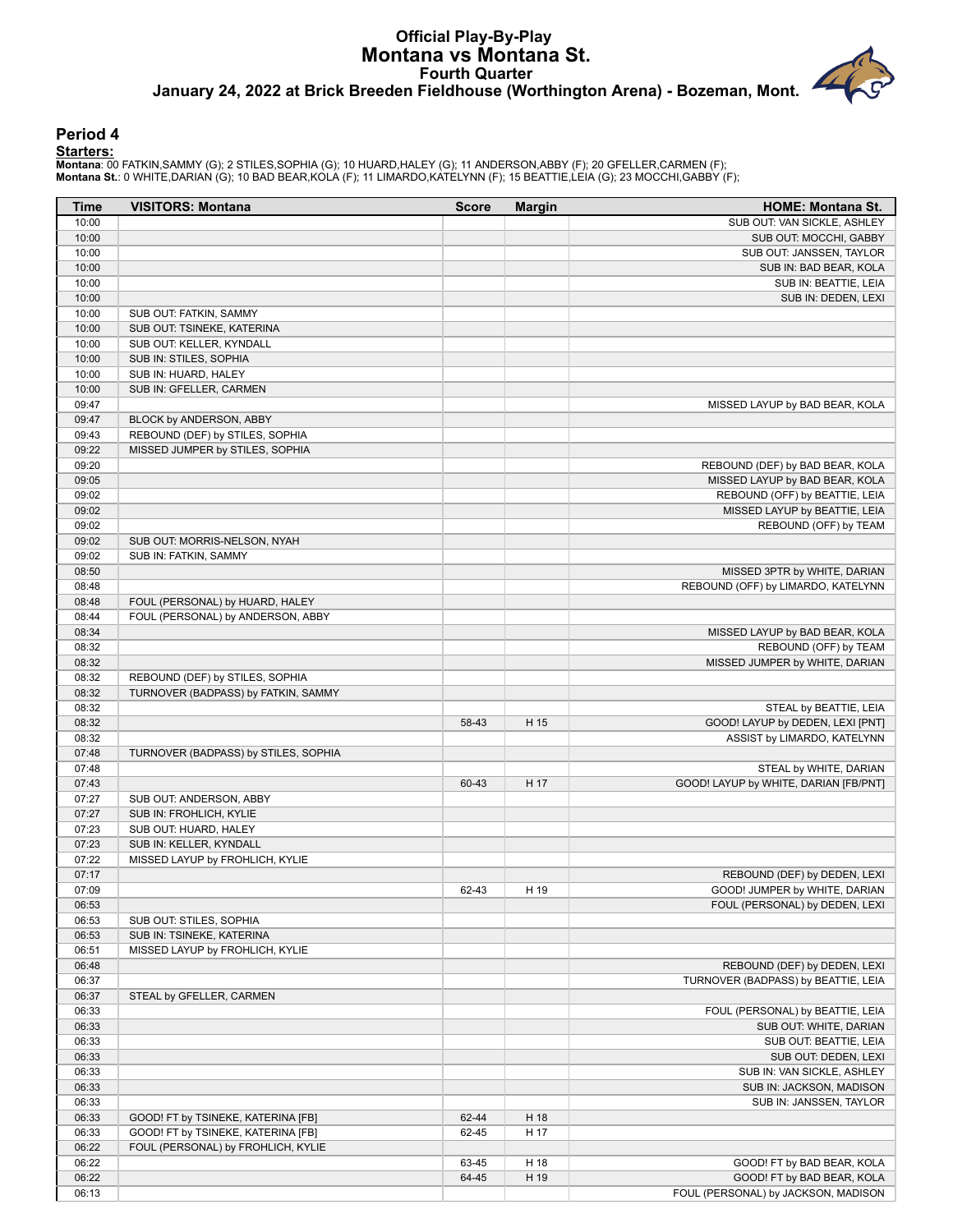| Time           | <b>VISITORS: Montana</b>                                     | <b>Score</b> | <b>Margin</b> | <b>HOME: Montana St.</b>                                         |
|----------------|--------------------------------------------------------------|--------------|---------------|------------------------------------------------------------------|
| 06:13          | MISSED FT by FATKIN, SAMMY                                   |              |               |                                                                  |
| 06:13          | REBOUND (OFF) by TEAM                                        |              |               |                                                                  |
| 06:13          | GOOD! FT by FATKIN, SAMMY                                    | 64-46        | H 18          |                                                                  |
| 06:13          |                                                              |              |               | SUB OUT: JACKSON, MADISON                                        |
| 06:13          |                                                              |              |               | SUB IN: WHITE, DARIAN                                            |
| 06:00          |                                                              | 66-46        | H 20          | GOOD! LAYUP by BAD BEAR, KOLA                                    |
| 06:00          |                                                              |              |               | ASSIST by VAN SICKLE, ASHLEY                                     |
| 05:26          | MISSED JUMPER by FATKIN, SAMMY                               |              |               |                                                                  |
| 05:23          |                                                              |              |               | REBOUND (DEF) by JANSSEN, TAYLOR                                 |
| 05:20          |                                                              |              |               | MISSED JUMPER by BAD BEAR, KOLA                                  |
| 05:19          | REBOUND (DEF) by FROHLICH, KYLIE                             |              |               |                                                                  |
| 05:19          |                                                              |              |               | SUB OUT: BAD BEAR, KOLA                                          |
| 05:19          |                                                              |              |               | SUB IN: MOCCHI, GABBY                                            |
| 05:19          | SUB OUT: FATKIN, SAMMY                                       |              |               |                                                                  |
| 05:19          | SUB OUT: TSINEKE, KATERINA                                   |              |               |                                                                  |
| 05:19          | SUB OUT: KELLER, KYNDALL                                     |              |               |                                                                  |
| 05:19          | SUB OUT: FROHLICH, KYLIE                                     |              |               |                                                                  |
| 05:19<br>05:19 | SUB OUT: GFELLER, CARMEN<br>SUB IN: MORRIS-NELSON, NYAH      |              |               |                                                                  |
| 05:19          | SUB IN: STILES, SOPHIA                                       |              |               |                                                                  |
| 05:19          | SUB IN: HUARD, HALEY                                         |              |               |                                                                  |
| 05:19          | SUB IN: ANDERSON, ABBY                                       |              |               |                                                                  |
| 05:19          | SUB IN: BARTSCH, DANI                                        |              |               |                                                                  |
| 05:12          | MISSED 3PTR by MORRIS-NELSON, NYAH                           |              |               |                                                                  |
| 05:07          | REBOUND (OFF) by ANDERSON, ABBY                              |              |               |                                                                  |
| 05:06          | MISSED JUMPER by ANDERSON, ABBY                              |              |               |                                                                  |
| 05:03          | REBOUND (OFF) by BARTSCH, DANI                               |              |               |                                                                  |
| 05:02          | GOOD! LAYUP by BARTSCH, DANI [PNT]                           | 66-48        | H 18          |                                                                  |
| 04:38          |                                                              |              |               | MISSED LAYUP by WHITE, DARIAN                                    |
| 04:35          | REBOUND (DEF) by BARTSCH, DANI                               |              |               |                                                                  |
| 04:18          | MISSED JUMPER by BARTSCH, DANI                               |              |               |                                                                  |
| 04:15          |                                                              |              |               | REBOUND (DEF) by WHITE, DARIAN                                   |
| 04:05          |                                                              |              |               | MISSED JUMPER by WHITE, DARIAN                                   |
| 04:03          | REBOUND (DEF) by TEAM                                        |              |               |                                                                  |
| 04:03          |                                                              |              |               |                                                                  |
| 04:03          |                                                              |              |               | SUB OUT: LIMARDO, KATELYNN                                       |
| 04:03          |                                                              |              |               | SUB IN: JACKSON, MADISON                                         |
| 04:03          | SUB OUT: ANDERSON, ABBY                                      |              |               |                                                                  |
| 04:03          | SUB OUT: BARTSCH, DANI                                       |              |               |                                                                  |
| 04:03          | SUB IN: FATKIN, SAMMY                                        |              |               |                                                                  |
| 04:03          | SUB IN: GFELLER, CARMEN                                      |              |               |                                                                  |
| 03:49          |                                                              |              |               | FOUL (PERSONAL) by MOCCHI, GABBY                                 |
| 03:46          | FOUL (OFF) by STILES, SOPHIA                                 |              |               |                                                                  |
| 03:46          | TURNOVER (OFFENSIVE) by STILES, SOPHIA                       |              |               |                                                                  |
| 03:24          | FOUL (PERSONAL) by GFELLER, CARMEN                           |              |               |                                                                  |
| 03:24          |                                                              | 67-48        | H 19          | GOOD! FT by MOCCHI, GABBY                                        |
| 03:24          |                                                              |              |               | MISSED FT by MOCCHI, GABBY                                       |
| 03:24          | REBOUND (DEF) by FATKIN, SAMMY                               |              |               |                                                                  |
| 03:15          |                                                              |              |               | FOUL (PERSONAL) by WHITE, DARIAN                                 |
| 03:15          |                                                              |              |               | SUB OUT: MOCCHI, GABBY                                           |
| 03:15          |                                                              |              |               | SUB IN: BAD BEAR, KOLA                                           |
| 03:15          | MISSED FT by STILES, SOPHIA                                  |              |               |                                                                  |
| 03:15          | REBOUND (OFF) by TEAM                                        |              |               |                                                                  |
| 03:15          | MISSED FT by STILES, SOPHIA                                  |              |               |                                                                  |
| 03:14          |                                                              |              |               | REBOUND (DEF) by BAD BEAR, KOLA                                  |
| 03:06          | FOUL (PERSONAL) by STILES, SOPHIA                            |              |               |                                                                  |
| 03:06          |                                                              | 68-48        | H 20          | GOOD! FT by WHITE, DARIAN                                        |
| 03:06          |                                                              | 69-48        | H 21          | GOOD! FT by WHITE, DARIAN                                        |
| 03:06          |                                                              |              |               | SUB OUT: WHITE, DARIAN                                           |
| 03:06          |                                                              |              |               | SUB IN: BEATTIE, LEIA                                            |
| 02:57          | GOOD! 3PTR by HUARD, HALEY                                   | 69-51        | H 18          |                                                                  |
| 02:57          | ASSIST by STILES, SOPHIA                                     |              |               |                                                                  |
| 02:40          |                                                              |              |               | TURNOVER (BADPASS) by BAD BEAR, KOLA                             |
| 02:40<br>02:23 | STEAL by FATKIN, SAMMY<br>GOOD! LAYUP by FATKIN, SAMMY [PNT] | 69-53        | H 16          |                                                                  |
| 02:23          |                                                              |              |               |                                                                  |
| 02:23          |                                                              |              |               | FOUL (PERSONAL) by JACKSON, MADISON<br>SUB OUT: JACKSON, MADISON |
| 02:23          |                                                              |              |               | SUB IN: LIMARDO, KATELYNN                                        |
| 02:23          | GOOD! FT by FATKIN, SAMMY                                    | 69-54        | H 15          |                                                                  |
| 02:00          |                                                              | 71-54        | H 17          | GOOD! LAYUP by VAN SICKLE, ASHLEY [PNT]                          |
| 01:48          | TURNOVER (BADPASS) by FATKIN, SAMMY                          |              |               |                                                                  |
| 01:28          |                                                              | 73-54        | H 19          | GOOD! LAYUP by JANSSEN, TAYLOR [PNT]                             |
| 01:28          |                                                              |              |               | ASSIST by BEATTIE, LEIA                                          |
| 01:12          | MISSED 3PTR by HUARD, HALEY                                  |              |               |                                                                  |
| 01:09          |                                                              |              |               | REBOUND (DEF) by LIMARDO, KATELYNN                               |
| 01:04          |                                                              |              |               | TIMEOUT 30SEC                                                    |
|                |                                                              |              |               |                                                                  |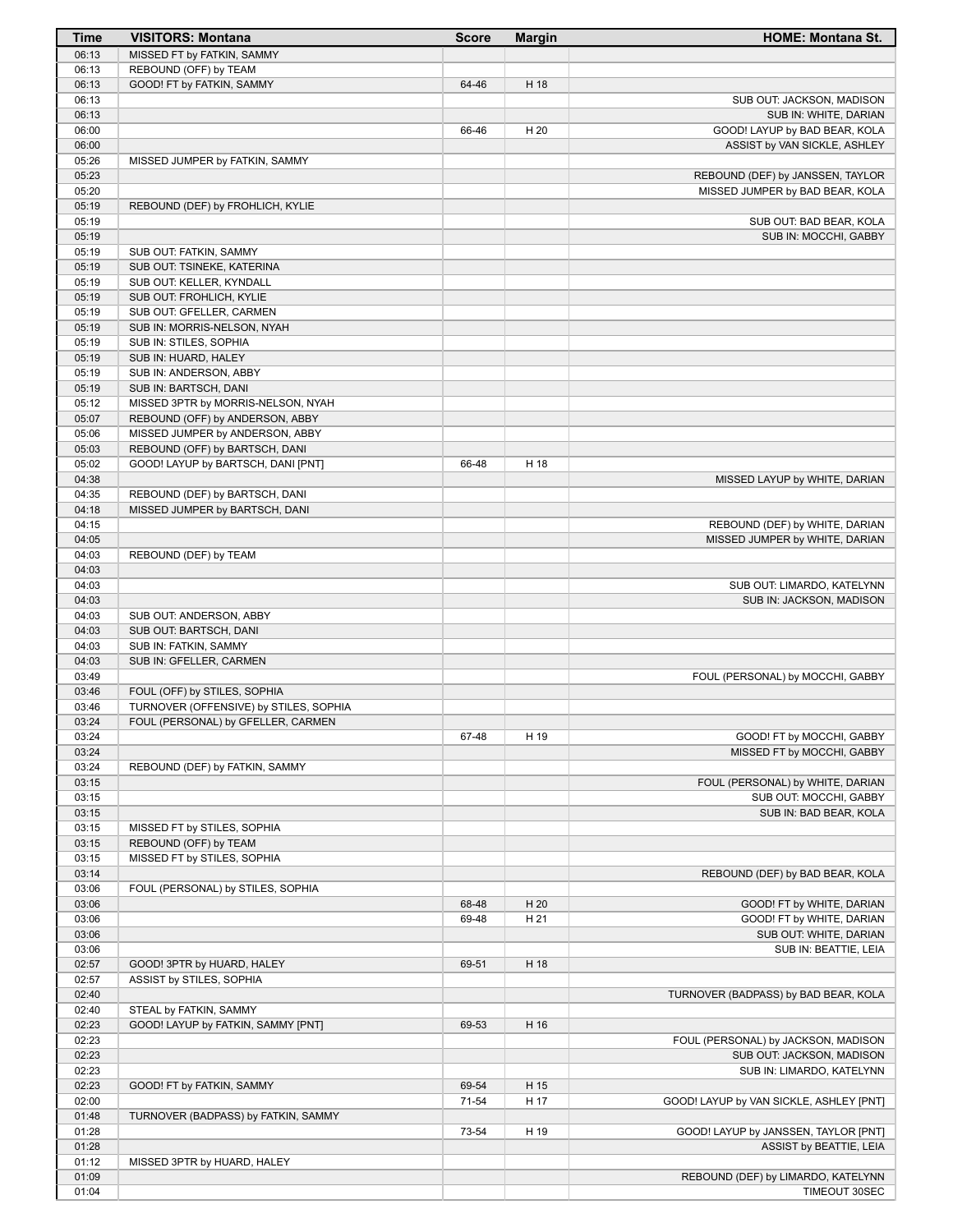| <b>Time</b> | <b>VISITORS: Montana</b>              | <b>Score</b> | <b>Margin</b> | <b>HOME: Montana St.</b>              |
|-------------|---------------------------------------|--------------|---------------|---------------------------------------|
| 01:04       |                                       |              |               | SUB OUT: VAN SICKLE, ASHLEY           |
| 01:04       |                                       |              |               | SUB OUT: BAD BEAR, KOLA               |
| 01:04       |                                       |              |               | SUB OUT: LIMARDO, KATELYNN            |
| 01:04       |                                       |              |               | SUB IN: HUGHES, MIA                   |
| 01:04       |                                       |              |               | SUB IN: RANSON, AVA                   |
| 01:04       |                                       |              |               | SUB IN: STUMNE, KENZIE                |
| 00:55       |                                       |              |               | TURNOVER (TRAVEL) by HUGHES, MIA      |
| 00:46       | GOOD! 3PTR by FATKIN, SAMMY           | 73-57        | H 16          |                                       |
| 00:24       |                                       |              |               | TURNOVER (BADPASS) by JANSSEN, TAYLOR |
| 00:24       | STEAL by FATKIN, SAMMY                |              |               |                                       |
| 00:20       | GOOD! LAYUP by FATKIN, SAMMY [FB/PNT] | 73-59        | H 14          |                                       |

# **Montana 59, Montana St. 73**

| <b>Points (This Period)</b> | <b>UMT</b>    | <b>MSU</b>    |
|-----------------------------|---------------|---------------|
| In the Paint                |               | 10            |
| Off Turns                   | 10            |               |
| 2nd Chance                  |               |               |
| <b>Fast Break</b>           |               |               |
| Bench                       |               |               |
| Per Poss                    | 0.889<br>7/18 | 1.000<br>9/17 |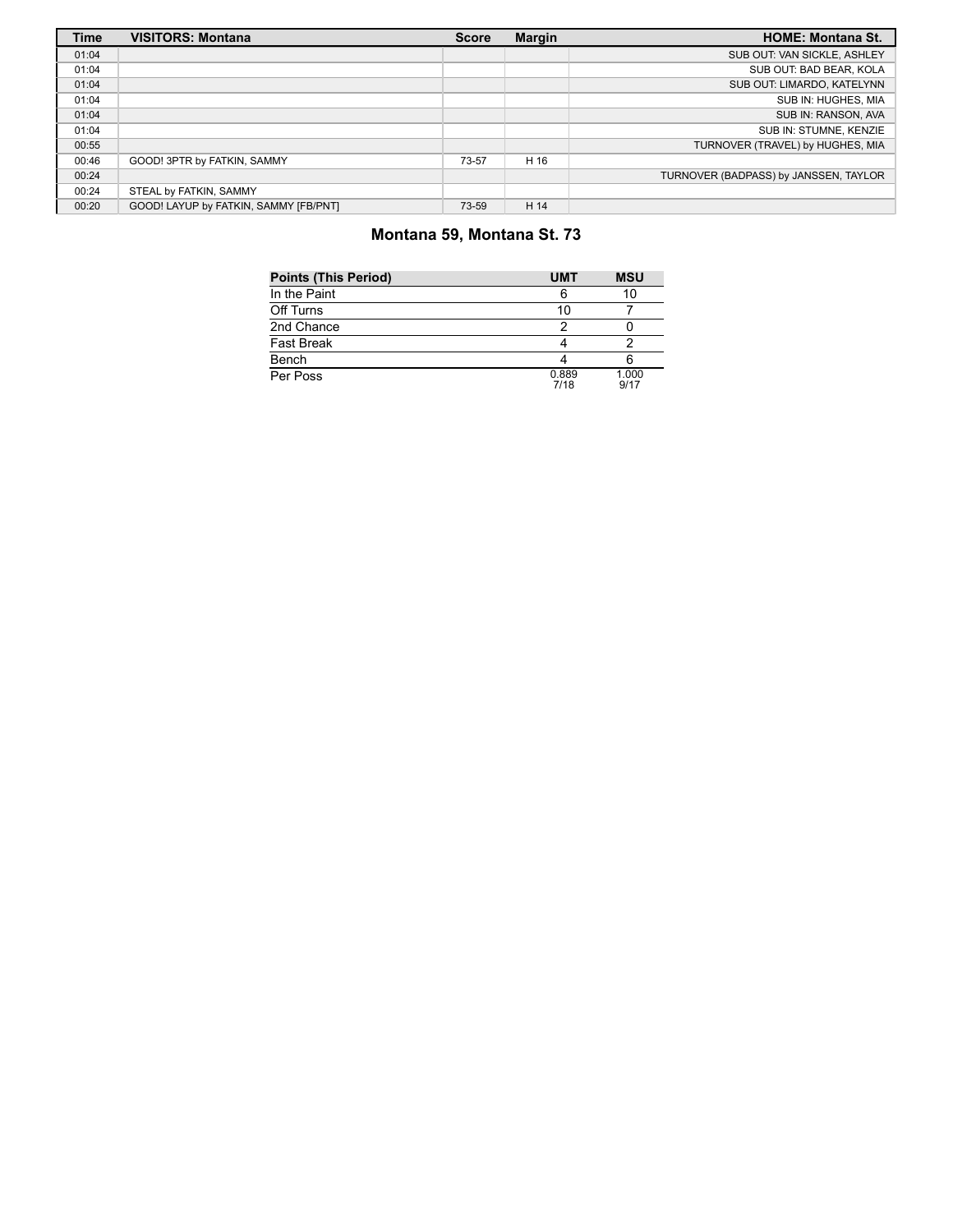## **Official Scoring/Possession Reference Chart Montana vs Montana St. Period 1 January 24, 2022 at Brick Breeden Fieldhouse (Worthington Arena) - Bozeman, Mont.**



#### **Period 1**

**Starters:**

Montana: 00 FATKIN,SAMMY (G); 2 STILES,SOPHIA (G); 10 HUARD,HALEY (G); 11 ANDERSON,ABBY (F); 20 GFELLER,CARMEN (F);<br>Montana **S**t.: 0 WHITE,DARIAN (G); 10 BAD BEAR,KOLA (F); 11 LIMARDO,KATELYNN (F); 15 BEATTIE,LEIA (G); 23

| <b>Time</b> | <b>VISITORS: Montana</b>             | <b>Score</b> | <b>Margin</b>  | <b>HOME: Montana St.</b>         |
|-------------|--------------------------------------|--------------|----------------|----------------------------------|
| 09:45       |                                      | $1 - 0$      | H <sub>1</sub> | GOOD! FT by WHITE, DARIAN        |
| 09:24       |                                      | $4 - 0$      | H <sub>4</sub> | GOOD! 3PTR by BEATTIE, LEIA      |
| 09:07       | GOOD! LAYUP by ANDERSON, ABBY [PNT]  | $4-2$        | H <sub>2</sub> |                                  |
| 08:30       | GOOD! LAYUP by FATKIN, SAMMY [PNT]   | $4 - 4$      | T              |                                  |
| 06:33       | GOOD! LAYUP by FATKIN, SAMMY [PNT]   | $4-6$        | V <sub>2</sub> |                                  |
| 06:18       |                                      | $6-6$        | T              | GOOD! JUMPER by WHITE, DARIAN    |
| 06:00       | GOOD! FT by ANDERSON, ABBY           | $6 - 7$      | V <sub>1</sub> |                                  |
| 05:52       |                                      | $9 - 7$      | H <sub>2</sub> | GOOD! 3PTR by LIMARDO, KATELYNN  |
| 04:47       |                                      | $12 - 7$     | H <sub>5</sub> | GOOD! 3PTR by JANSSEN, TAYLOR    |
| 04:27       | GOOD! LAYUP by GFELLER, CARMEN [PNT] | $12-9$       | $H_3$          |                                  |
| 03:56       | GOOD! LAYUP by GFELLER, CARMEN [PNT] | $12 - 11$    | H <sub>1</sub> |                                  |
| 03:39       |                                      | $14 - 11$    | $H_3$          | GOOD! LAYUP by DEDEN, LEXI [PNT] |
| 02:53       |                                      | $15 - 11$    | H <sub>4</sub> | GOOD! FT by BEATTIE, LEIA        |
| 02:53       |                                      | $16 - 11$    | H <sub>5</sub> | GOOD! FT by BEATTIE, LEIA        |
| 02:30       | GOOD! LAYUP by FROHLICH, KYLIE [PNT] | $16 - 13$    | $H_3$          |                                  |
| 01:58       |                                      | $17-13$      | H <sub>4</sub> | GOOD! FT by BAD BEAR, KOLA       |
| 01:41       | GOOD! FT by TSINEKE, KATERINA        | $17 - 14$    | $H_3$          |                                  |
| 01:33       |                                      | $18 - 14$    | H <sub>4</sub> | GOOD! FT by WHITE, DARIAN [FB]   |
| 01:33       |                                      | $19 - 14$    | H <sub>5</sub> | GOOD! FT by WHITE, DARIAN [FB]   |
| 00:50       |                                      | $21 - 14$    | H <sub>7</sub> | GOOD! JUMPER by BEATTIE, LEIA    |
| 00:10       | GOOD! FT by ANDERSON, ABBY           | $21 - 15$    | $H_6$          |                                  |

**Montana 15, Montana St. 21**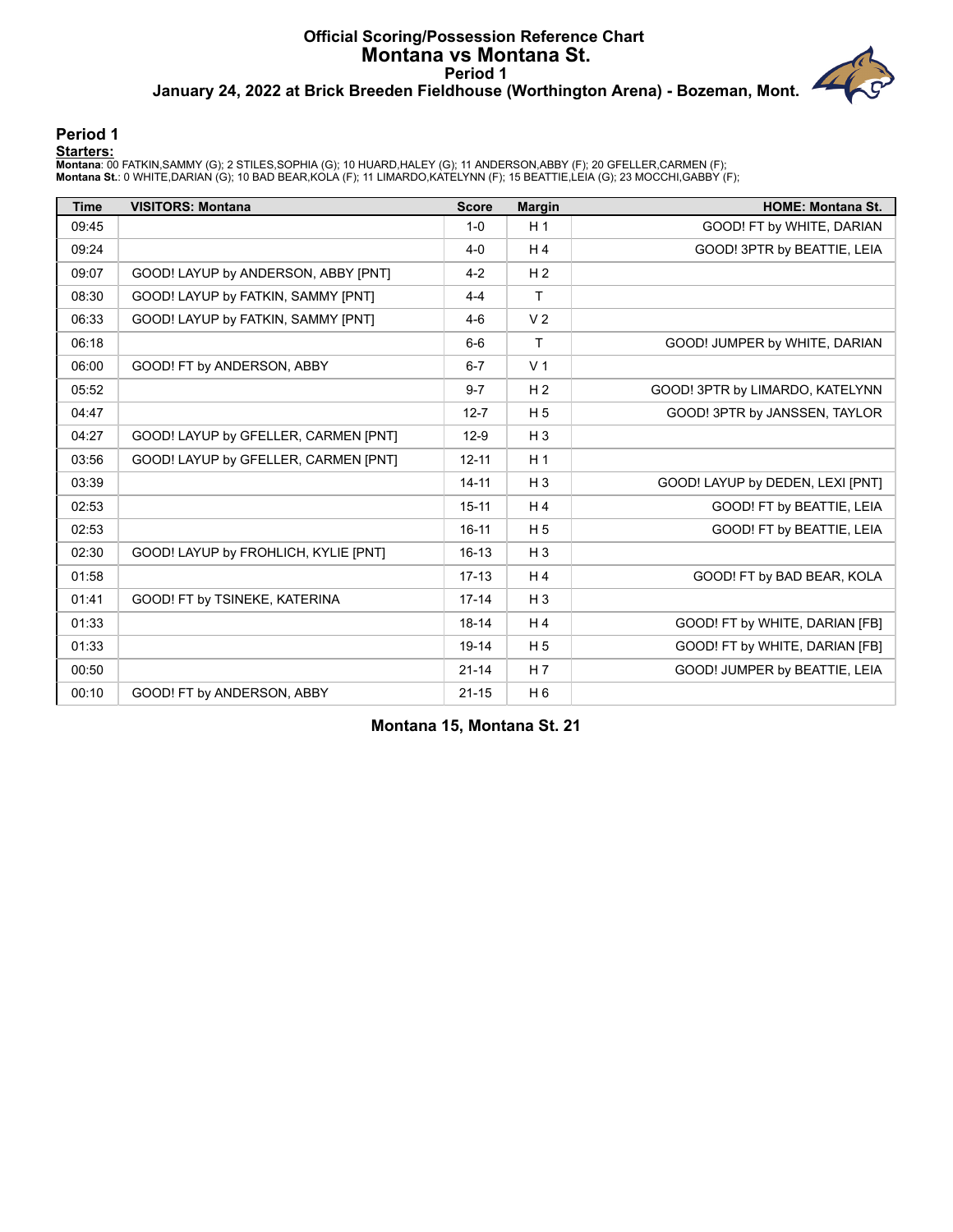## **Official Scoring/Possession Reference Chart Montana vs Montana St. Period 2 January 24, 2022 at Brick Breeden Fieldhouse (Worthington Arena) - Bozeman, Mont.**



#### **Period 2**

**Starters:**

Montana: 00 FATKIN,SAMMY (G); 2 STILES,SOPHIA (G); 10 HUARD,HALEY (G); 11 ANDERSON,ABBY (F); 20 GFELLER,CARMEN (F);<br>Montana **S**t.: 0 WHITE,DARIAN (G); 10 BAD BEAR,KOLA (F); 11 LIMARDO,KATELYNN (F); 15 BEATTIE,LEIA (G); 23

| <b>Time</b> | <b>VISITORS: Montana</b>              | <b>Score</b> | <b>Margin</b>  | <b>HOME: Montana St.</b>             |
|-------------|---------------------------------------|--------------|----------------|--------------------------------------|
| 09:21       | GOOD! FT by STILES, SOPHIA            | $21 - 16$    | H <sub>5</sub> |                                      |
| 09:21       | GOOD! FT by STILES, SOPHIA            | $21 - 17$    | H 4            |                                      |
| 08:51       |                                       | $24 - 17$    | H 7            | GOOD! 3PTR by MOCCHI, GABBY          |
| 08:21       | GOOD! LAYUP by ANDERSON, ABBY [PNT]   | 24-19        | H <sub>5</sub> |                                      |
| 08:06       |                                       | $26-19$      | H 7            | GOOD! LAYUP by MOCCHI, GABBY [PNT]   |
| 07:22       |                                       | $27-19$      | H 8            | GOOD! FT by DEDEN, LEXI              |
| 07:05       | GOOD! LAYUP by FATKIN, SAMMY [PNT]    | $27 - 21$    | H <sub>6</sub> |                                      |
| 06:25       | GOOD! JUMPER by KELLER, KYNDALL       | $27-23$      | H 4            |                                      |
| 05:40       | GOOD! LAYUP by FATKIN, SAMMY [FB/PNT] | $27 - 25$    | H <sub>2</sub> |                                      |
| 03:42       |                                       | 28-25        | $H_3$          | GOOD! FT by BAD BEAR, KOLA           |
| 03:42       |                                       | 29-25        | H 4            | GOOD! FT by BAD BEAR, KOLA           |
| 03:18       | GOOD! LAYUP by FATKIN, SAMMY [PNT]    | 29-27        | H <sub>2</sub> |                                      |
| 03:18       |                                       | $31 - 27$    | H 4            | GOOD! LAYUP by MOCCHI, GABBY         |
| 02:24       | GOOD! 3PTR by KELLER, KYNDALL         | $31 - 30$    | H <sub>1</sub> |                                      |
| 00:36       |                                       | 34-30        | H 4            | GOOD! 3PTR by LIMARDO, KATELYNN [FB] |

**Montana 30, Montana St. 34**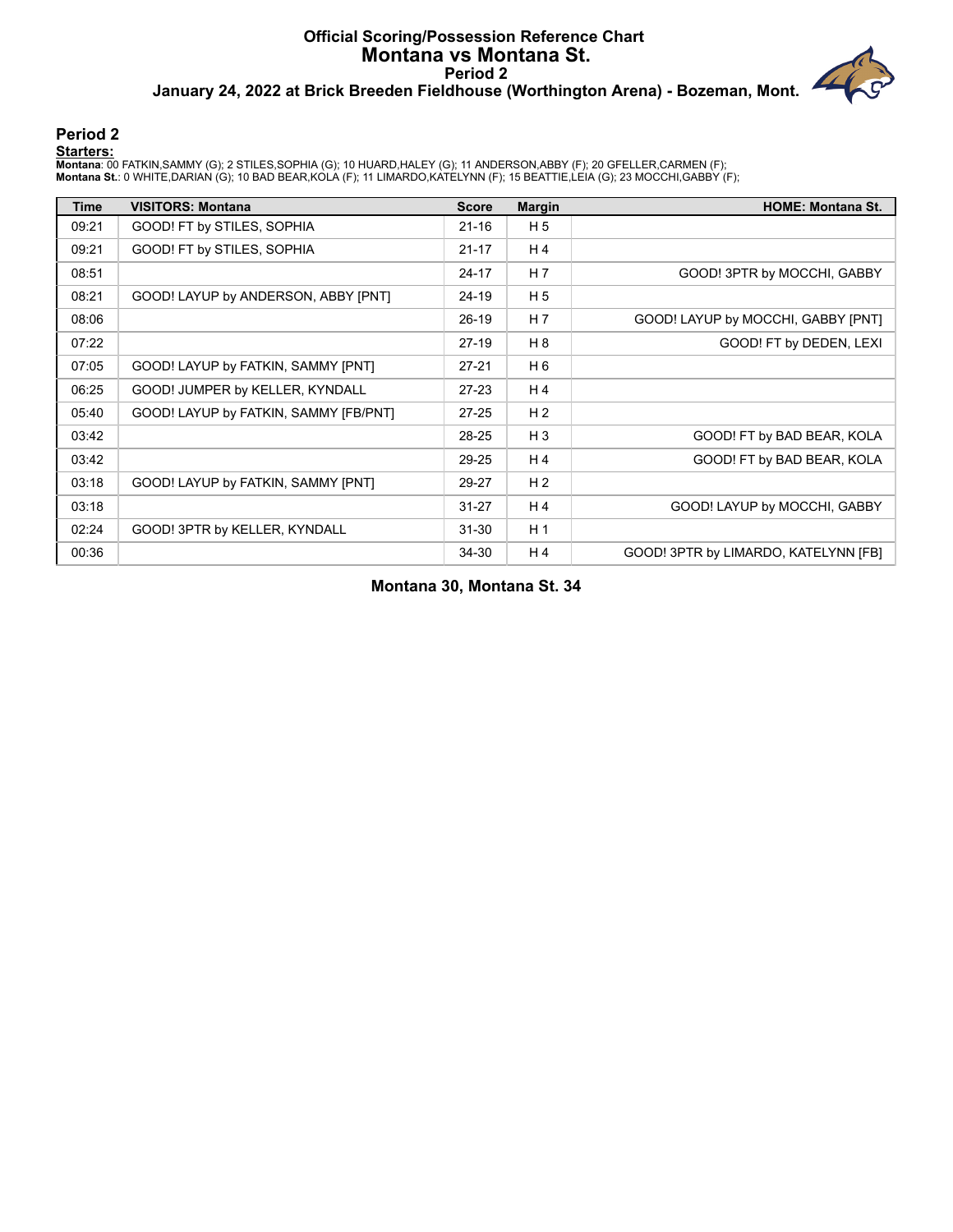## **Official Scoring/Possession Reference Chart Montana vs Montana St. Period 3 January 24, 2022 at Brick Breeden Fieldhouse (Worthington Arena) - Bozeman, Mont.**



#### **Period 3**

**Starters:**

Montana: 00 FATKIN,SAMMY (G); 2 STILES,SOPHIA (G); 10 HUARD,HALEY (G); 11 ANDERSON,ABBY (F); 20 GFELLER,CARMEN (F);<br>Montana **S**t.: 0 WHITE,DARIAN (G); 10 BAD BEAR,KOLA (F); 11 LIMARDO,KATELYNN (F); 15 BEATTIE,LEIA (G); 23

| <b>Time</b> | <b>VISITORS: Montana</b>            | <b>Score</b> | <b>Margin</b>  | <b>HOME: Montana St.</b>                |
|-------------|-------------------------------------|--------------|----------------|-----------------------------------------|
| 09:36       |                                     | 36-30        | $H_6$          | GOOD! JUMPER by WHITE, DARIAN           |
| 08:52       | GOOD! FT by ANDERSON, ABBY          | 36-31        | H <sub>5</sub> |                                         |
| 08:52       | GOOD! FT by ANDERSON, ABBY          | 36-32        | H4             |                                         |
| 08:40       |                                     | 38-32        | H <sub>6</sub> | GOOD! JUMPER by MOCCHI, GABBY [PNT]     |
| 08:19       | GOOD! FT by GFELLER, CARMEN         | 38-33        | H <sub>5</sub> |                                         |
| 08:05       |                                     | 40-33        | H <sub>7</sub> | GOOD! LAYUP by BEATTIE, LEIA [PNT]      |
| 07:49       | GOOD! JUMPER by ANDERSON, ABBY      | 40-35        | H <sub>5</sub> |                                         |
| 06:40       |                                     | 43-35        | H 8            | GOOD! 3PTR by JANSSEN, TAYLOR           |
| 06:21       | GOOD! LAYUP by FATKIN, SAMMY [PNT]  | 43-37        | H <sub>6</sub> |                                         |
| 06:07       |                                     | 45-37        | H 8            | GOOD! LAYUP by VAN SICKLE, ASHLEY [PNT] |
| 05:14       | GOOD! FT by FROHLICH, KYLIE [FB]    | 45-38        | H <sub>7</sub> |                                         |
| 03:51       | GOOD! JUMPER by FATKIN, SAMMY [PNT] | 45-40        | H <sub>5</sub> |                                         |
| 03:31       |                                     | 48-40        | H 8            | GOOD! 3PTR by VAN SICKLE, ASHLEY        |
| 03:23       | GOOD! FT by STILES, SOPHIA [FB]     | 48-41        | H <sub>7</sub> |                                         |
| 03:23       | GOOD! FT by STILES, SOPHIA [FB]     | 48-42        | H <sub>6</sub> |                                         |
| 03:11       |                                     | $51 - 42$    | H <sub>9</sub> | GOOD! 3PTR by JANSSEN, TAYLOR           |
| 02:55       | GOOD! FT by FATKIN, SAMMY           | $51 - 43$    | H 8            |                                         |
| 02:05       |                                     | 54-43        | H 11           | GOOD! 3PTR by JANSSEN, TAYLOR           |
| 00:50       |                                     | 55-43        | H 12           | GOOD! FT by MOCCHI, GABBY               |
| 00:50       |                                     | 56-43        | H 13           | GOOD! FT by MOCCHI, GABBY               |

**Montana 43, Montana St. 56**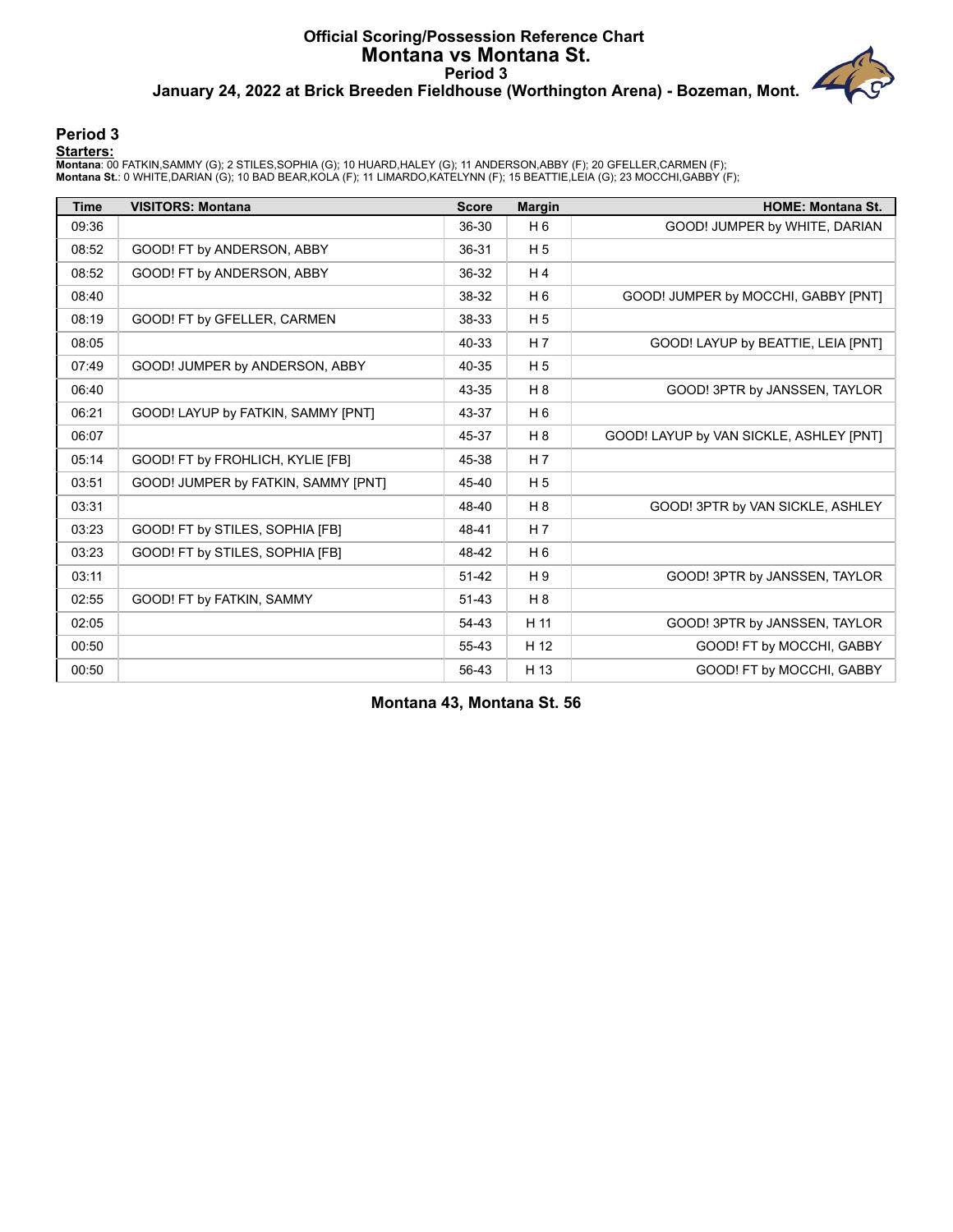## **Official Scoring/Possession Reference Chart Montana vs Montana St. Period 4 January 24, 2022 at Brick Breeden Fieldhouse (Worthington Arena) - Bozeman, Mont.**



#### **Period 4**

**Starters:**

Montana: 00 FATKIN,SAMMY (G); 2 STILES,SOPHIA (G); 10 HUARD,HALEY (G); 11 ANDERSON,ABBY (F); 20 GFELLER,CARMEN (F);<br>Montana **S**t.: 0 WHITE,DARIAN (G); 10 BAD BEAR,KOLA (F); 11 LIMARDO,KATELYNN (F); 15 BEATTIE,LEIA (G); 23

| <b>Time</b> | <b>VISITORS: Montana</b>              | <b>Score</b> | <b>Margin</b> | <b>HOME: Montana St.</b>                |
|-------------|---------------------------------------|--------------|---------------|-----------------------------------------|
| 08:32       |                                       | 58-43        | H 15          | GOOD! LAYUP by DEDEN, LEXI [PNT]        |
| 07:43       |                                       | 60-43        | H 17          | GOOD! LAYUP by WHITE, DARIAN [FB/PNT]   |
| 07:09       |                                       | 62-43        | H 19          | GOOD! JUMPER by WHITE, DARIAN           |
| 06:33       | GOOD! FT by TSINEKE, KATERINA [FB]    | 62-44        | H 18          |                                         |
| 06:33       | GOOD! FT by TSINEKE, KATERINA [FB]    | 62-45        | H 17          |                                         |
| 06:22       |                                       | 63-45        | H 18          | GOOD! FT by BAD BEAR, KOLA              |
| 06:22       |                                       | 64-45        | H 19          | GOOD! FT by BAD BEAR, KOLA              |
| 06:13       | GOOD! FT by FATKIN, SAMMY             | 64-46        | H 18          |                                         |
| 06:00       |                                       | 66-46        | H 20          | GOOD! LAYUP by BAD BEAR, KOLA           |
| 05:02       | GOOD! LAYUP by BARTSCH, DANI [PNT]    | 66-48        | H 18          |                                         |
| 03:24       |                                       | 67-48        | H 19          | GOOD! FT by MOCCHI, GABBY               |
| 03:06       |                                       | 68-48        | H 20          | GOOD! FT by WHITE, DARIAN               |
| 03:06       |                                       | 69-48        | H 21          | GOOD! FT by WHITE, DARIAN               |
| 02:57       | GOOD! 3PTR by HUARD, HALEY            | 69-51        | H 18          |                                         |
| 02:23       | GOOD! LAYUP by FATKIN, SAMMY [PNT]    | 69-53        | H 16          |                                         |
| 02:23       | GOOD! FT by FATKIN, SAMMY             | 69-54        | H 15          |                                         |
| 02:00       |                                       | $71 - 54$    | H 17          | GOOD! LAYUP by VAN SICKLE, ASHLEY [PNT] |
| 01:28       |                                       | 73-54        | H 19          | GOOD! LAYUP by JANSSEN, TAYLOR [PNT]    |
| 00:46       | GOOD! 3PTR by FATKIN, SAMMY           | 73-57        | H 16          |                                         |
| 00:20       | GOOD! LAYUP by FATKIN, SAMMY [FB/PNT] | 73-59        | H 14          |                                         |

**Montana 59, Montana St. 73**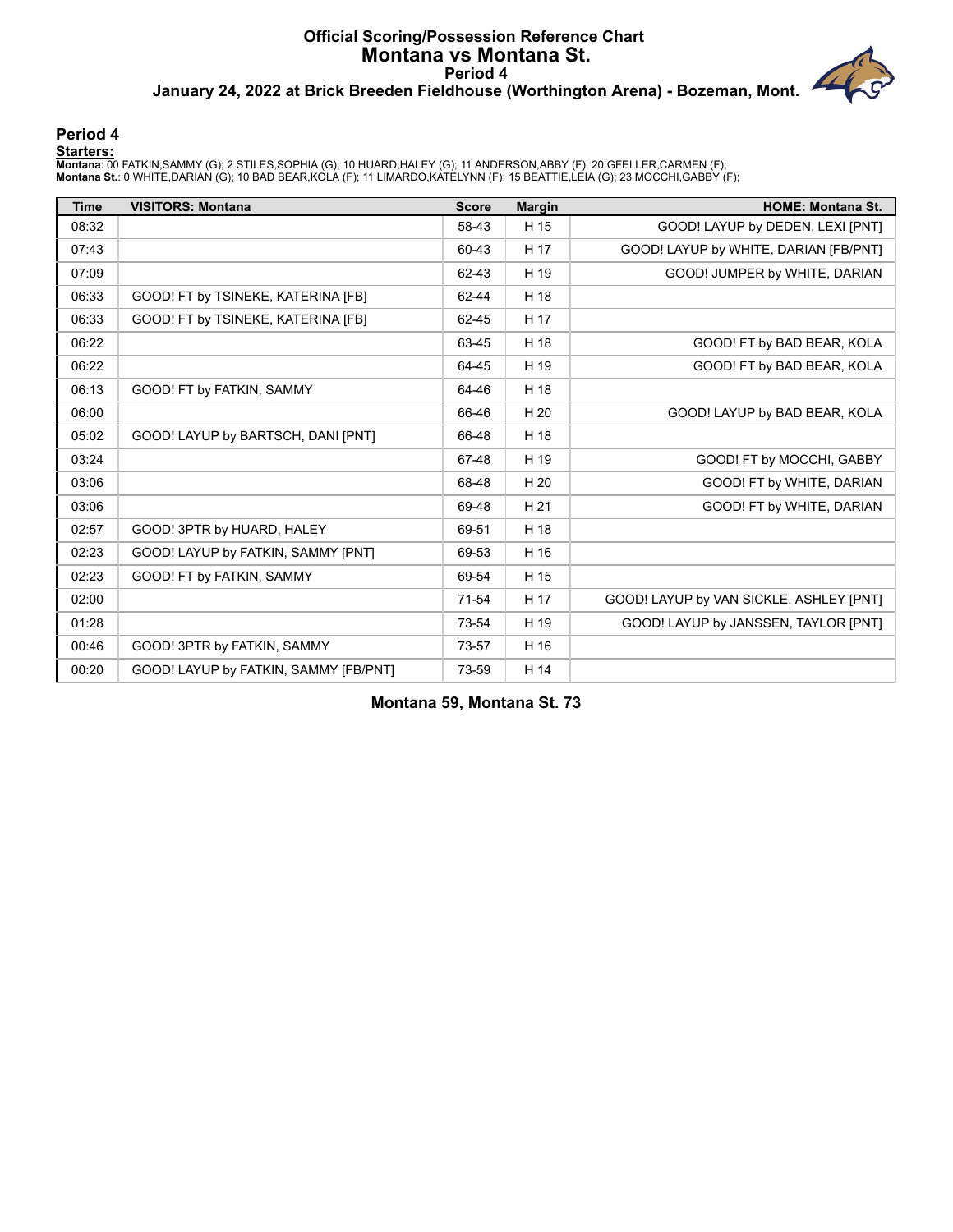#### **Official Substitutions Log Montana vs Montana St. Period 1 January 24, 2022 at Brick Breeden Fieldhouse (Worthington Arena) - Bozeman, Mont.**

| <b>VISITORS: Montana</b>      | <b>Time</b> | <b>Score</b> | <b>HOME: Montana St.</b>    |
|-------------------------------|-------------|--------------|-----------------------------|
| 00 FATKIN, SAMMY              |             |              | 0 WHITE, DARIAN             |
| 2 STILES,SOPHIA               |             |              | 10 BAD BEAR, KOLA           |
| 10 HUARD, HALEY               |             |              | 11 LIMARDO, KATELYNN        |
| 11 ANDERSON, ABBY             |             |              | 15 BEATTIE, LEIA            |
| 20 GFELLER, CARMEN            |             |              | 23 MOCCHI, GABBY            |
|                               | 06:00       | $6-6$        | SUB OUT: WHITE, DARIAN      |
|                               | 06:00       |              | SUB OUT: BAD BEAR, KOLA     |
|                               | 06:00       |              | SUB OUT: BEATTIE, LEIA      |
|                               | 06:00       |              | SUB OUT: MOCCHI, GABBY      |
|                               | 06:00       |              | SUB IN: VAN SICKLE, ASHLEY  |
|                               | 06:00       |              | SUB IN: JACKSON, MADISON    |
|                               | 06:00       |              | SUB IN: DEDEN, LEXI         |
|                               | 06:00       |              | SUB IN: JANSSEN.TAYLOR      |
| SUB OUT: 10 HUARD, HALEY      | 06:00       |              |                             |
| SUB IN: 1 MORRIS-NELSON,NYAH  | 06:00       |              |                             |
| SUB OUT: 11 ANDERSON, ABBY    | 04:27       | $9 - 12$     |                             |
| SUB IN: 13 FROHLICH,KYLIE     | 04:27       |              |                             |
|                               | 04:27       |              | SUB OUT: LIMARDO, KATELYNN  |
|                               | 04:27       |              | SUB IN: WHITE, DARIAN       |
|                               | 02:54       | $11 - 14$    | SUB OUT: VAN SICKLE, ASHLEY |
|                               | 02:54       |              | SUB OUT: JACKSON, MADISON   |
|                               | 02:54       |              | SUB OUT: DEDEN, LEXI        |
|                               | 02:54       |              | SUB OUT: JANSSEN, TAYLOR    |
|                               | 02:54       |              | SUB IN: BAD BEAR, KOLA      |
|                               | 02:54       |              | SUB IN: LIMARDO, KATELYNN   |
|                               | 02:54       |              | SUB IN: BEATTIE, LEIA       |
|                               | 02:54       |              | SUB IN: MOCCHI, GABBY       |
| SUB OUT: 00 FATKIN, SAMMY     | 02:54       |              |                             |
| SUB OUT: 2 STILES, SOPHIA     | 02:54       |              |                             |
| SUB IN: 5 TSINEKE,KATERINA    | 02:54       |              |                             |
| SUB IN: 10 HUARD, HALEY       | 02:54       |              |                             |
| SUB OUT: 13 FROHLICH, KYLIE   | 01:58       | $13 - 16$    |                             |
| SUB OUT: 20 GFELLER, CARMEN   | 01:58       |              |                             |
| SUB IN: 11 ANDERSON, ABBY     | 01:58       |              |                             |
| SUB IN: 40 BARTSCH, DANI      | 01:58       |              |                             |
| SUB OUT: 1 MORRIS-NELSON,NYAH | 01:33       | $14 - 17$    |                             |
| SUB OUT: 5 TSINEKE.KATERINA   | 01:33       |              |                             |
| SUB IN: 00 FATKIN, SAMMY      | 01:33       |              |                             |
| SUB IN: 2 STILES,SOPHIA       | 01:33       |              |                             |
|                               | 00:10       | $15 - 21$    | SUB OUT: BAD BEAR, KOLA     |
|                               | 00:10       |              | SUB IN: JANSSEN, TAYLOR     |

**Montana 15, Montana St. 21**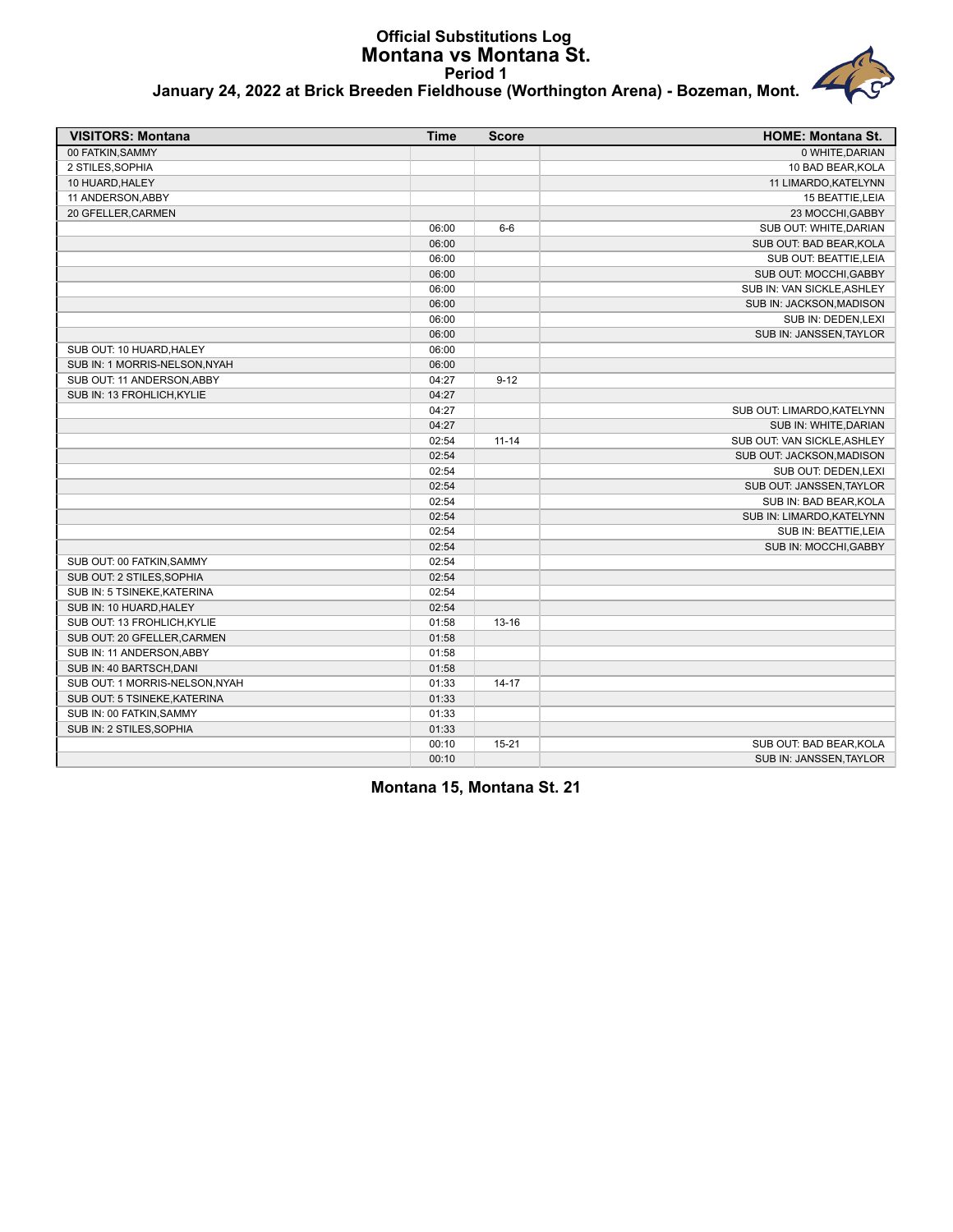#### **Official Substitutions Log Montana vs Montana St. Period 2 January 24, 2022 at Brick Breeden Fieldhouse (Worthington Arena) - Bozeman, Mont.**

| <b>VISITORS: Montana</b>    | <b>Time</b> | <b>Score</b>             | <b>HOME: Montana St.</b>    |
|-----------------------------|-------------|--------------------------|-----------------------------|
| 00 FATKIN.SAMMY             |             |                          | 0 WHITE.DARIAN              |
| 2 STILES, SOPHIA            |             |                          | 10 BAD BEAR, KOLA           |
| 10 HUARD, HALEY             |             |                          | 11 LIMARDO, KATELYNN        |
| 11 ANDERSON, ABBY           |             |                          | 15 BEATTIE, LEIA            |
| 20 GFELLER, CARMEN          |             |                          | 23 MOCCHI, GABBY            |
| SUB OUT: 00 FATKIN, SAMMY   | 09:21       | $\overline{\phantom{a}}$ |                             |
| SUB OUT: 40 BARTSCH, DANI   | 09:21       |                          |                             |
| SUB IN: 12 KELLER, KYNDALL  | 09:21       |                          |                             |
| SUB IN: 20 GFELLER, CARMEN  | 09:21       |                          |                             |
|                             | 07:39       | 19-26                    | SUB OUT: WHITE, DARIAN      |
|                             | 07:39       |                          | SUB OUT: BEATTIE, LEIA      |
|                             | 07:39       |                          | SUB OUT: MOCCHI, GABBY      |
|                             | 07:39       |                          | SUB IN: VAN SICKLE, ASHLEY  |
|                             | 07:39       |                          | SUB IN: JACKSON, MADISON    |
|                             | 07:39       |                          | SUB IN: DEDEN, LEXI         |
| SUB OUT: 11 ANDERSON, ABBY  | 07:39       |                          |                             |
| SUB IN: 13 FROHLICH, KYLIE  | 07:39       |                          |                             |
| SUB OUT: 10 HUARD, HALEY    | 07:22       | 19-26                    |                             |
| SUB IN: 00 FATKIN, SAMMY    | 07:22       |                          |                             |
|                             | 05:37       | 25-27                    | SUB OUT: LIMARDO, KATELYNN  |
|                             | 05:37       |                          | SUB OUT: JACKSON, MADISON   |
|                             | 05:37       |                          | SUB OUT: DEDEN, LEXI        |
|                             | 05:37       |                          | SUB IN: WHITE, DARIAN       |
|                             | 05:37       |                          | SUB IN: BAD BEAR, KOLA      |
|                             | 05:37       |                          | SUB IN: BEATTIE, LEIA       |
| SUB OUT: 13 FROHLICH, KYLIE | 05:37       |                          |                             |
| SUB IN: 11 ANDERSON, ABBY   | 05:37       |                          |                             |
| SUB OUT: 11 ANDERSON, ABBY  | 04:40       | 25-27                    |                             |
| SUB IN: 13 FROHLICH, KYLIE  | 04:40       |                          |                             |
|                             | 03:19       | 25-29                    | SUB OUT: BAD BEAR, KOLA     |
|                             | 03:19       |                          | SUB IN: DEDEN, LEXI         |
|                             | 03:18       | $27 - 31$                | SUB OUT: JANSSEN, TAYLOR    |
|                             | 03:18       |                          | SUB IN: MOCCHI, GABBY       |
| SUB OUT: 13 FROHLICH.KYLIE  | 03:15       | $27 - 31$                |                             |
| SUB IN: 40 BARTSCH, DANI    | 03:15       |                          |                             |
|                             | 02:32       | $27 - 31$                | SUB OUT: VAN SICKLE, ASHLEY |
|                             | 02:32       |                          | SUB IN: LIMARDO, KATELYNN   |
|                             | 01:42       | 30-31                    | SUB OUT: LIMARDO, KATELYNN  |
|                             | 01:42       |                          | SUB IN: VAN SICKLE, ASHLEY  |
|                             | 01:42       |                          | SUB OUT: VAN SICKLE, ASHLEY |
|                             | 01:42       |                          | SUB IN: LIMARDO, KATELYNN   |

**Montana 30, Montana St. 34**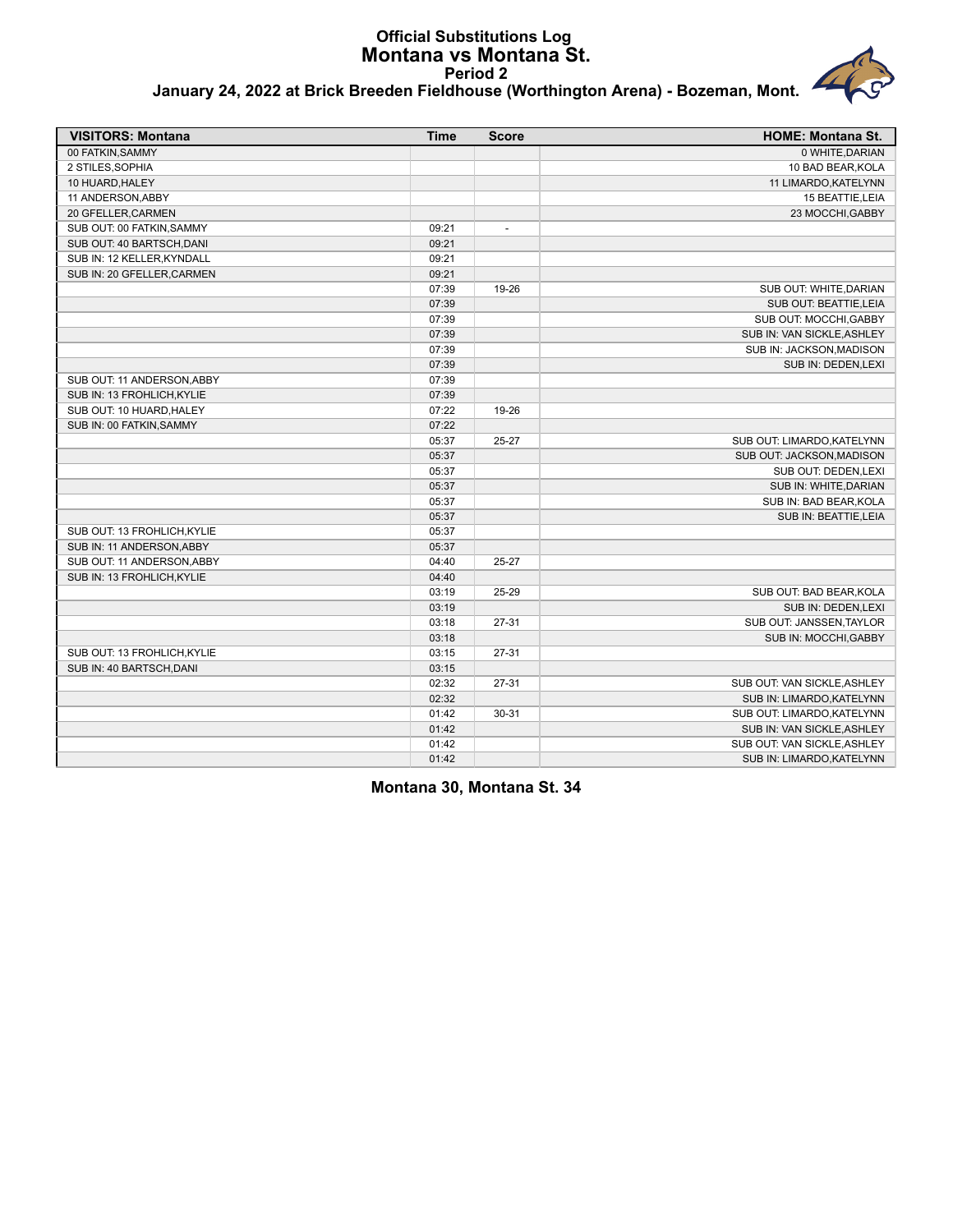#### **Official Substitutions Log Montana vs Montana St. Period 3 January 24, 2022 at Brick Breeden Fieldhouse (Worthington Arena) - Bozeman, Mont.**



|  |  |  |  | January 24, 2022 at Brick Breeden Fieldhouse (Worthington Arena) - Bozeman, Mont. |  |
|--|--|--|--|-----------------------------------------------------------------------------------|--|
|  |  |  |  |                                                                                   |  |

| <b>VISITORS: Montana</b>       | <b>Time</b> | <b>Score</b>   | <b>HOME: Montana St.</b>    |
|--------------------------------|-------------|----------------|-----------------------------|
| 00 FATKIN, SAMMY               |             |                | 0 WHITE, DARIAN             |
| 2 STILES, SOPHIA               |             |                | 10 BAD BEAR, KOLA           |
| 10 HUARD, HALEY                |             |                | 11 LIMARDO, KATELYNN        |
| 11 ANDERSON, ABBY              |             |                | 15 BEATTIE, LEIA            |
| 20 GFELLER, CARMEN             |             |                | 23 MOCCHI, GABBY            |
|                                | 10:00       | $\overline{a}$ | SUB OUT: DEDEN, LEXI        |
|                                | 10:00       |                | SUB IN: BAD BEAR, KOLA      |
|                                | 10:00       |                | SUB IN: LIMARDO, KATELYNN   |
| SUB OUT: 12 KELLER, KYNDALL    | 10:00       |                |                             |
| SUB OUT: 40 BARTSCH, DANI      | 10:00       |                |                             |
| SUB IN: 10 HUARD, HALEY        | 10:00       |                |                             |
| SUB IN: 11 ANDERSON, ABBY      | 10:00       |                |                             |
|                                | 08:52       | 30-36          | SUB OUT: BAD BEAR.KOLA      |
|                                | 08:52       |                | SUB IN: JANSSEN, TAYLOR     |
| SUB OUT: 11 ANDERSON, ABBY     | 07:32       | 35-40          |                             |
| SUB IN: 13 FROHLICH, KYLIE     | 07:32       |                |                             |
|                                | 07:26       | 35-40          | SUB OUT: WHITE, DARIAN      |
|                                | 07:26       |                | SUB OUT: MOCCHI, GABBY      |
|                                | 07:26       |                | SUB IN: VAN SICKLE, ASHLEY  |
|                                | 07:26       |                | SUB IN: DEDEN, LEXI         |
|                                | 05:14       | $37 - 45$      | SUB OUT: BEATTIE, LEIA      |
|                                | 05:14       |                | SUB IN: JACKSON, MADISON    |
| SUB OUT: 2 STILES, SOPHIA      | 05:14       |                |                             |
| SUB IN: 5 TSINEKE, KATERINA    | 05:14       |                |                             |
| SUB OUT: 10 HUARD, HALEY       | 05:14       |                |                             |
| SUB IN: 1 MORRIS-NELSON, NYAH  | 05:14       |                |                             |
| SUB OUT: 13 FROHLICH, KYLIE    | 05:10       | 38-45          |                             |
| SUB OUT: 20 GFELLER, CARMEN    | 05:10       |                |                             |
| SUB IN: 11 ANDERSON, ABBY      | 05:10       |                |                             |
| SUB IN: 40 BARTSCH, DANI       | 05:10       |                |                             |
| SUB OUT: 1 MORRIS-NELSON, NYAH | 04:21       | 38-45          |                             |
| SUB OUT: 5 TSINEKE, KATERINA   | 04:21       |                |                             |
| SUB OUT: 40 BARTSCH, DANI      | 04:21       |                |                             |
| SUB IN: 2 STILES, SOPHIA       | 04:21       |                |                             |
| SUB IN: 12 KELLER, KYNDALL     | 04:21       |                |                             |
| SUB IN: 20 GFELLER, CARMEN     | 04:21       |                |                             |
|                                | 03:23       | 40-48          | SUB OUT: LIMARDO, KATELYNN  |
|                                | 03:23       |                | SUB OUT: DEDEN,LEXI         |
|                                | 03:23       |                | SUB IN: WHITE, DARIAN       |
|                                | 03:23       |                | SUB IN: MOCCHI, GABBY       |
|                                | 01:12       | 43-54          | SUB OUT: VAN SICKLE, ASHLEY |
|                                | 01:12       |                | SUB OUT: JACKSON, MADISON   |
|                                | 01:12       |                | SUB IN: LIMARDO, KATELYNN   |
|                                | 01:12       |                | SUB IN: BEATTIE, LEIA       |
| SUB OUT: 2 STILES, SOPHIA      | 01:12       |                |                             |
| SUB IN: 5 TSINEKE, KATERINA    | 01:12       |                |                             |
| SUB OUT: 20 GFELLER, CARMEN    | 01:01       | 43-54          |                             |
| SUB IN: 1 MORRIS-NELSON, NYAH  | 01:01       |                |                             |
|                                | 00:50       | 43-56          | SUB OUT: BEATTIE, LEIA      |
|                                | 00:50       |                | SUB IN: VAN SICKLE, ASHLEY  |
|                                |             |                |                             |

**Montana 43, Montana St. 56**